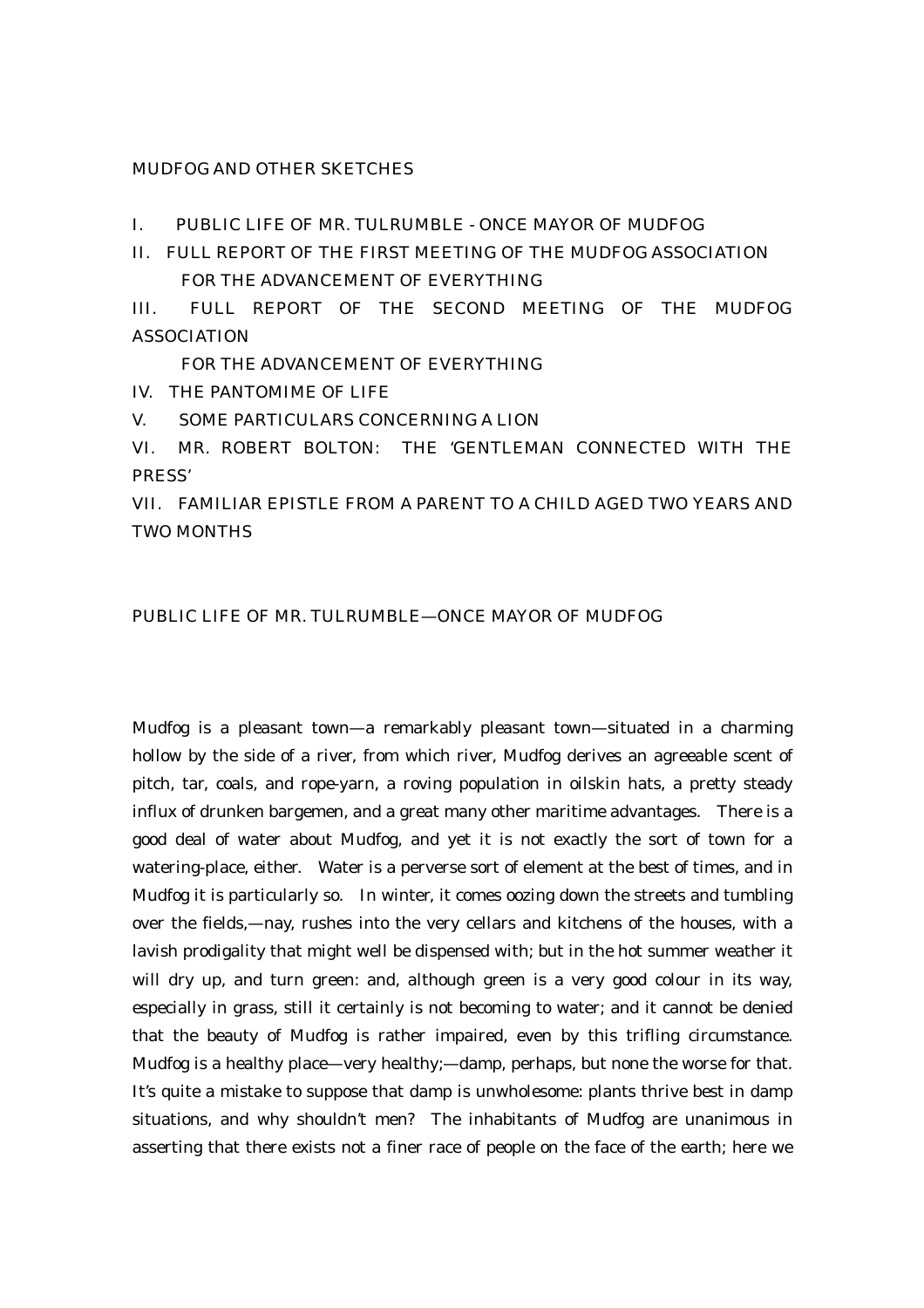have an indisputable and veracious contradiction of the vulgar error at once. So, admitting Mudfog to be damp, we distinctly state that it is salubrious.

The town of Mudfog is extremely picturesque. Limehouse and Ratcliff Highway are both something like it, but they give you a very faint idea of Mudfog. There are a great many more public-houses in Mudfog—more than in Ratcliff Highway and Limehouse put together. The public buildings, too, are very imposing. We consider the town-hall one of the finest specimens of shed architecture, extant: it is a combination of the pig-sty and tea-garden-box orders; and the simplicity of its design is of surpassing beauty. The idea of placing a large window on one side of the door, and a small one on the other, is particularly happy. There is a fine old Doric beauty, too, about the padlock and scraper, which is strictly in keeping with the general effect.

In this room do the mayor and corporation of Mudfog assemble together in solemn council for the public weal. Seated on the massive wooden benches, which, with the table in the centre, form the only furniture of the whitewashed apartment, the sage men of Mudfog spend hour after hour in grave deliberation. Here they settle at what hour of the night the public-houses shall be closed, at what hour of the morning they shall be permitted to open, how soon it shall be lawful for people to eat their dinner on church-days, and other great political questions; and sometimes, long after silence has fallen on the town, and the distant lights from the shops and houses have ceased to twinkle, like far-off stars, to the sight of the boatmen on the river, the illumination in the two unequal-sized windows of the town-hall, warns the inhabitants of Mudfog that its little body of legislators, like a larger and better-known body of the same genus, a great deal more noisy, and not a whit more profound, are patriotically dozing away in company, far into the night, for their country's good.

Among this knot of sage and learned men, no one was so eminently distinguished, during many years, for the quiet modesty of his appearance and demeanour, as Nicholas Tulrumble, the well-known coal-dealer. However exciting the subject of discussion, however animated the tone of the debate, or however warm the personalities exchanged, (and even in Mudfog we get personal sometimes,) Nicholas Tulrumble was always the same. To say truth, Nicholas, being an industrious man, and always up betimes, was apt to fall asleep when a debate began, and to remain asleep till it was over, when he would wake up very much refreshed, and give his vote with the greatest complacency. The fact was, that Nicholas Tulrumble, knowing that everybody there had made up his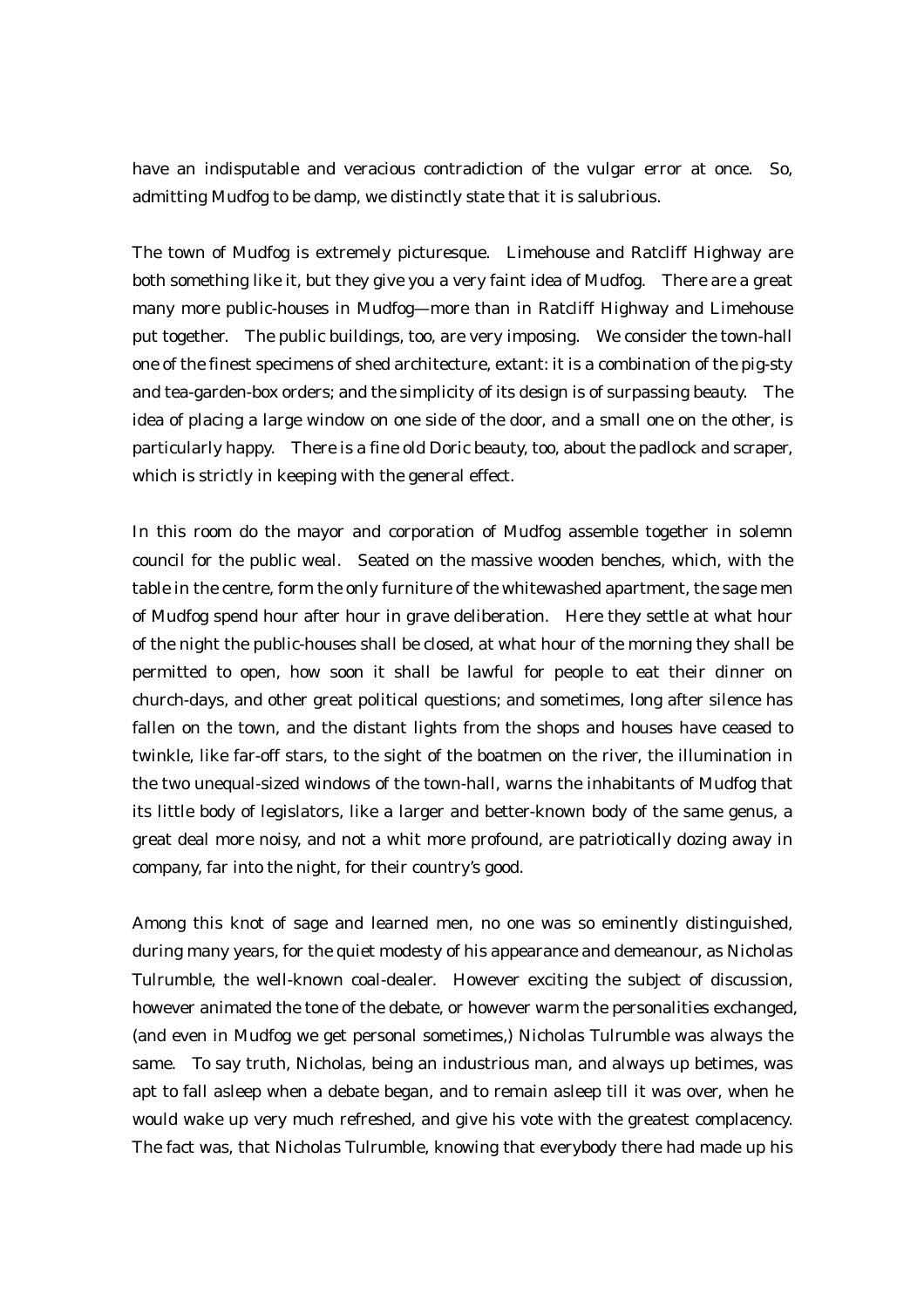mind beforehand, considered the talking as just a long botheration about nothing at all; and to the present hour it remains a question, whether, on this point at all events, Nicholas Tulrumble was not pretty near right.

Time, which strews a man's head with silver, sometimes fills his pockets with gold. As he gradually performed one good office for Nicholas Tulrumble, he was obliging enough, not to omit the other. Nicholas began life in a wooden tenement of four feet square, with a capital of two and ninepence, and a stock in trade of three bushels and a-half of coals, exclusive of the large lump which hung, by way of sign-board, outside. Then he enlarged the shed, and kept a truck; then he left the shed, and the truck too, and started a donkey and a Mrs. Tulrumble; then he moved again and set up a cart; the cart was soon afterwards exchanged for a waggon; and so he went on like his great predecessor Whittington—only without a cat for a partner—increasing in wealth and fame, until at last he gave up business altogether, and retired with Mrs. Tulrumble and family to Mudfog Hall, which he had himself erected, on something which he attempted to delude himself into the belief was a hill, about a quarter of a mile distant from the town of Mudfog.

About this time, it began to be murmured in Mudfog that Nicholas Tulrumble was growing vain and haughty; that prosperity and success had corrupted the simplicity of his manners, and tainted the natural goodness of his heart; in short, that he was setting up for a public character, and a great gentleman, and affected to look down upon his old companions with compassion and contempt. Whether these reports were at the time well-founded, or not, certain it is that Mrs. Tulrumble very shortly afterwards started a four-wheel chaise, driven by a tall postilion in a yellow cap,—that Mr. Tulrumble junior took to smoking cigars, and calling the footman a 'feller,'—and that Mr. Tulrumble from that time forth, was no more seen in his old seat in the chimney-corner of the Lighterman's Arms at night. This looked bad; but, more than this, it began to be observed that Mr. Nicholas Tulrumble attended the corporation meetings more frequently than heretofore; and he no longer went to sleep as he had done for so many years, but propped his eyelids open with his two forefingers; that he read the newspapers by himself at home; and that he was in the habit of indulging abroad in distant and mysterious allusions to 'masses of people,' and 'the property of the country,' and 'productive power,' and 'the monied interest:' all of which denoted and proved that Nicholas Tulrumble was either mad, or worse; and it puzzled the good people of Mudfog amazingly.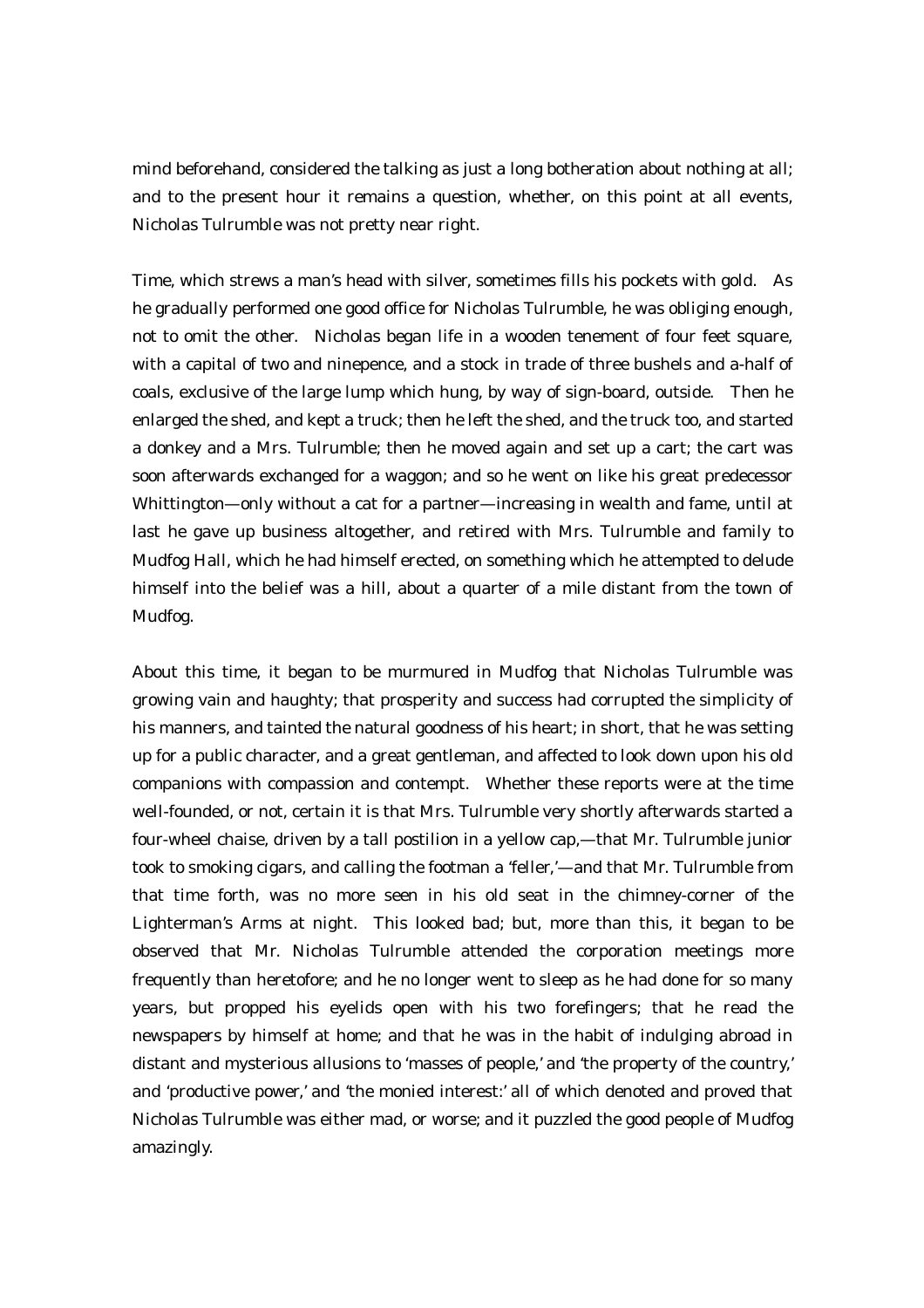At length, about the middle of the month of October, Mr. Tulrumble and family went up to London; the middle of October being, as Mrs. Tulrumble informed her acquaintance in Mudfog, the very height of the fashionable season.

Somehow or other, just about this time, despite the health-preserving air of Mudfog, the Mayor died. It was a most extraordinary circumstance; he had lived in Mudfog for eighty-five years. The corporation didn't understand it at all; indeed it was with great difficulty that one old gentleman, who was a great stickler for forms, was dissuaded from proposing a vote of censure on such unaccountable conduct. Strange as it was, however, die he did, without taking the slightest notice of the corporation; and the corporation were imperatively called upon to elect his successor. So, they met for the purpose; and being very full of Nicholas Tulrumble just then, and Nicholas Tulrumble being a very important man, they elected him, and wrote off to London by the very next post to acquaint Nicholas Tulrumble with his new elevation.

Now, it being November time, and Mr. Nicholas Tulrumble being in the capital, it fell out that he was present at the Lord Mayor's show and dinner, at sight of the glory and splendour whereof, he, Mr. Tulrumble, was greatly mortified, inasmuch as the reflection would force itself on his mind, that, had he been born in London instead of in Mudfog, he might have been a Lord Mayor too, and have patronized the judges, and been affable to the Lord Chancellor, and friendly with the Premier, and coldly condescending to the Secretary to the Treasury, and have dined with a flag behind his back, and done a great many other acts and deeds which unto Lord Mayors of London peculiarly appertain. The more he thought of the Lord Mayor, the more enviable a personage he seemed. To be a King was all very well; but what was the King to the Lord Mayor! When the King made a speech, everybody knew it was somebody else's writing; whereas here was the Lord Mayor, talking away for half an hour-all out of his own head—amidst the enthusiastic applause of the whole company, while it was notorious that the King might talk to his parliament till he was black in the face without getting so much as a single cheer. As all these reflections passed through the mind of Mr. Nicholas Tulrumble, the Lord Mayor of London appeared to him the greatest sovereign on the face of the earth, beating the Emperor of Russia all to nothing, and leaving the Great Mogul immeasurably behind.

Mr. Nicholas Tulrumble was pondering over these things, and inwardly cursing the fate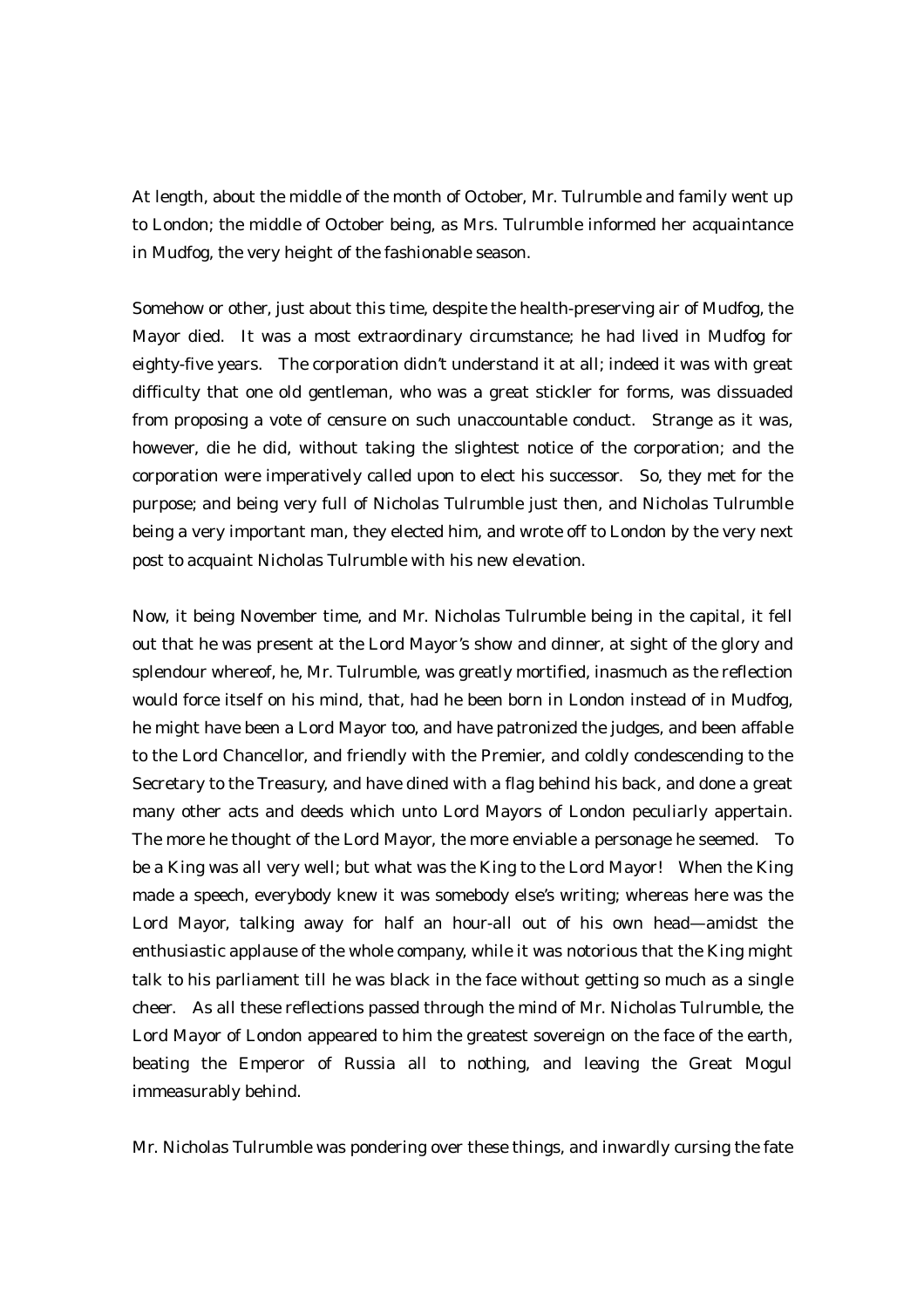which had pitched his coal-shed in Mudfog, when the letter of the corporation was put into his hand. A crimson flush mantled over his face as he read it, for visions of brightness were already dancing before his imagination.

'My dear,' said Mr. Tulrumble to his wife, 'they have elected me, Mayor of Mudfog.'

'Lor-a-mussy!' said Mrs. Tulrumble: 'why what's become of old Sniggs?'

'The late Mr. Sniggs, Mrs. Tulrumble,' said Mr. Tulrumble sharply, for he by no means approved of the notion of unceremoniously designating a gentleman who filled the high office of Mayor, as 'Old Sniggs,'—'The late Mr. Sniggs, Mrs. Tulrumble, is dead.'

The communication was very unexpected; but Mrs. Tulrumble only ejaculated 'Lor-a-mussy!' once again, as if a Mayor were a mere ordinary Christian, at which Mr. Tulrumble frowned gloomily.

'What a pity 'tan't in London, ain't it?' said Mrs. Tulrumble, after a short pause; 'what a pity 'tan't in London, where you might have had a show.'

'I might have a show in Mudfog, if I thought proper, I apprehend,' said Mr. Tulrumble mysteriously.

'Lor! so you might, I declare,' replied Mrs. Tulrumble.

'And a good one too,' said Mr. Tulrumble.

'Delightful!' exclaimed Mrs. Tulrumble.

' One which would rather astonish the ignorant people down there,' said Mr. Tulrumble.

'It would kill them with envy,' said Mrs. Tulrumble.

So it was agreed that his Majesty's lieges in Mudfog should be astonished with splendour, and slaughtered with envy, and that such a show should take place as had never been seen in that town, or in any other town before,—no, not even in London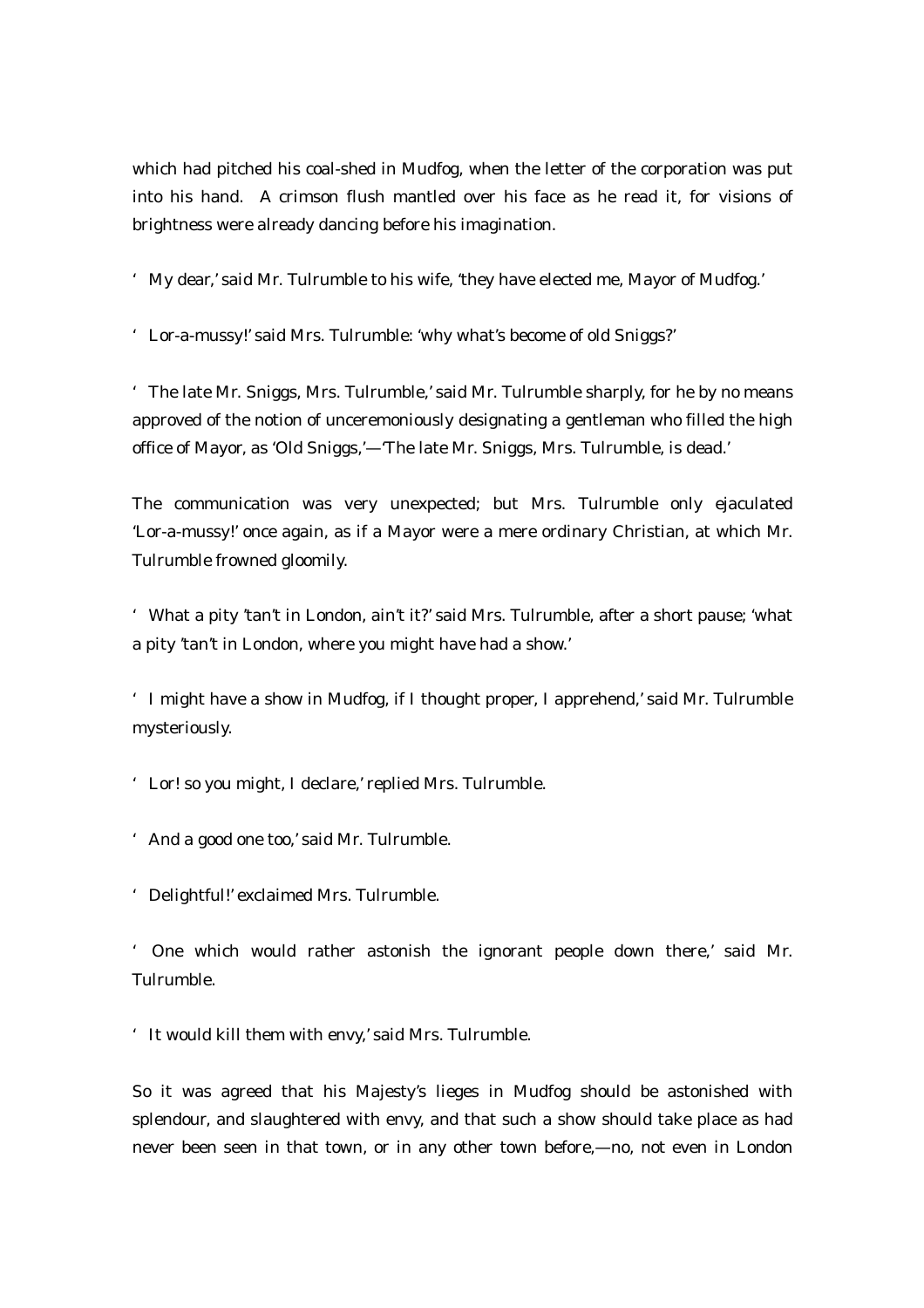#### itself.

On the very next day after the receipt of the letter, down came the tall postilion in a post-chaise,—not upon one of the horses, but inside—actually inside the chaise,—and, driving up to the very door of the town-hall, where the corporation were assembled, delivered a letter, written by the Lord knows who, and signed by Nicholas Tulrumble, in which Nicholas said, all through four sides of closely-written, gilt-edged, hot-pressed, Bath post letter paper, that he responded to the call of his fellow-townsmen with feelings of heartfelt delight; that he accepted the arduous office which their confidence had imposed upon him; that they would never find him shrinking from the discharge of his duty; that he would endeavour to execute his functions with all that dignity which their magnitude and importance demanded; and a great deal more to the same effect. But even this was not all. The tall postilion produced from his right-hand top-boot, a damp copy of that afternoon's number of the county paper; and there, in large type, running the whole length of the very first column, was a long address from Nicholas Tulrumble to the inhabitants of Mudfog, in which he said that he cheerfully complied with their requisition, and, in short, as if to prevent any mistake about the matter, told them over again what a grand fellow he meant to be, in very much the same terms as those in which he had already told them all about the matter in his letter.

The corporation stared at one another very hard at all this, and then looked as if for explanation to the tall postilion, but as the tall postilion was intently contemplating the gold tassel on the top of his yellow cap, and could have afforded no explanation whatever, even if his thoughts had been entirely disengaged, they contented themselves with coughing very dubiously, and looking very grave. The tall postilion then delivered another letter, in which Nicholas Tulrumble informed the corporation, that he intended repairing to the town-hall, in grand state and gorgeous procession, on the Monday afternoon next ensuing. At this the corporation looked still more solemn; but, as the epistle wound up with a formal invitation to the whole body to dine with the Mayor on that day, at Mudfog Hall, Mudfog Hill, Mudfog, they began to see the fun of the thing directly, and sent back their compliments, and they'd be sure to come.

Now there happened to be in Mudfog, as somehow or other there does happen to be, in almost every town in the British dominions, and perhaps in foreign dominions too—we think it very likely, but, being no great traveller, cannot distinctly say—there happened to be, in Mudfog, a merry-tempered, pleasant-faced, good-for-nothing sort of vagabond,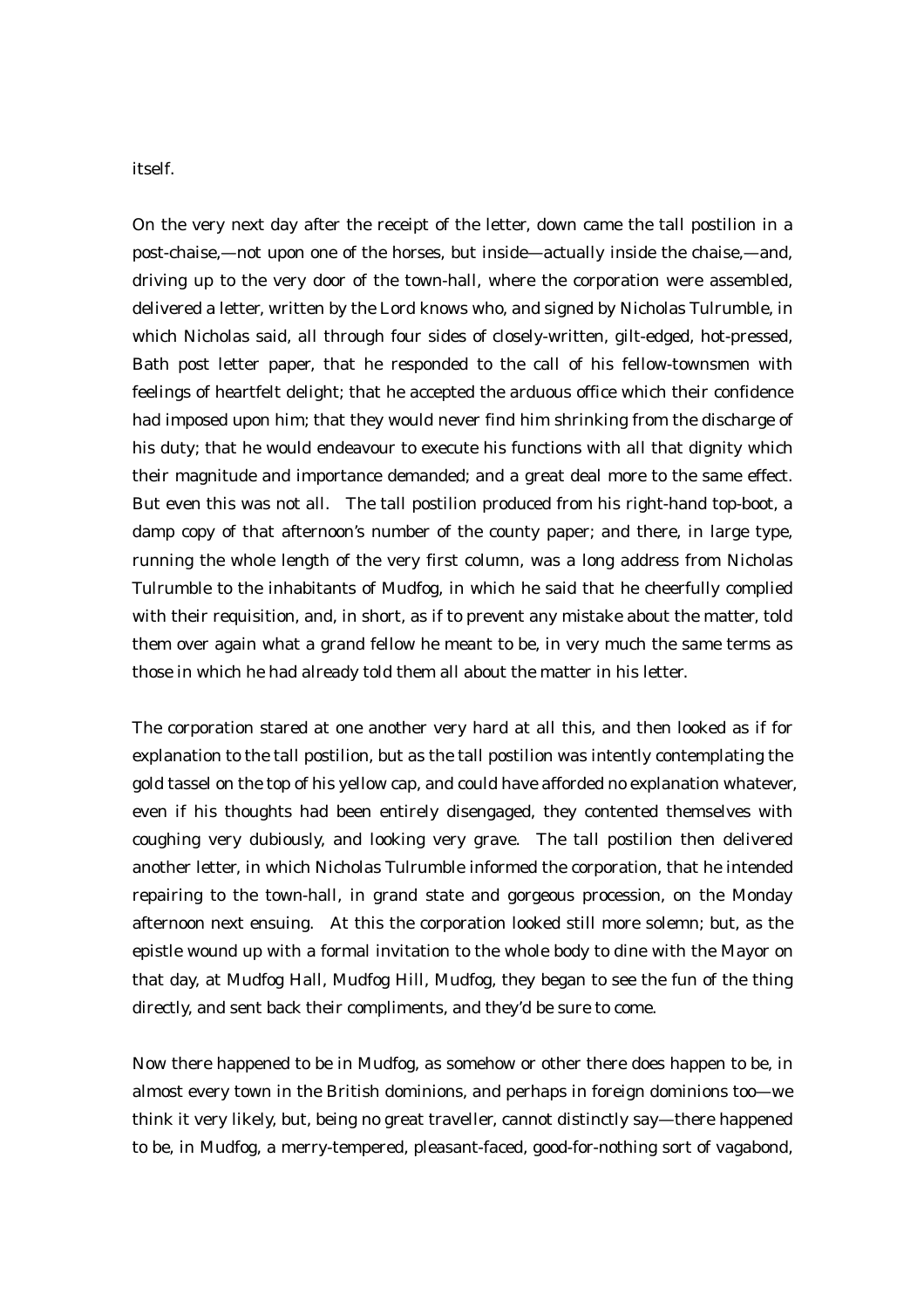with an invincible dislike to manual labour, and an unconquerable attachment to strong beer and spirits, whom everybody knew, and nobody, except his wife, took the trouble to quarrel with, who inherited from his ancestors the appellation of Edward Twigger, and rejoiced in the sobriquet of Bottle-nosed Ned. He was drunk upon the average once a day, and penitent upon an equally fair calculation once a month; and when he was penitent, he was invariably in the very last stage of maudlin intoxication. He was a ragged, roving, roaring kind of fellow, with a burly form, a sharp wit, and a ready head, and could turn his hand to anything when he chose to do it. He was by no means opposed to hard labour on principle, for he would work away at a cricket-match by the day together,—running, and catching, and batting, and bowling, and revelling in toil which would exhaust a galley-slave. He would have been invaluable to a fire-office; never was a man with such a natural taste for pumping engines, running up ladders, and throwing furniture out of two-pair-of-stairs' windows: nor was this the only element in which he was at home; he was a humane society in himself, a portable drag, an animated life-preserver, and had saved more people, in his time, from drowning, than the Plymouth life-boat, or Captain Manby's apparatus. With all these qualifications, notwithstanding his dissipation, Bottle-nosed Ned was a general favourite; and the authorities of Mudfog, remembering his numerous services to the population, allowed him in return to get drunk in his own way, without the fear of stocks, fine, or imprisonment. He had a general licence, and he showed his sense of the compliment by making the most of it.

We have been thus particular in describing the character and avocations of Bottle-nosed Ned, because it enables us to introduce a fact politely, without hauling it into the reader's presence with indecent haste by the head and shoulders, and brings us very naturally to relate, that on the very same evening on which Mr. Nicholas Tulrumble and family returned to Mudfog, Mr. Tulrumble's new secretary, just imported from London, with a pale face and light whiskers, thrust his head down to the very bottom of his neckcloth-tie, in at the tap-room door of the Lighterman's Arms, and inquiring whether one Ned Twigger was luxuriating within, announced himself as the bearer of a message from Nicholas Tulrumble, Esquire, requiring Mr. Twigger's immediate attendance at the hall, on private and particular business. It being by no means Mr. Twigger's interest to affront the Mayor, he rose from the fireplace with a slight sigh, and followed the light-whiskered secretary through the dirt and wet of Mudfog streets, up to Mudfog Hall, without further ado.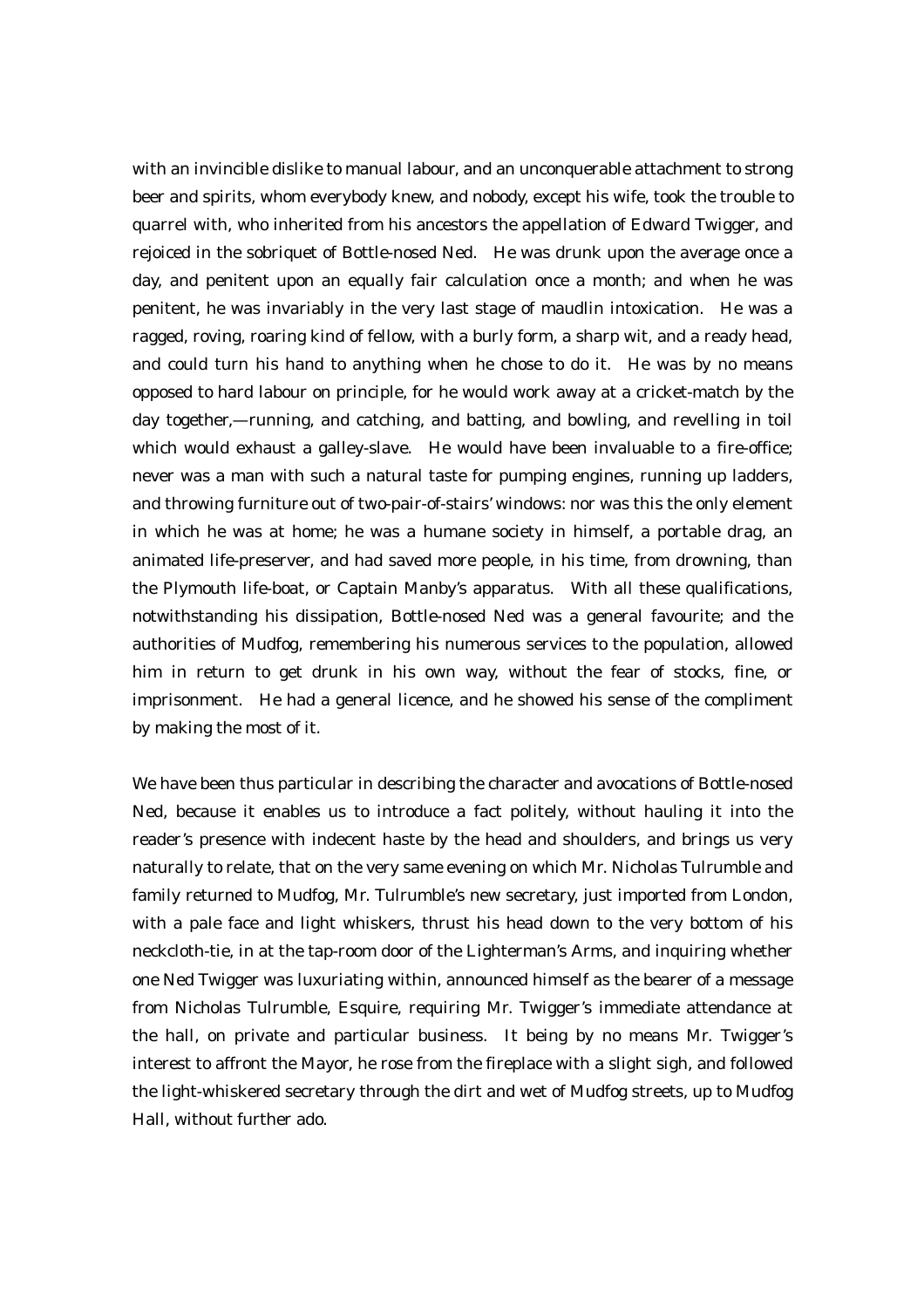Mr. Nicholas Tulrumble was seated in a small cavern with a skylight, which he called his library, sketching out a plan of the procession on a large sheet of paper; and into the cavern the secretary ushered Ned Twigger.

'Well, Twigger!' said Nicholas Tulrumble, condescendingly.

There was a time when Twigger would have replied, 'Well, Nick!' but that was in the days of the truck, and a couple of years before the donkey; so, he only bowed.

'I want you to go into training, Twigger,' said Mr. Tulrumble.

'What for, sir?' inquired Ned, with a stare.

'Hush, hush, Twigger!' said the Mayor. 'Shut the door, Mr. Jennings. Look here, Twigger.'

As the Mayor said this, he unlocked a high closet, and disclosed a complete suit of brass armour, of gigantic dimensions.

'I want you to wear this next Monday, Twigger,' said the Mayor.

'Bless your heart and soul, sir!' replied Ned, 'you might as well ask me to wear a seventy-four pounder, or a cast-iron boiler.'

'Nonsense, Twigger, nonsense!' said the Mayor.

'I couldn't stand under it, sir,' said Twigger; 'it would make mashed potatoes of me, if I attempted it.'

'Pooh, pooh, Twigger!' returned the Mayor. 'I tell you I have seen it done with my own eyes, in London, and the man wasn't half such a man as you are, either.'

'I should as soon have thought of a man's wearing the case of an eight-day clock to save his linen,' said Twigger, casting a look of apprehension at the brass suit.

'It's the easiest thing in the world,' rejoined the Mayor.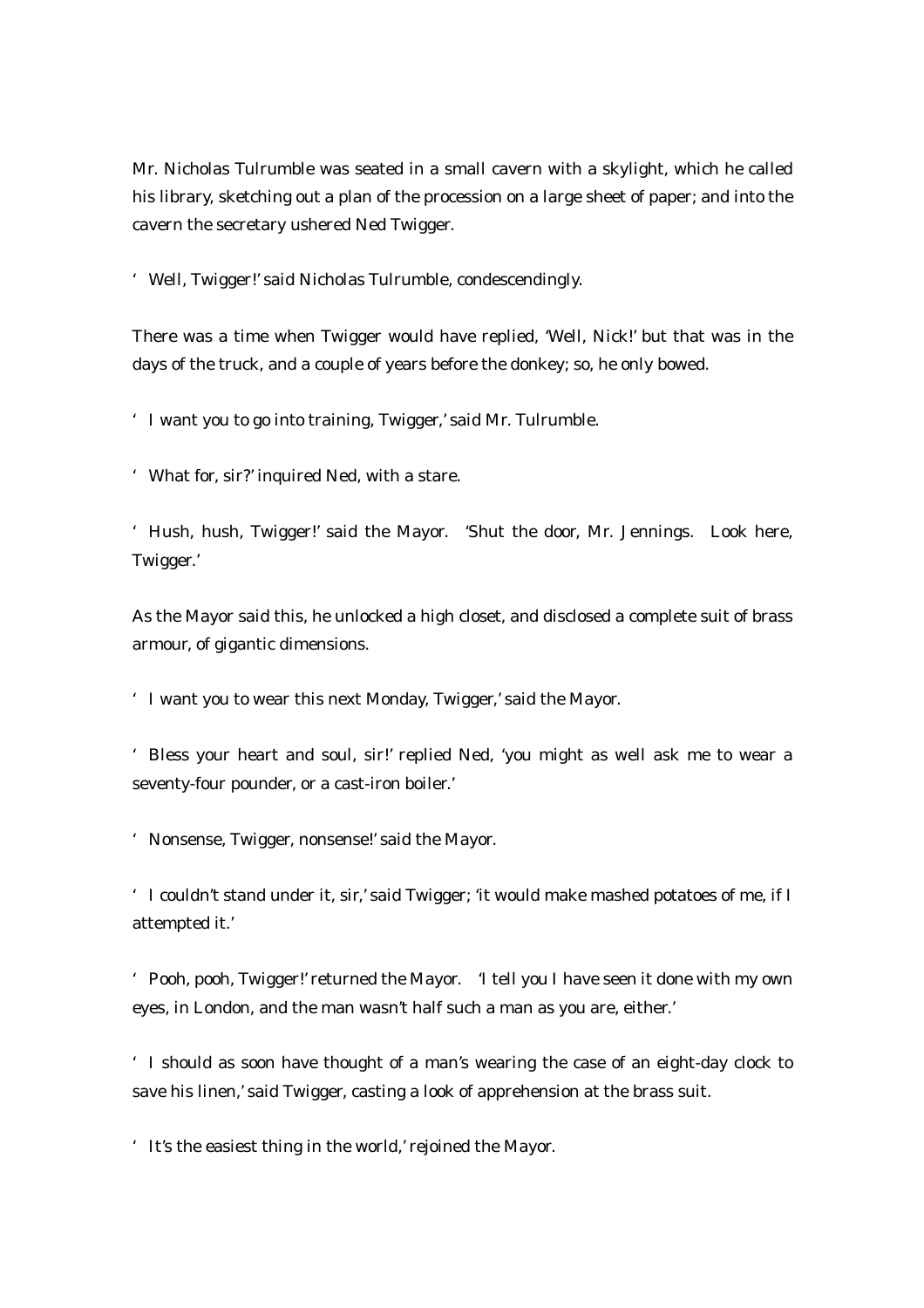- 'It's nothing,' said Mr. Jennings.
- 'When you're used to it,' added Ned.

'You do it by degrees,' said the Mayor. 'You would begin with one piece to-morrow, and two the next day, and so on, till you had got it all on. Mr. Jennings, give Twigger a glass of rum. Just try the breast-plate, Twigger. Stay; take another glass of rum first. Help me to lift it, Mr. Jennings. Stand firm, Twigger! There!—it isn't half as heavy as it looks, is it?'

Twigger was a good strong, stout fellow; so, after a great deal of staggering, he managed to keep himself up, under the breastplate, and even contrived, with the aid of another glass of rum, to walk about in it, and the gauntlets into the bargain. He made a trial of the helmet, but was not equally successful, inasmuch as he tipped over instantly,—an accident which Mr. Tulrumble clearly demonstrated to be occasioned by his not having a counteracting weight of brass on his legs.

'Now, wear that with grace and propriety on Monday next,' said Tulrumble, 'and I'll make your fortune.'

- 'I'll try what I can do, sir,' said Twigger.
- 'It must be kept a profound secret,' said Tulrumble.
- 'Of course, sir,' replied Twigger.

'And you must be sober,' said Tulrumble; 'perfectly sober.' Mr. Twigger at once solemnly pledged himself to be as sober as a judge, and Nicholas Tulrumble was satisfied, although, had we been Nicholas, we should certainly have exacted some promise of a more specific nature; inasmuch as, having attended the Mudfog assizes in the evening more than once, we can solemnly testify to having seen judges with very strong symptoms of dinner under their wigs. However, that's neither here nor there.

The next day, and the day following, and the day after that, Ned Twigger was securely locked up in the small cavern with the sky-light, hard at work at the armour. With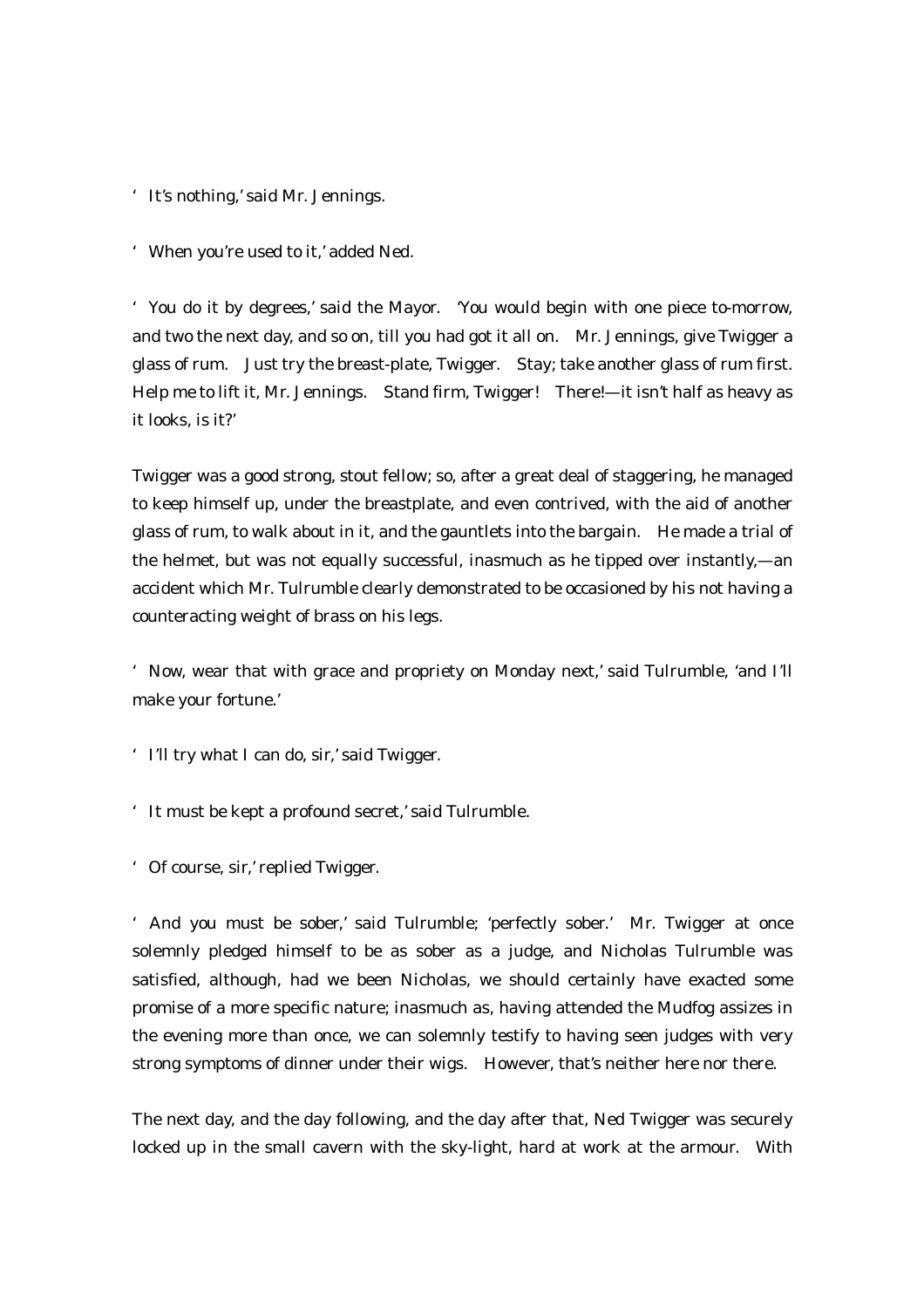every additional piece he could manage to stand upright in, he had an additional glass of rum; and at last, after many partial suffocations, he contrived to get on the whole suit, and to stagger up and down the room in it, like an intoxicated effigy from Westminster Abbey.

Never was man so delighted as Nicholas Tulrumble; never was woman so charmed as Nicholas Tulrumble's wife. Here was a sight for the common people of Mudfog! A live man in brass armour! Why, they would go wild with wonder!

The day—the Monday—arrived.

If the morning had been made to order, it couldn't have been better adapted to the purpose. They never showed a better fog in London on Lord Mayor's day, than enwrapped the town of Mudfog on that eventful occasion. It had risen slowly and surely from the green and stagnant water with the first light of morning, until it reached a little above the lamp-post tops; and there it had stopped, with a sleepy, sluggish obstinacy, which bade defiance to the sun, who had got up very blood-shot about the eyes, as if he had been at a drinking-party over-night, and was doing his day's work with the worst possible grace. The thick damp mist hung over the town like a huge gauze curtain. All was dim and dismal. The church steeples had bidden a temporary adieu to the world below; and every object of lesser importance—houses, barns, hedges, trees, and barges—had all taken the veil.

The church-clock struck one. A cracked trumpet from the front garden of Mudfog Hall produced a feeble flourish, as if some asthmatic person had coughed into it accidentally; the gate flew open, and out came a gentleman, on a moist-sugar coloured charger, intended to represent a herald, but bearing a much stronger resemblance to a court-card on horseback. This was one of the Circus people, who always came down to Mudfog at that time of the year, and who had been engaged by Nicholas Tulrumble expressly for the occasion. There was the horse, whisking his tail about, balancing himself on his hind-legs, and flourishing away with his fore-feet, in a manner which would have gone to the hearts and souls of any reasonable crowd. But a Mudfog crowd never was a reasonable one, and in all probability never will be. Instead of scattering the very fog with their shouts, as they ought most indubitably to have done, and were fully intended to do, by Nicholas Tulrumble, they no sooner recognized the herald, than they began to growl forth the most unqualified disapprobation at the bare notion of his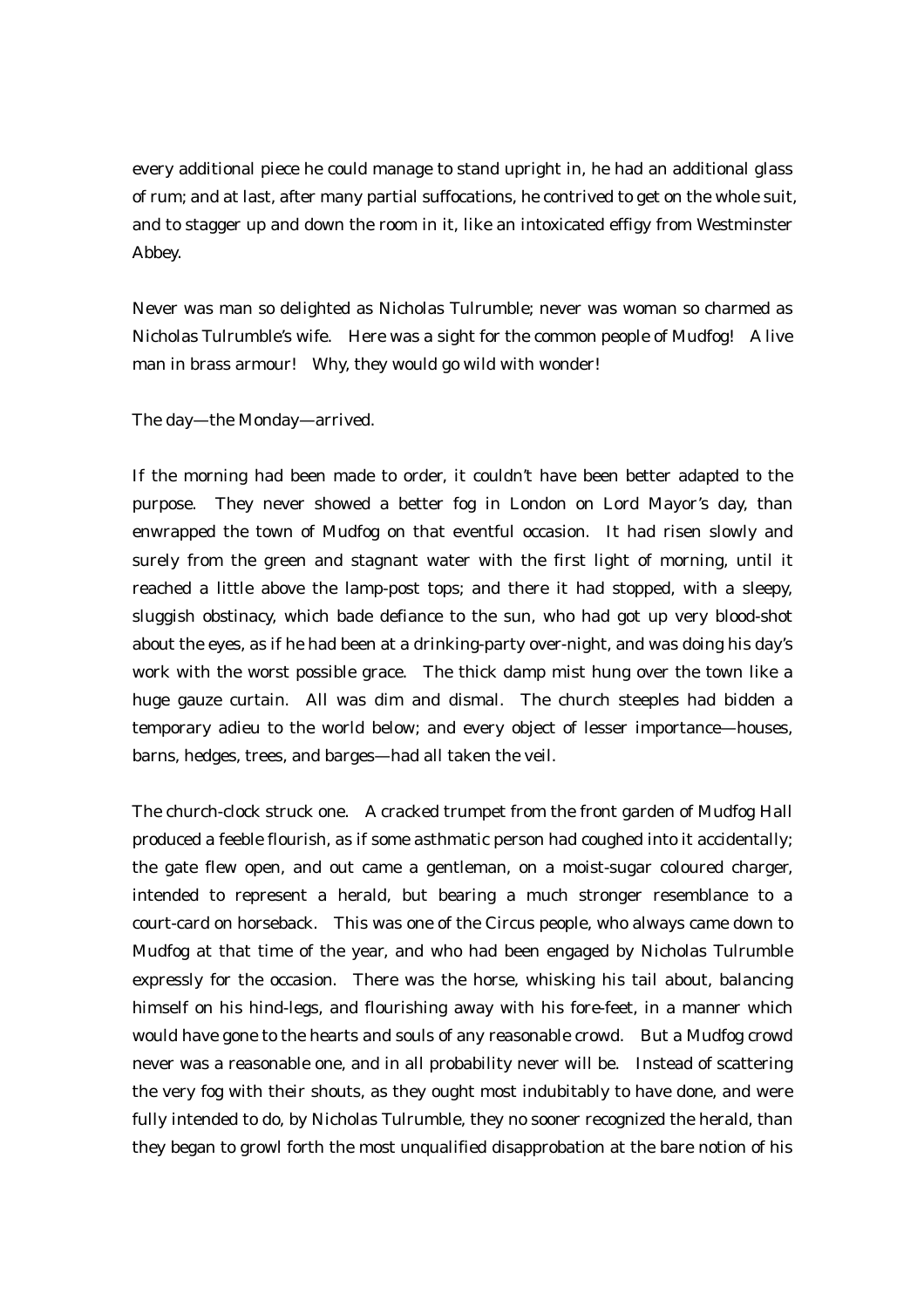riding like any other man. If he had come out on his head indeed, or jumping through a hoop, or flying through a red-hot drum, or even standing on one leg with his other foot in his mouth, they might have had something to say to him; but for a professional gentleman to sit astride in the saddle, with his feet in the stirrups, was rather too good a joke. So, the herald was a decided failure, and the crowd hooted with great energy, as he pranced ingloriously away.

On the procession came. We are afraid to say how many supernumeraries there were, in striped shirts and black velvet caps, to imitate the London watermen, or how many base imitations of running-footmen, or how many banners, which, owing to the heaviness of the atmosphere, could by no means be prevailed on to display their inscriptions: still less do we feel disposed to relate how the men who played the wind instruments, looking up into the sky (we mean the fog) with musical fervour, walked through pools of water and hillocks of mud, till they covered the powdered heads of the running-footmen aforesaid with splashes, that looked curious, but not ornamental; or how the barrel-organ performer put on the wrong stop, and played one tune while the band played another; or how the horses, being used to the arena, and not to the streets, would stand still and dance, instead of going on and prancing;—all of which are matters which might be dilated upon to great advantage, but which we have not the least intention of dilating upon, notwithstanding.

Oh! it was a grand and beautiful sight to behold a corporation in glass coaches, provided at the sole cost and charge of Nicholas Tulrumble, coming rolling along, like a funeral out of mourning, and to watch the attempts the corporation made to look great and solemn, when Nicholas Tulrumble himself, in the four-wheel chaise, with the tall postilion, rolled out after them, with Mr. Jennings on one side to look like a chaplain, and a supernumerary on the other, with an old life-guardsman's sabre, to imitate the sword-bearer; and to see the tears rolling down the faces of the mob as they screamed with merriment. This was beautiful! and so was the appearance of Mrs. Tulrumble and son, as they bowed with grave dignity out of their coach-window to all the dirty faces that were laughing around them: but it is not even with this that we have to do, but with the sudden stopping of the procession at another blast of the trumpet, whereat, and whereupon, a profound silence ensued, and all eyes were turned towards Mudfog Hall, in the confident anticipation of some new wonder.

'They won't laugh now, Mr. Jennings,' said Nicholas Tulrumble.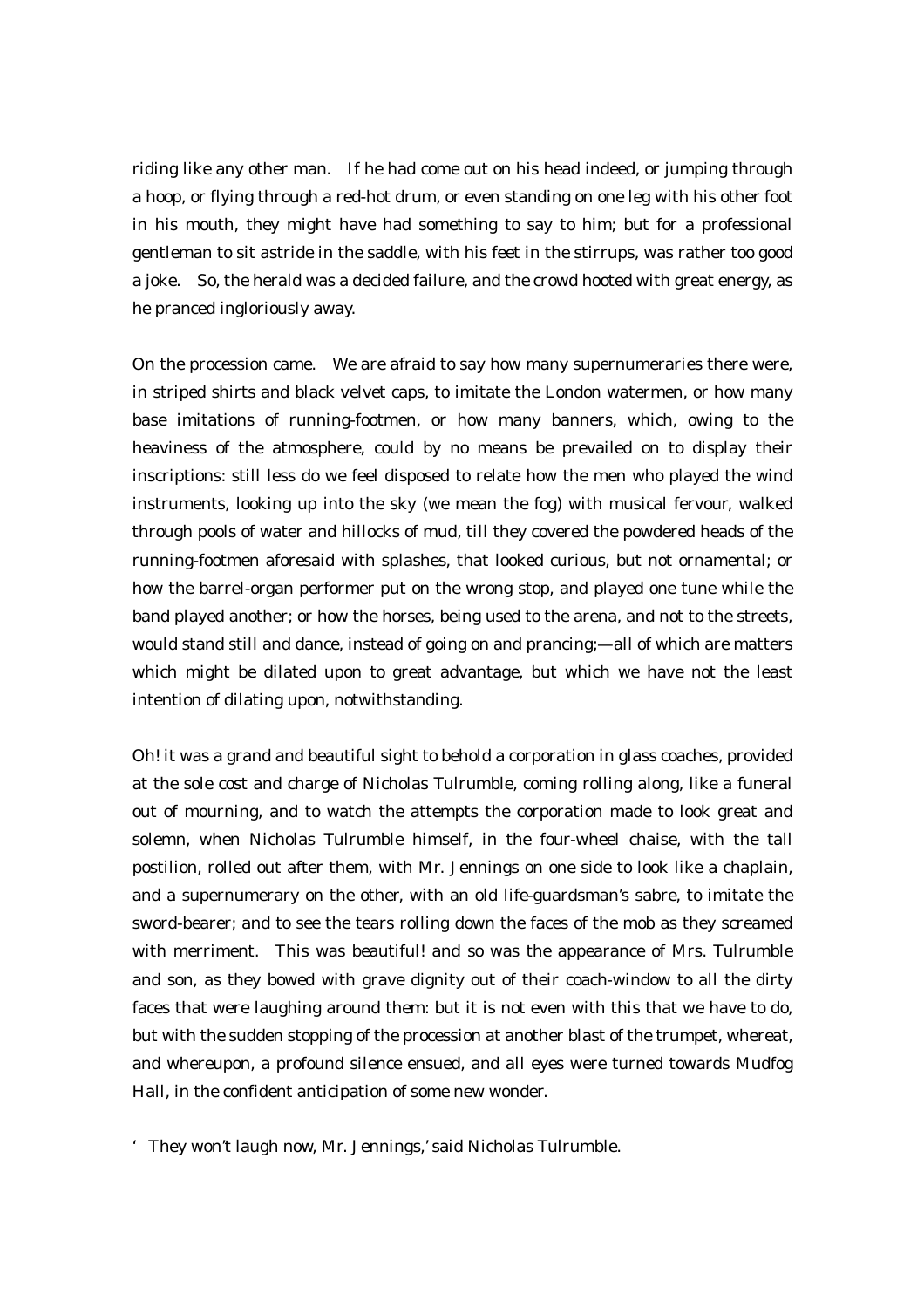'I think not, sir,' said Mr. Jennings.

'See how eager they look,' said Nicholas Tulrumble. 'Aha! the laugh will be on our side now; eh, Mr. Jennings?'

'No doubt of that, sir,' replied Mr. Jennings; and Nicholas Tulrumble, in a state of pleasurable excitement, stood up in the four-wheel chaise, and telegraphed gratification to the Mayoress behind.

While all this was going forward, Ned Twigger had descended into the kitchen of Mudfog Hall for the purpose of indulging the servants with a private view of the curiosity that was to burst upon the town; and, somehow or other, the footman was so companionable, and the housemaid so kind, and the cook so friendly, that he could not resist the offer of the first-mentioned to sit down and take something—just to drink success to master in.

So, down Ned Twigger sat himself in his brass livery on the top of the kitchen-table; and in a mug of something strong, paid for by the unconscious Nicholas Tulrumble, and provided by the companionable footman, drank success to the Mayor and his procession; and, as Ned laid by his helmet to imbibe the something strong, the companionable footman put it on his own head, to the immeasurable and unrecordable delight of the cook and housemaid. The companionable footman was very facetious to Ned, and Ned was very gallant to the cook and housemaid by turns. They were all very cosy and comfortable; and the something strong went briskly round.

At last Ned Twigger was loudly called for, by the procession people: and, having had his helmet fixed on, in a very complicated manner, by the companionable footman, and the kind housemaid, and the friendly cook, he walked gravely forth, and appeared before the multitude.

The crowd roared—it was not with wonder, it was not with surprise; it was most decidedly and unquestionably with laughter.

'What!' said Mr. Tulrumble, starting up in the four-wheel chaise. 'Laughing? If they laugh at a man in real brass armour, they'd laugh when their own fathers were dying.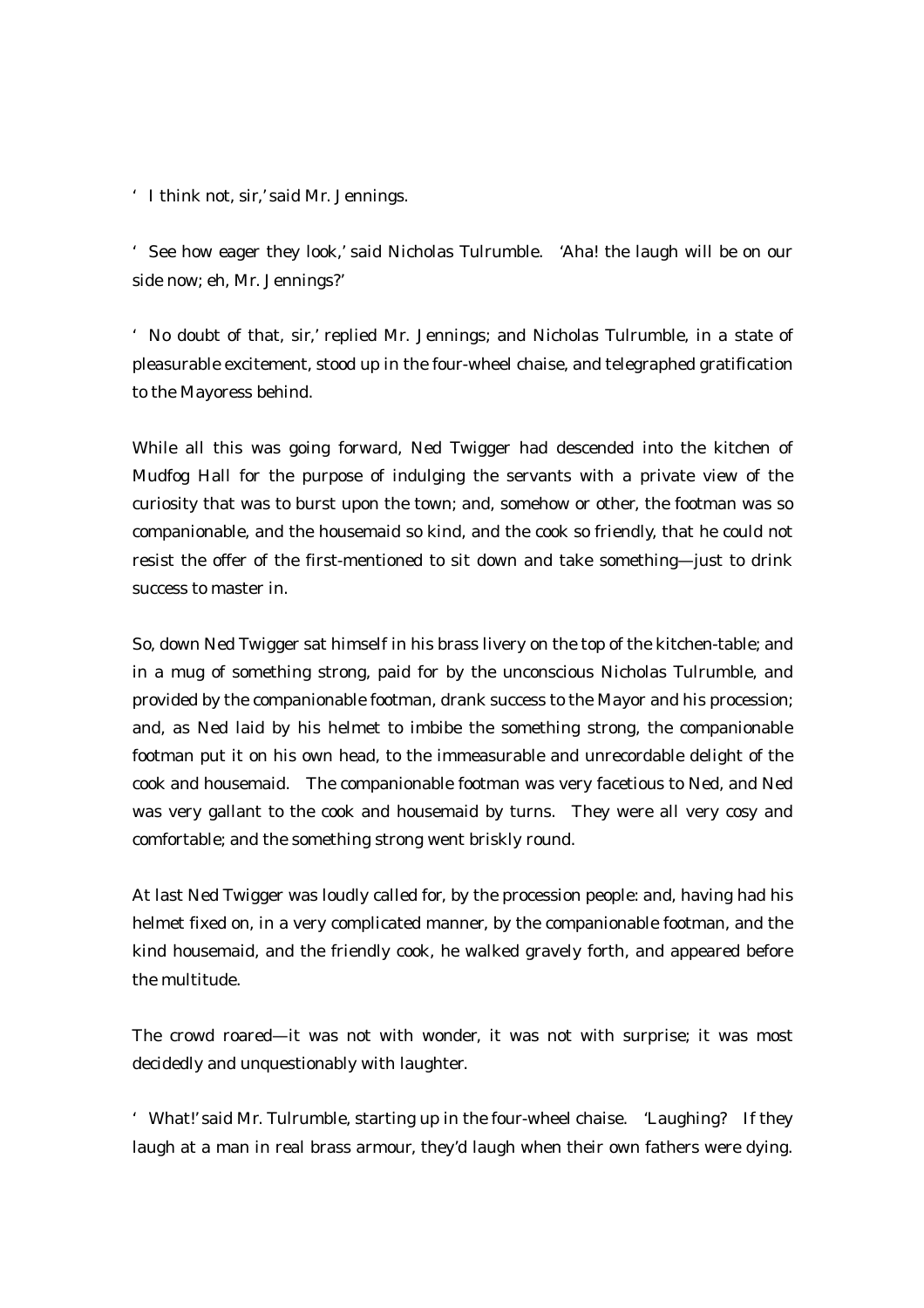Why doesn't he go into his place, Mr. Jennings? What's he rolling down towards us for? he has no business here!'

'I am afraid, sir—' faltered Mr. Jennings.

'Afraid of what, sir?' said Nicholas Tulrumble, looking up into the secretary's face.

'I am afraid he's drunk, sir,' replied Mr. Jennings.

Nicholas Tulrumble took one look at the extraordinary figure that was bearing down upon them; and then, clasping his secretary by the arm, uttered an audible groan in anguish of spirit.

It is a melancholy fact that Mr. Twigger having full licence to demand a single glass of rum on the putting on of every piece of the armour, got, by some means or other, rather out of his calculation in the hurry and confusion of preparation, and drank about four glasses to a piece instead of one, not to mention the something strong which went on the top of it. Whether the brass armour checked the natural flow of perspiration, and thus prevented the spirit from evaporating, we are not scientific enough to know; but, whatever the cause was, Mr. Twigger no sooner found himself outside the gate of Mudfog Hall, than he also found himself in a very considerable state of intoxication; and hence his extraordinary style of progressing. This was bad enough, but, as if fate and fortune had conspired against Nicholas Tulrumble, Mr. Twigger, not having been penitent for a good calendar month, took it into his head to be most especially and particularly sentimental, just when his repentance could have been most conveniently dispensed with. Immense tears were rolling down his cheeks, and he was vainly endeavouring to conceal his grief by applying to his eyes a blue cotton pocket-handkerchief with white spots,—an article not strictly in keeping with a suit of armour some three hundred years old, or thereabouts.

'Twigger, you villain!' said Nicholas Tulrumble, quite forgetting his dignity, 'go back.'

'Never,' said Ned. 'I'm a miserable wretch. I'll never leave you.'

The by-standers of course received this declaration with acclamations of 'That's right, Ned; don't!'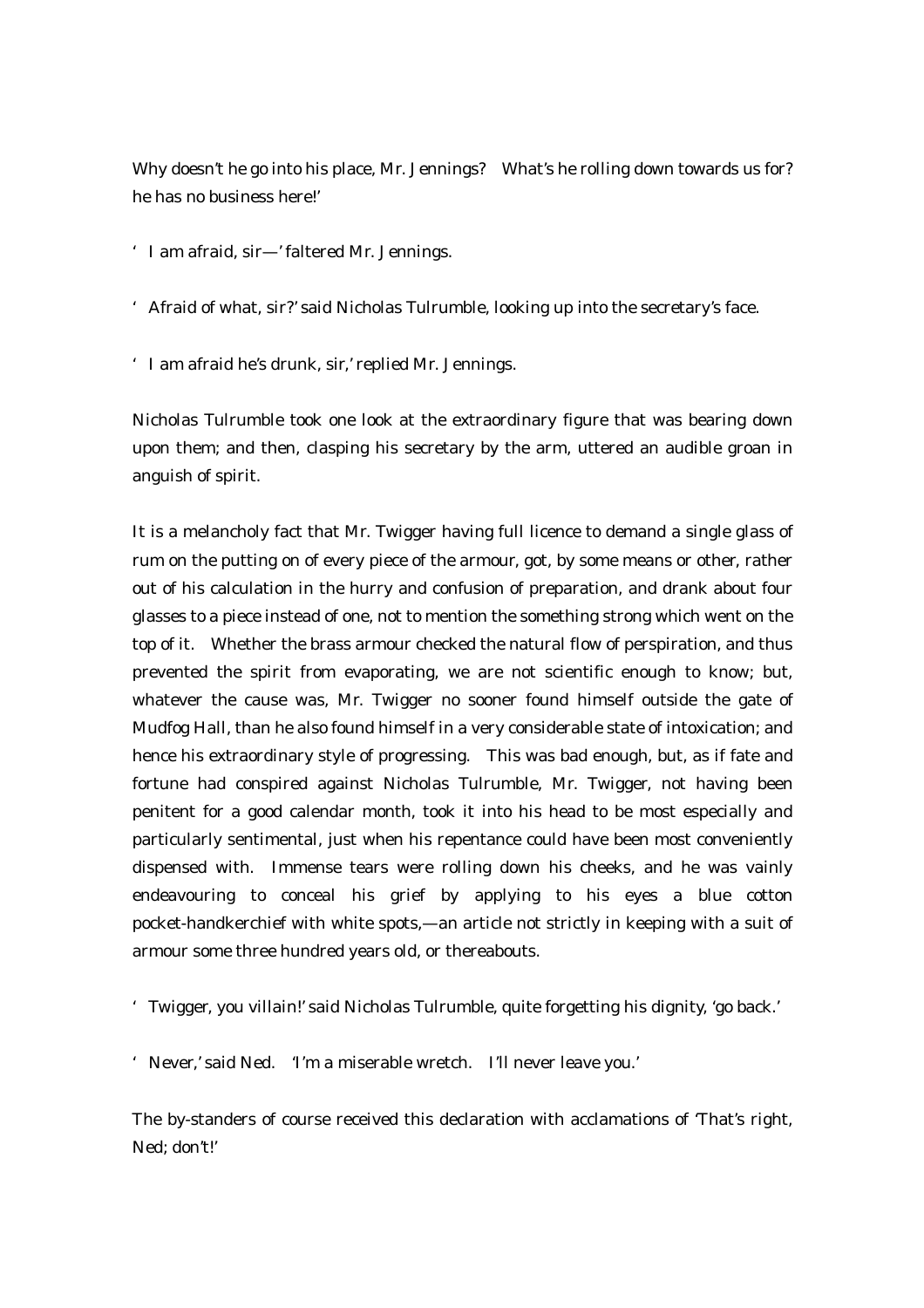'I don't intend it,' said Ned, with all the obstinacy of a very tipsy man. 'I'm very unhappy. I'm the wretched father of an unfortunate family; but I am very faithful, sir. I'll never leave you.' Having reiterated this obliging promise, Ned proceeded in broken words to harangue the crowd upon the number of years he had lived in Mudfog, the excessive respectability of his character, and other topics of the like nature.

'Here! will anybody lead him away?' said Nicholas: 'if they'll call on me afterwards, I'll reward them well.'

Two or three men stepped forward, with the view of bearing Ned off, when the secretary interposed.

'Take care! take care!' said Mr. Jennings. 'I beg your pardon, sir; but they'd better not go too near him, because, if he falls over, he'll certainly crush somebody.'

At this hint the crowd retired on all sides to a very respectful distance, and left Ned, like the Duke of Devonshire, in a little circle of his own.

'But, Mr. Jennings,' said Nicholas Tulrumble, 'he'll be suffocated.'

'I'm very sorry for it, sir,' replied Mr. Jennings; 'but nobody can get that armour off, without his own assistance. I'm quite certain of it from the way he put it on.'

Here Ned wept dolefully, and shook his helmeted head, in a manner that might have touched a heart of stone; but the crowd had not hearts of stone, and they laughed heartily.

'Dear me, Mr. Jennings,' said Nicholas, turning pale at the possibility of Ned's being smothered in his antique costume—'Dear me, Mr. Jennings, can nothing be done with him?'

'Nothing at all,' replied Ned, 'nothing at all. Gentlemen, I'm an unhappy wretch. I'm a body, gentlemen, in a brass coffin.' At this poetical idea of his own conjuring up, Ned cried so much that the people began to get sympathetic, and to ask what Nicholas Tulrumble meant by putting a man into such a machine as that; and one individual in a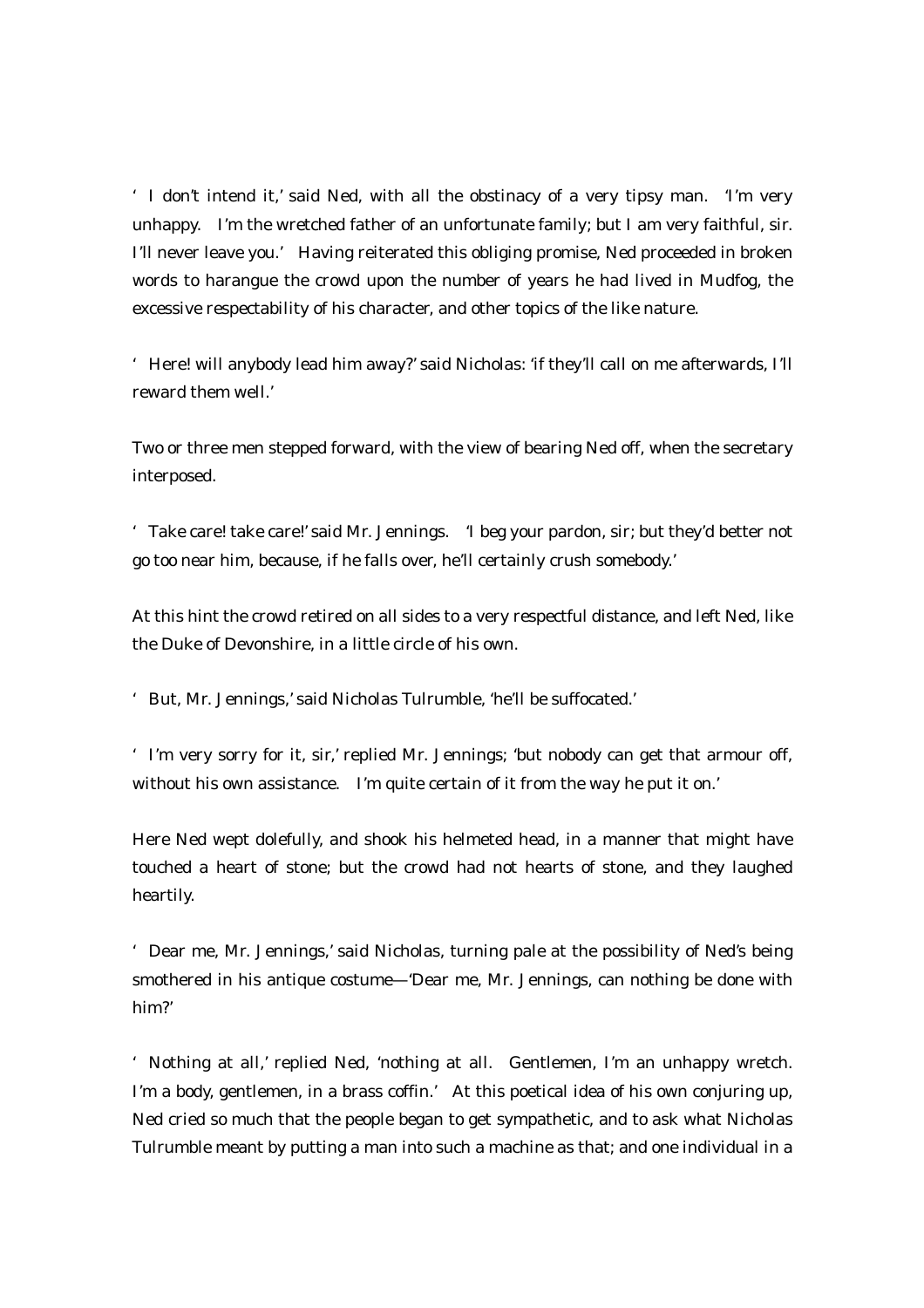hairy waistcoat like the top of a trunk, who had previously expressed his opinion that if Ned hadn't been a poor man, Nicholas wouldn't have dared do it, hinted at the propriety of breaking the four-wheel chaise, or Nicholas's head, or both, which last compound proposition the crowd seemed to consider a very good notion.

It was not acted upon, however, for it had hardly been broached, when Ned Twigger's wife made her appearance abruptly in the little circle before noticed, and Ned no sooner caught a glimpse of her face and form, than from the mere force of habit he set off towards his home just as fast as his legs could carry him; and that was not very quick in the present instance either, for, however ready they might have been to carry him, they couldn't get on very well under the brass armour. So, Mrs. Twigger had plenty of time to denounce Nicholas Tulrumble to his face: to express her opinion that he was a decided monster; and to intimate that, if her ill-used husband sustained any personal damage from the brass armour, she would have the law of Nicholas Tulrumble for manslaughter. When she had said all this with due vehemence, she posted after Ned, who was dragging himself along as best he could, and deploring his unhappiness in most dismal tones.

What a wailing and screaming Ned's children raised when he got home at last! Mrs. Twigger tried to undo the armour, first in one place, and then in another, but she couldn't manage it; so she tumbled Ned into bed, helmet, armour, gauntlets, and all. Such a creaking as the bedstead made, under Ned's weight in his new suit! It didn't break down though; and there Ned lay, like the anonymous vessel in the Bay of Biscay, till next day, drinking barley-water, and looking miserable: and every time he groaned, his good lady said it served him right, which was all the consolation Ned Twigger got.

Nicholas Tulrumble and the gorgeous procession went on together to the town-hall, amid the hisses and groans of all the spectators, who had suddenly taken it into their heads to consider poor Ned a martyr. Nicholas was formally installed in his new office, in acknowledgment of which ceremony he delivered himself of a speech, composed by the secretary, which was very long, and no doubt very good, only the noise of the people outside prevented anybody from hearing it, but Nicholas Tulrumble himself. After which, the procession got back to Mudfog Hall any how it could; and Nicholas and the corporation sat down to dinner.

But the dinner was flat, and Nicholas was disappointed. They were such dull sleepy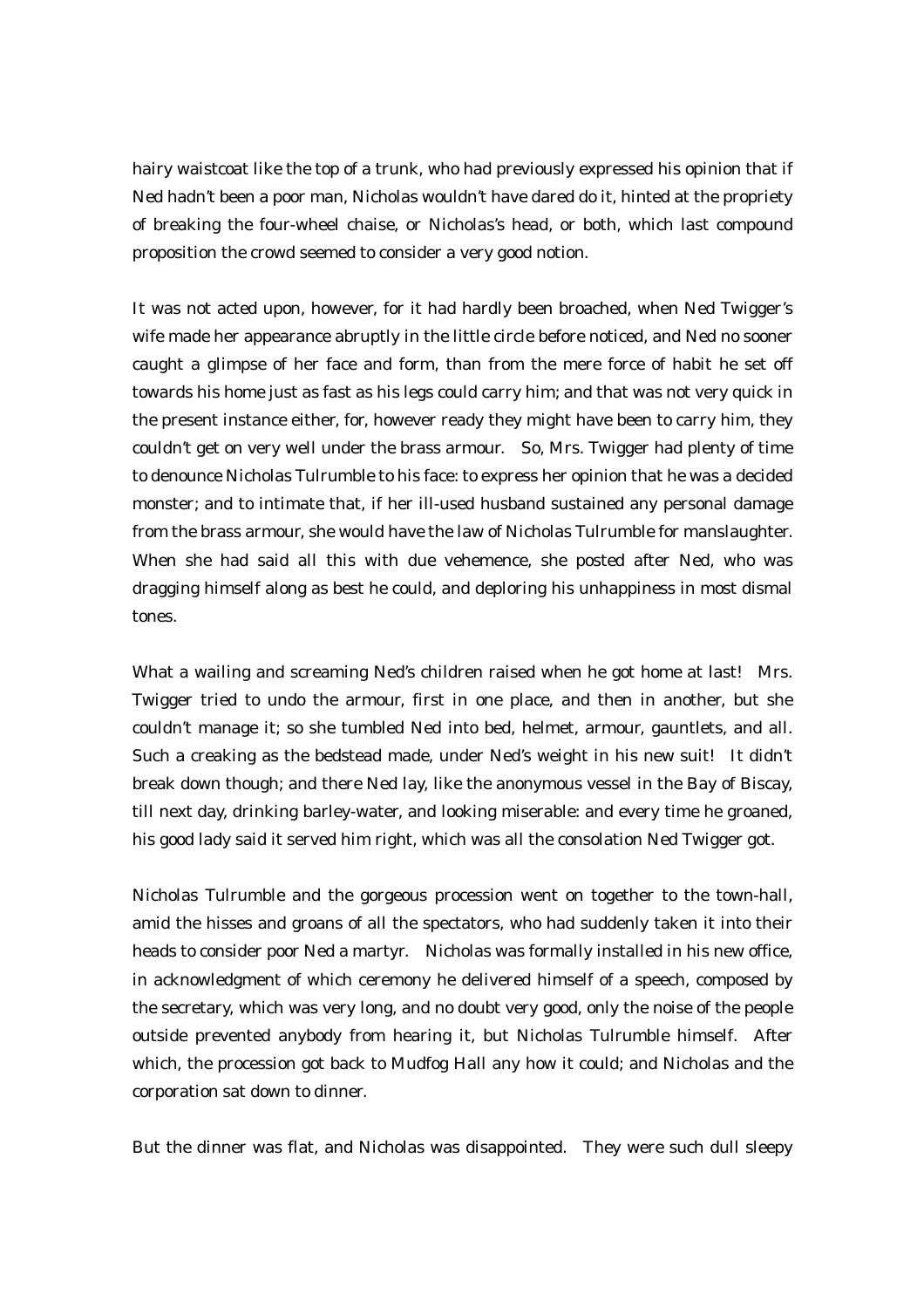old fellows, that corporation. Nicholas made quite as long speeches as the Lord Mayor of London had done, nay, he said the very same things that the Lord Mayor of London had said, and the deuce a cheer the corporation gave him. There was only one man in the party who was thoroughly awake; and he was insolent, and called him Nick. Nick! What would be the consequence, thought Nicholas, of anybody presuming to call the Lord Mayor of London 'Nick!' He should like to know what the sword-bearer would say to that; or the recorder, or the toast-master, or any other of the great officers of the city. They'd nick him.

But these were not the worst of Nicholas Tulrumble's doings. If they had been, he might have remained a Mayor to this day, and have talked till he lost his voice. He contracted a relish for statistics, and got philosophical; and the statistics and the philosophy together, led him into an act which increased his unpopularity and hastened his downfall.

At the very end of the Mudfog High-street, and abutting on the river-side, stands the Jolly Boatmen, an old-fashioned low-roofed, bay-windowed house, with a bar, kitchen, and tap-room all in one, and a large fireplace with a kettle to correspond, round which the working men have congregated time out of mind on a winter's night, refreshed by draughts of good strong beer, and cheered by the sounds of a fiddle and tambourine: the Jolly Boatmen having been duly licensed by the Mayor and corporation, to scrape the fiddle and thumb the tambourine from time, whereof the memory of the oldest inhabitants goeth not to the contrary. Now Nicholas Tulrumble had been reading pamphlets on crime, and parliamentary reports,—or had made the secretary read them to him, which is the same thing in effect,—and he at once perceived that this fiddle and tambourine must have done more to demoralize Mudfog, than any other operating causes that ingenuity could imagine. So he read up for the subject, and determined to come out on the corporation with a burst, the very next time the licence was applied for.

The licensing day came, and the red-faced landlord of the Jolly Boatmen walked into the town-hall, looking as jolly as need be, having actually put on an extra fiddle for that night, to commemorate the anniversary of the Jolly Boatmen's music licence. It was applied for in due form, and was just about to be granted as a matter of course, when up rose Nicholas Tulrumble, and drowned the astonished corporation in a torrent of eloquence. He descanted in glowing terms upon the increasing depravity of his native town of Mudfog, and the excesses committed by its population. Then, he related how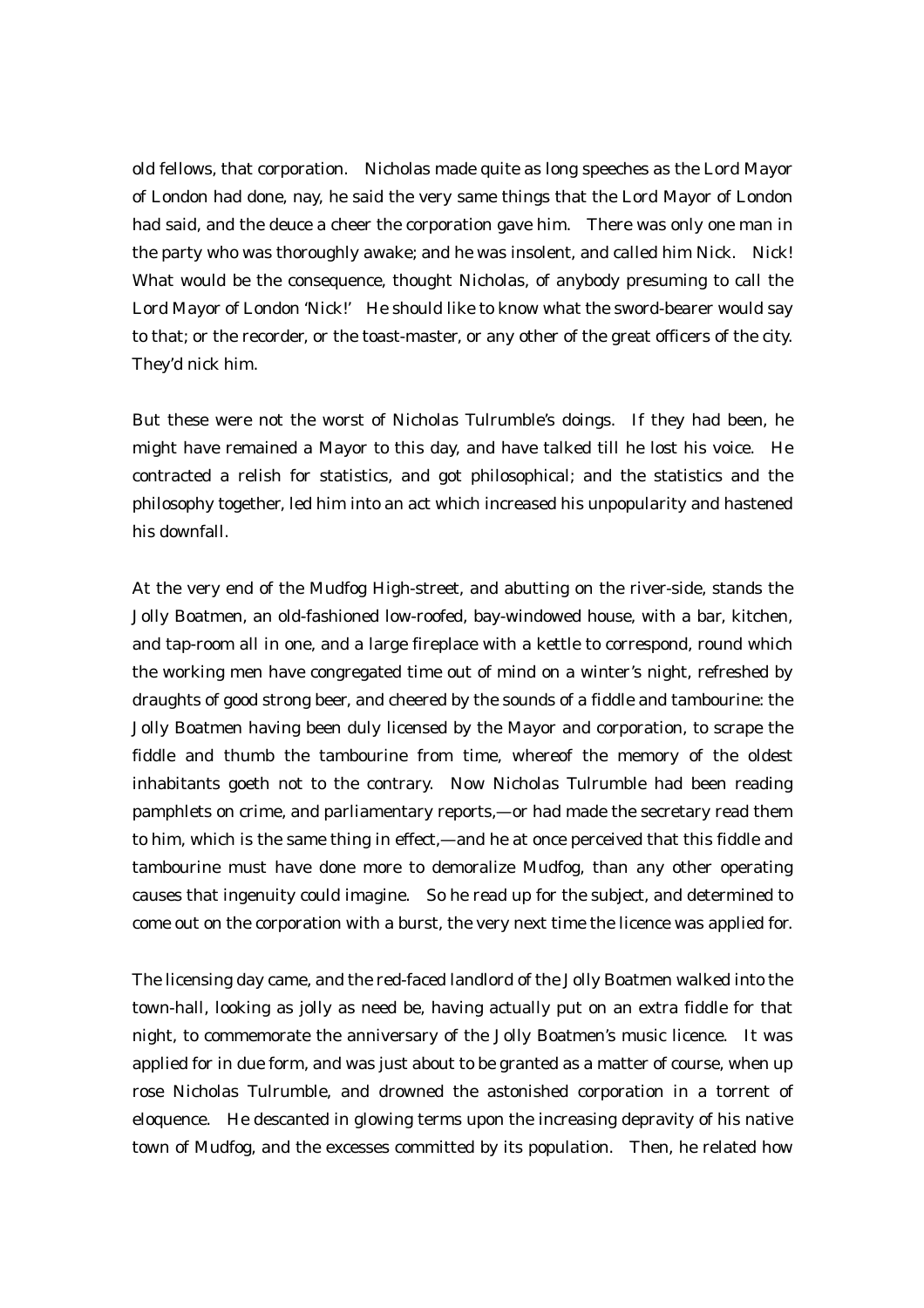shocked he had been, to see barrels of beer sliding down into the cellar of the Jolly Boatmen week after week; and how he had sat at a window opposite the Jolly Boatmen for two days together, to count the people who went in for beer between the hours of twelve and one o'clock alone—which, by-the-bye, was the time at which the great majority of the Mudfog people dined. Then, he went on to state, how the number of people who came out with beer-jugs, averaged twenty-one in five minutes, which, being multiplied by twelve, gave two hundred and fifty-two people with beer-jugs in an hour, and multiplied again by fifteen (the number of hours during which the house was open daily) yielded three thousand seven hundred and eighty people with beer-jugs per day, or twenty-six thousand four hundred and sixty people with beer-jugs, per week. Then he proceeded to show that a tambourine and moral degradation were synonymous terms, and a fiddle and vicious propensities wholly inseparable. All these arguments he strengthened and demonstrated by frequent references to a large book with a blue cover, and sundry quotations from the Middlesex magistrates; and in the end, the corporation, who were posed with the figures, and sleepy with the speech, and sadly in want of dinner into the bargain, yielded the palm to Nicholas Tulrumble, and refused the music licence to the Jolly Boatmen.

But although Nicholas triumphed, his triumph was short. He carried on the war against beer-jugs and fiddles, forgetting the time when he was glad to drink out of the one, and to dance to the other, till the people hated, and his old friends shunned him. He grew tired of the lonely magnificence of Mudfog Hall, and his heart yearned towards the Lighterman's Arms. He wished he had never set up as a public man, and sighed for the good old times of the coal-shop, and the chimney corner.

At length old Nicholas, being thoroughly miserable, took heart of grace, paid the secretary a quarter's wages in advance, and packed him off to London by the next coach. Having taken this step, he put his hat on his head, and his pride in his pocket, and walked down to the old room at the Lighterman's Arms. There were only two of the old fellows there, and they looked coldly on Nicholas as he proffered his hand.

- 'Are you going to put down pipes, Mr. Tulrumble?' said one.
- 'Or trace the progress of crime to 'bacca?' growled another.
- 'Neither,' replied Nicholas Tulrumble, shaking hands with them both, whether they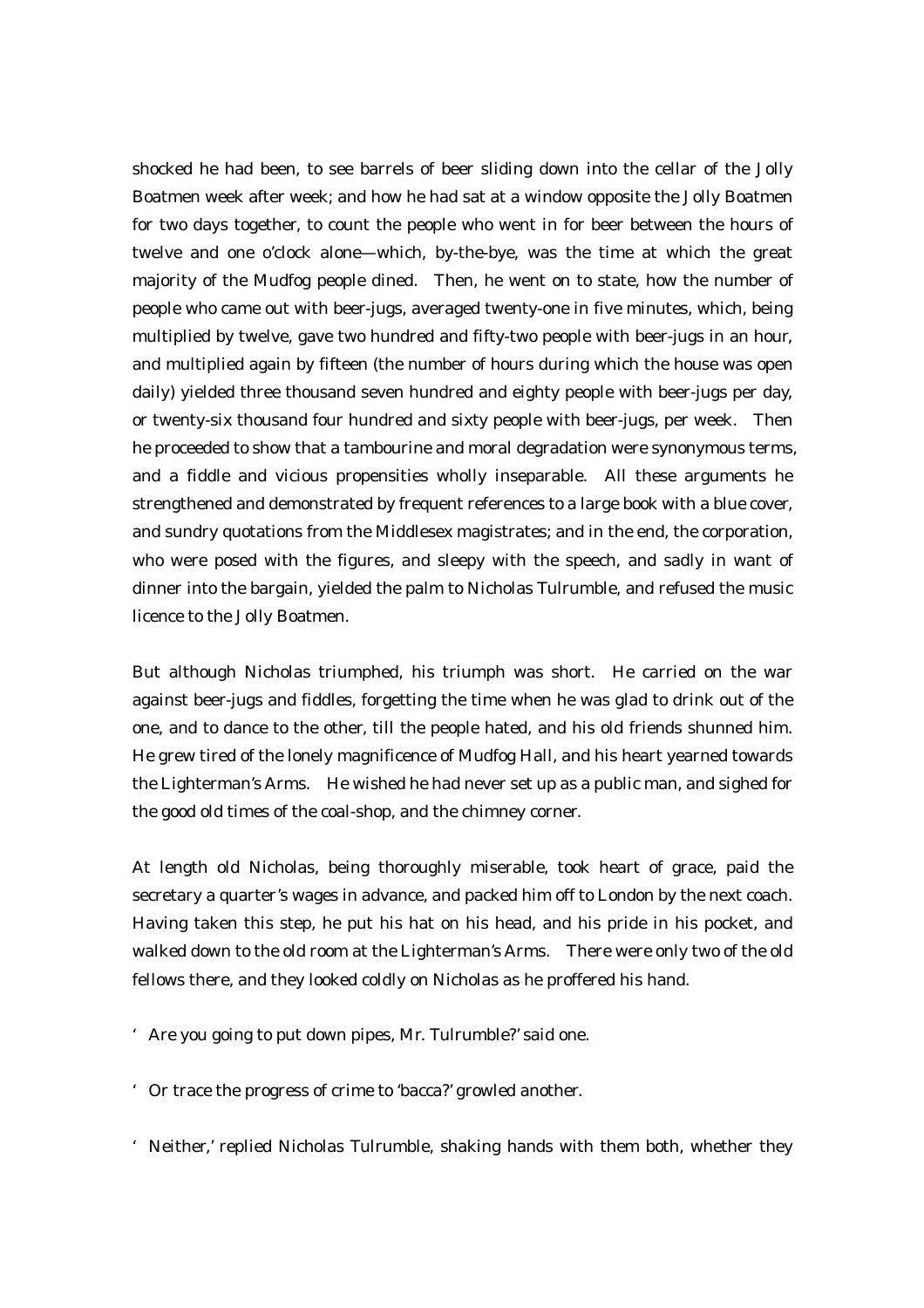would or not. 'I've come down to say that I'm very sorry for having made a fool of myself, and that I hope you'll give me up the old chair, again.'

The old fellows opened their eyes, and three or four more old fellows opened the door, to whom Nicholas, with tears in his eyes, thrust out his hand too, and told the same story. They raised a shout of joy, that made the bells in the ancient church-tower vibrate again, and wheeling the old chair into the warm corner, thrust old Nicholas down into it, and ordered in the very largest-sized bowl of hot punch, with an unlimited number of pipes, directly.

The next day, the Jolly Boatmen got the licence, and the next night, old Nicholas and Ned Twigger's wife led off a dance to the music of the fiddle and tambourine, the tone of which seemed mightily improved by a little rest, for they never had played so merrily before. Ned Twigger was in the very height of his glory, and he danced hornpipes, and balanced chairs on his chin, and straws on his nose, till the whole company, including the corporation, were in raptures of admiration at the brilliancy of his acquirements.

Mr. Tulrumble, junior, couldn't make up his mind to be anything but magnificent, so he went up to London and drew bills on his father; and when he had overdrawn, and got into debt, he grew penitent, and came home again.

As to old Nicholas, he kept his word, and having had six weeks of public life, never tried it any more. He went to sleep in the town-hall at the very next meeting; and, in full proof of his sincerity, has requested us to write this faithful narrative. We wish it could have the effect of reminding the Tulrumbles of another sphere, that puffed-up conceit is not dignity, and that snarling at the little pleasures they were once glad to enjoy, because they would rather forget the times when they were of lower station, renders them objects of contempt and ridicule.

This is the first time we have published any of our gleanings from this particular source. Perhaps, at some future period, we may venture to open the chronicles of Mudfog.

### FULL REPORT OF THE FIRST MEETING OF THE MUDFOG ASSOCIATION FOR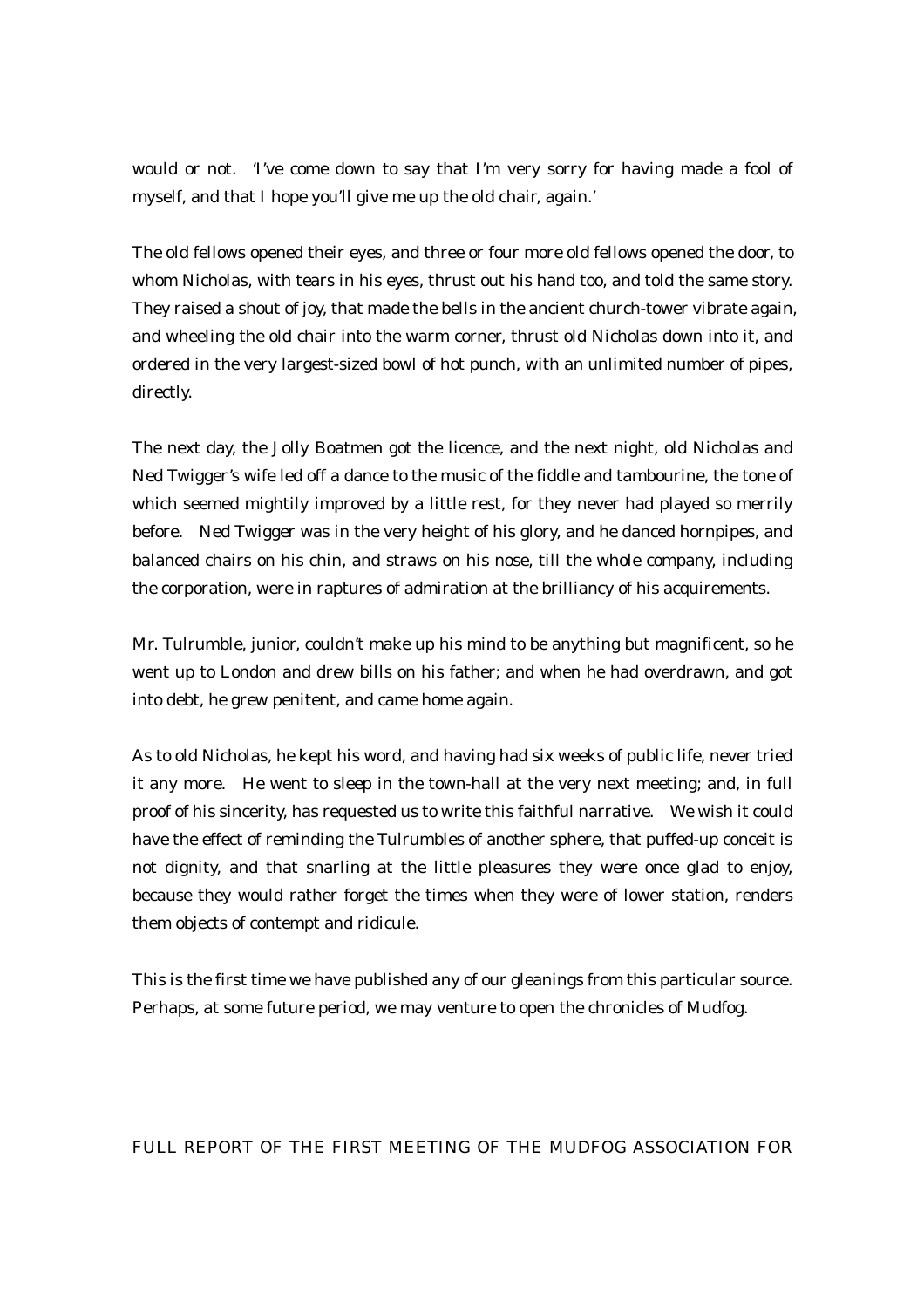#### THE ADVANCEMENT OF EVERYTHING

We have made the most unparalleled and extraordinary exertions to place before our readers a complete and accurate account of the proceedings at the late grand meeting of the Mudfog Association, holden in the town of Mudfog; it affords us great happiness to lay the result before them, in the shape of various communications received from our able, talented, and graphic correspondent, expressly sent down for the purpose, who has immortalized us, himself, Mudfog, and the association, all at one and the same time. We have been, indeed, for some days unable to determine who will transmit the greatest name to posterity; ourselves, who sent our correspondent down; our correspondent, who wrote an account of the matter; or the association, who gave our correspondent something to write about. We rather incline to the opinion that we are the greatest man of the party, inasmuch as the notion of an exclusive and authentic report originated with us; this may be prejudice: it may arise from a prepossession on our part in our own favour. Be it so. We have no doubt that every gentleman concerned in this mighty assemblage is troubled with the same complaint in a greater or less degree; and it is a consolation to us to know that we have at least this feeling in common with the great scientific stars, the brilliant and extraordinary luminaries, whose speculations we record.

We give our correspondent's letters in the order in which they reached us. Any attempt at amalgamating them into one beautiful whole, would only destroy that glowing tone, that dash of wildness, and rich vein of picturesque interest, which pervade them throughout.

'Mudfog, Monday night, seven o'clock.

' We are in a state of great excitement here. Nothing is spoken of, but the approaching meeting of the association. The inn-doors are thronged with waiters anxiously looking for the expected arrivals; and the numerous bills which are wafered up in the windows of private houses, intimating that there are beds to let within, give the streets a very animated and cheerful appearance, the wafers being of a great variety of colours, and the monotony of printed inscriptions being relieved by every possible size and style of hand-writing. It is confidently rumoured that Professors Snore, Doze, and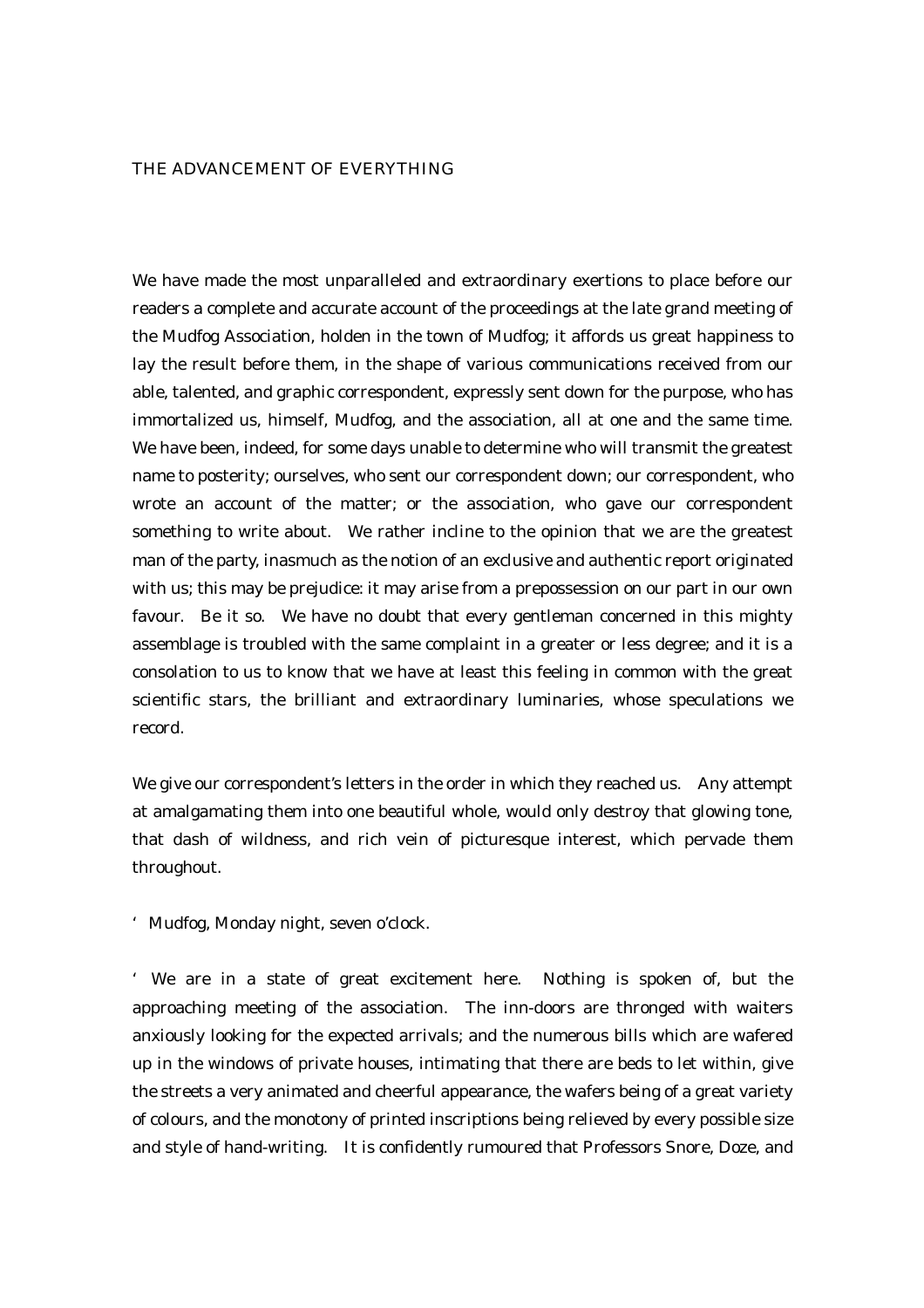Wheezy have engaged three beds and a sitting-room at the Pig and Tinder-box. I give you the rumour as it has reached me; but I cannot, as yet, vouch for its accuracy. The moment I have been enabled to obtain any certain information upon this interesting point, you may depend upon receiving it.'

### 'Half-past seven.

I have just returned from a personal interview with the landlord of the Pig and Tinder-box. He speaks confidently of the probability of Professors Snore, Doze, and Wheezy taking up their residence at his house during the sitting of the association, but denies that the beds have been yet engaged; in which representation he is confirmed by the chambermaid—a girl of artless manners, and interesting appearance. The boots denies that it is at all likely that Professors Snore, Doze, and Wheezy will put up here; but I have reason to believe that this man has been suborned by the proprietor of the Original Pig, which is the opposition hotel. Amidst such conflicting testimony it is difficult to arrive at the real truth; but you may depend upon receiving authentic information upon this point the moment the fact is ascertained. The excitement still continues. A boy fell through the window of the pastrycook's shop at the corner of the High-street about half an hour ago, which has occasioned much confusion. The general impression is, that it was an accident. Pray heaven it may prove so!'

## 'Tuesday, noon.

'At an early hour this morning the bells of all the churches struck seven o'clock; the effect of which, in the present lively state of the town, was extremely singular. While I was at breakfast, a yellow gig, drawn by a dark grey horse, with a patch of white over his right eyelid, proceeded at a rapid pace in the direction of the Original Pig stables; it is currently reported that this gentleman has arrived here for the purpose of attending the association, and, from what I have heard, I consider it extremely probable, although nothing decisive is yet known regarding him. You may conceive the anxiety with which we are all looking forward to the arrival of the four o'clock coach this afternoon.

'Notwithstanding the excited state of the populace, no outrage has yet been committed, owing to the admirable discipline and discretion of the police, who are nowhere to be seen. A barrel-organ is playing opposite my window, and groups of people, offering fish and vegetables for sale, parade the streets. With these exceptions everything is quiet,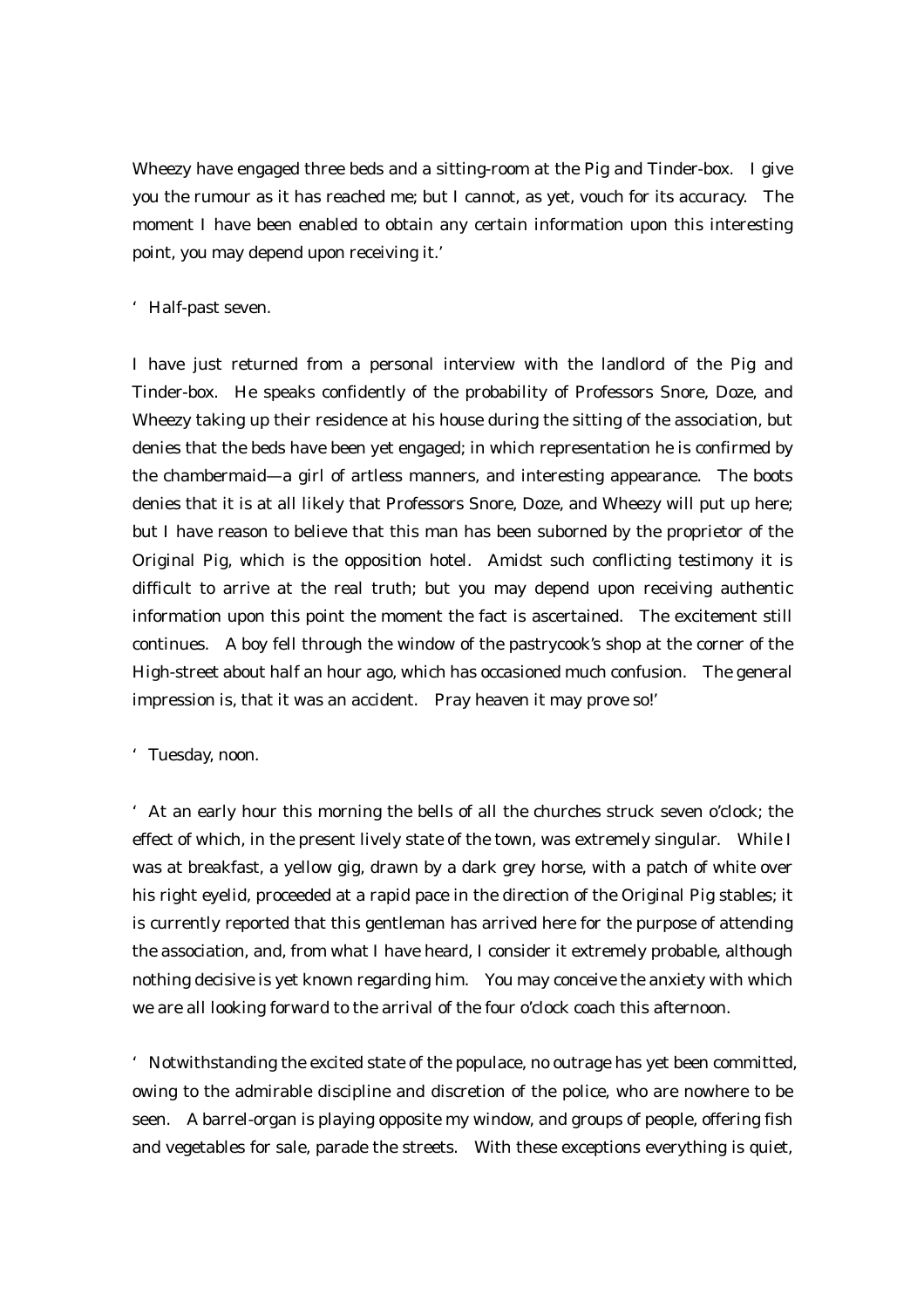and I trust will continue so.'

## 'Five o'clock.

'It is now ascertained, beyond all doubt, that Professors Snore, Doze, and Wheezy will not repair to the Pig and Tinder-box, but have actually engaged apartments at the Original Pig. This intelligence is exclusive; and I leave you and your readers to draw their own inferences from it. Why Professor Wheezy, of all people in the world, should repair to the Original Pig in preference to the Pig and Tinder-box, it is not easy to conceive. The professor is a man who should be above all such petty feelings. Some people here openly impute treachery, and a distinct breach of faith to Professors Snore and Doze; while others, again, are disposed to acquit them of any culpability in the transaction, and to insinuate that the blame rests solely with Professor Wheezy. I own that I incline to the latter opinion; and although it gives me great pain to speak in terms of censure or disapprobation of a man of such transcendent genius and acquirements, still I am bound to say that, if my suspicions be well founded, and if all the reports which have reached my ears be true, I really do not well know what to make of the matter.

'Mr. Slug, so celebrated for his statistical researches, arrived this afternoon by the four o'clock stage. His complexion is a dark purple, and he has a habit of sighing constantly. He looked extremely well, and appeared in high health and spirits. Mr. Woodensconce also came down in the same conveyance. The distinguished gentleman was fast asleep on his arrival, and I am informed by the guard that he had been so the whole way. He was, no doubt, preparing for his approaching fatigues; but what gigantic visions must those be that flit through the brain of such a man when his body is in a state of torpidity!

'The influx of visitors increases every moment. I am told (I know not how truly) that two post-chaises have arrived at the Original Pig within the last half-hour, and I myself observed a wheelbarrow, containing three carpet bags and a bundle, entering the yard of the Pig and Tinder-box no longer ago than five minutes since. The people are still quietly pursuing their ordinary occupations; but there is a wildness in their eyes, and an unwonted rigidity in the muscles of their countenances, which shows to the observant spectator that their expectations are strained to the very utmost pitch. I fear, unless some very extraordinary arrivals take place to-night, that consequences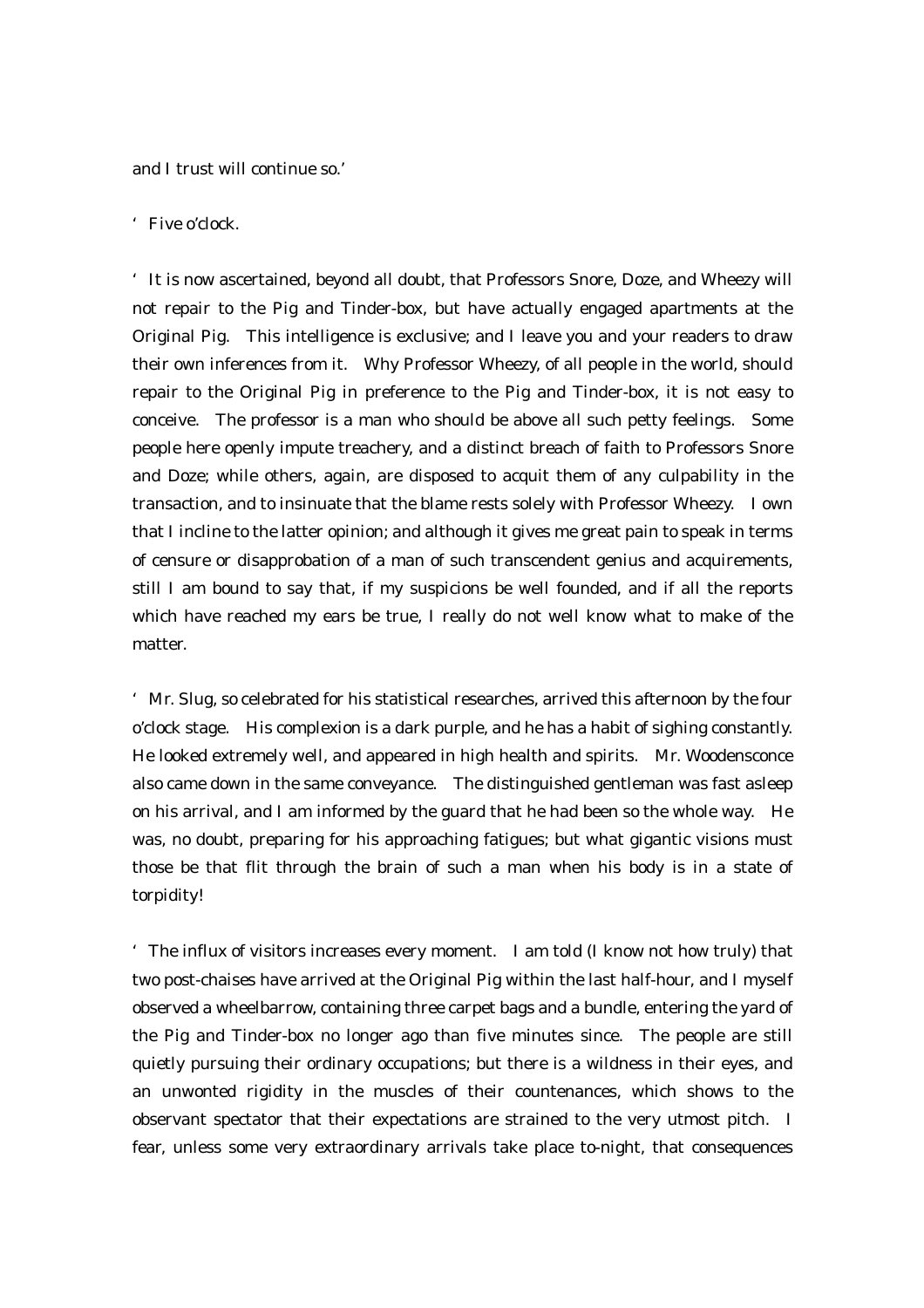may arise from this popular ferment, which every man of sense and feeling would deplore.'

'Twenty minutes past six.

'I have just heard that the boy who fell through the pastrycook's window last night has died of the fright. He was suddenly called upon to pay three and sixpence for the damage done, and his constitution, it seems, was not strong enough to bear up against the shock. The inquest, it is said, will be held to-morrow.'

'Three-quarters part seven.

'Professors Muff and Nogo have just driven up to the hotel door; they at once ordered dinner with great condescension. We are all very much delighted with the urbanity of their manners, and the ease with which they adapt themselves to the forms and ceremonies of ordinary life. Immediately on their arrival they sent for the head waiter, and privately requested him to purchase a live dog,—as cheap a one as he could meet with,—and to send him up after dinner, with a pie-board, a knife and fork, and a clean plate. It is conjectured that some experiments will be tried upon the dog to-night; if any particulars should transpire, I will forward them by express.'

'Half-past eight.

'The animal has been procured. He is a pug-dog, of rather intelligent appearance, in good condition, and with very short legs. He has been tied to a curtain-peg in a dark room, and is howling dreadfully.'

'Ten minutes to nine.

'The dog has just been rung for. With an instinct which would appear almost the result of reason, the sagacious animal seized the waiter by the calf of the leg when he approached to take him, and made a desperate, though ineffectual resistance. I have not been able to procure admission to the apartment occupied by the scientific gentlemen; but, judging from the sounds which reached my ears when I stood upon the landing-place outside the door, just now, I should be disposed to say that the dog had retreated growling beneath some article of furniture, and was keeping the professors at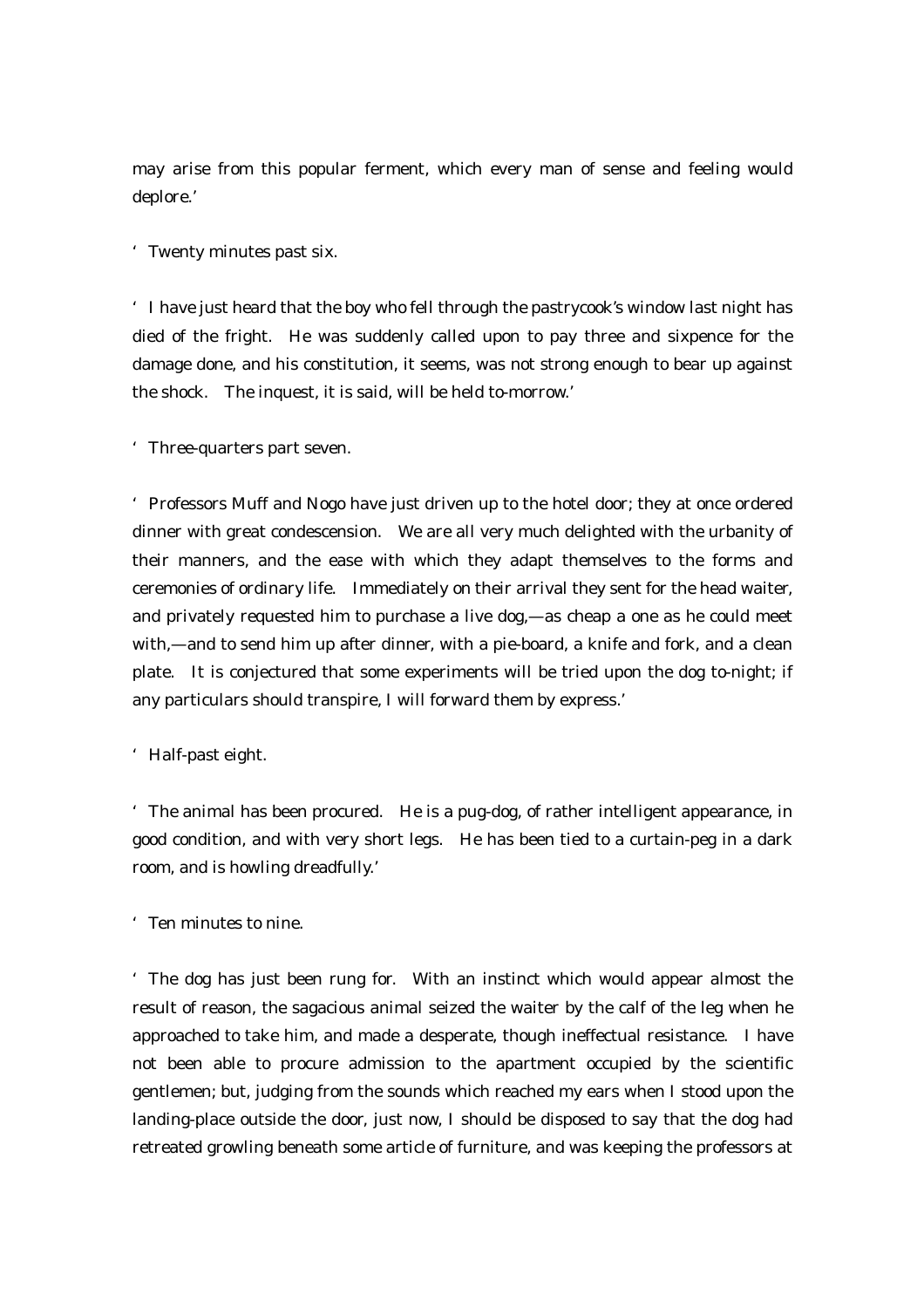bay. This conjecture is confirmed by the testimony of the ostler, who, after peeping through the keyhole, assures me that he distinctly saw Professor Nogo on his knees, holding forth a small bottle of prussic acid, to which the animal, who was crouched beneath an arm-chair, obstinately declined to smell. You cannot imagine the feverish state of irritation we are in, lest the interests of science should be sacrificed to the prejudices of a brute creature, who is not endowed with sufficient sense to foresee the incalculable benefits which the whole human race may derive from so very slight a concession on his part.'

#### 'Nine o'clock.

'The dog's tail and ears have been sent down-stairs to be washed; from which circumstance we infer that the animal is no more. His forelegs have been delivered to the boots to be brushed, which strengthens the supposition.'

## 'Half after ten.

'My feelings are so overpowered by what has taken place in the course of the last hour and a half, that I have scarcely strength to detail the rapid succession of events which have quite bewildered all those who are cognizant of their occurrence. It appears that the pug-dog mentioned in my last was surreptitiously obtained,—stolen, in fact,—by some person attached to the stable department, from an unmarried lady resident in this town. Frantic on discovering the loss of her favourite, the lady rushed distractedly into the street, calling in the most heart-rending and pathetic manner upon the passengers to restore her, her Augustus,—for so the deceased was named, in affectionate remembrance of a former lover of his mistress, to whom he bore a striking personal resemblance, which renders the circumstances additionally affecting. I am not yet in a condition to inform you what circumstance induced the bereaved lady to direct her steps to the hotel which had witnessed the last struggles of her protégé. I can only state that she arrived there, at the very instant when his detached members were passing through the passage on a small tray. Her shrieks still reverberate in my ears! I grieve to say that the expressive features of Professor Muff were much scratched and lacerated by the injured lady; and that Professor Nogo, besides sustaining several severe bites, has lost some handfuls of hair from the same cause. It must be some consolation to these gentlemen to know that their ardent attachment to scientific pursuits has alone occasioned these unpleasant consequences; for which the sympathy of a grateful country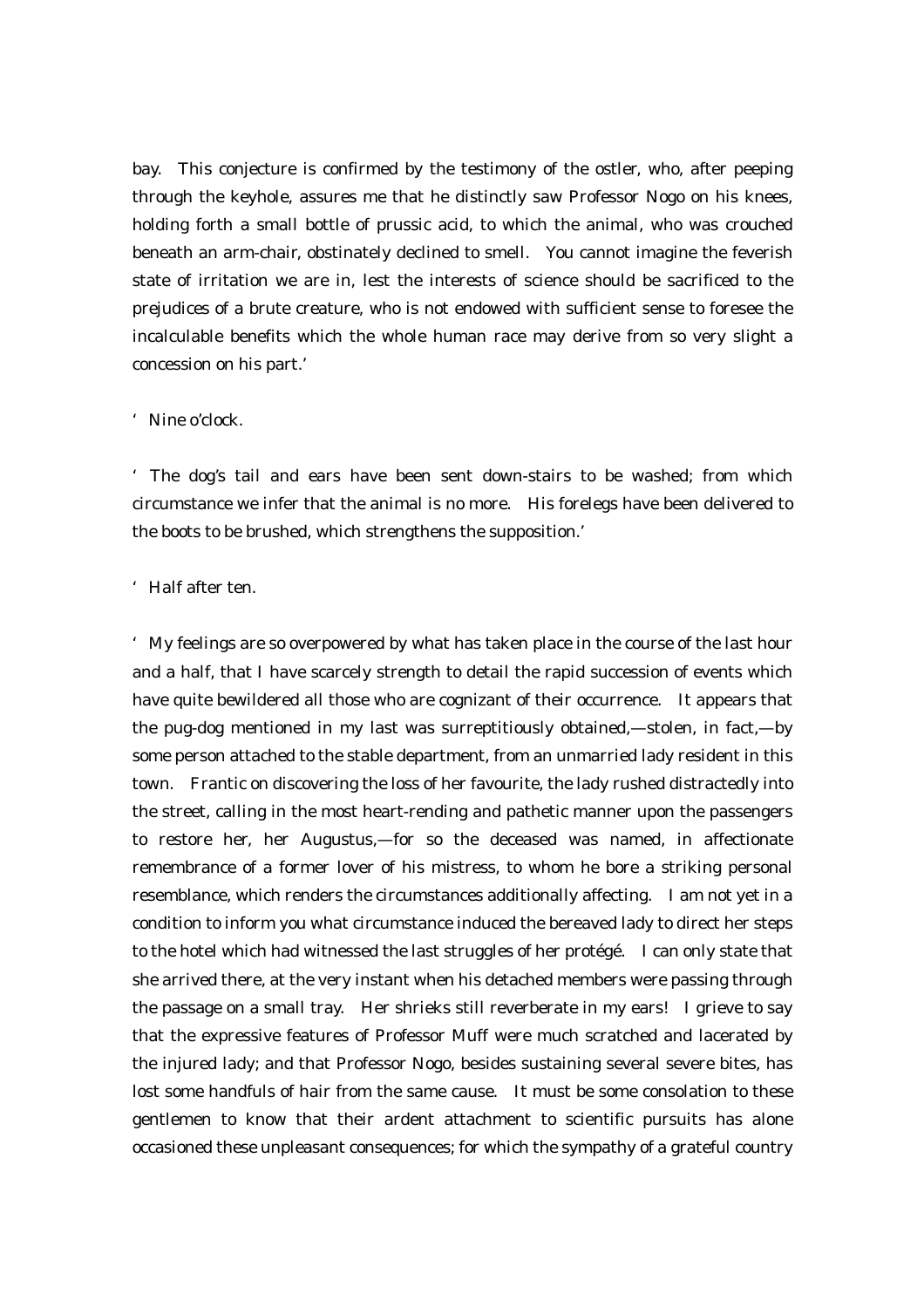will sufficiently reward them. The unfortunate lady remains at the Pig and Tinder-box, and up to this time is reported in a very precarious state.

'I need scarcely tell you that this unlooked-for catastrophe has cast a damp and gloom upon us in the midst of our exhilaration; natural in any case, but greatly enhanced in this, by the amiable qualities of the deceased animal, who appears to have been much and deservedly respected by the whole of his acquaintance.'

## 'Twelve o'clock.

'I take the last opportunity before sealing my parcel to inform you that the boy who fell through the pastrycook's window is not dead, as was universally believed, but alive and well. The report appears to have had its origin in his mysterious disappearance. He was found half an hour since on the premises of a sweet-stuff maker, where a raffle had been announced for a second-hand seal-skin cap and a tambourine; and where—a sufficient number of members not having been obtained at first—he had patiently waited until the list was completed. This fortunate discovery has in some degree restored our gaiety and cheerfulness. It is proposed to get up a subscription for him without delay.

'Everybody is nervously anxious to see what to-morrow will bring forth. If any one should arrive in the course of the night, I have left strict directions to be called immediately. I should have sat up, indeed, but the agitating events of this day have been too much for me.

'No news yet of either of the Professors Snore, Doze, or Wheezy. It is very strange!'

'Wednesday afternoon.

'All is now over; and, upon one point at least, I am at length enabled to set the minds of your readers at rest. The three professors arrived at ten minutes after two o'clock, and, instead of taking up their quarters at the Original Pig, as it was universally understood in the course of yesterday that they would assuredly have done, drove straight to the Pig and Tinder-box, where they threw off the mask at once, and openly announced their intention of remaining. Professor Wheezy may reconcile this very extraordinary conduct with his notions of fair and equitable dealing, but I would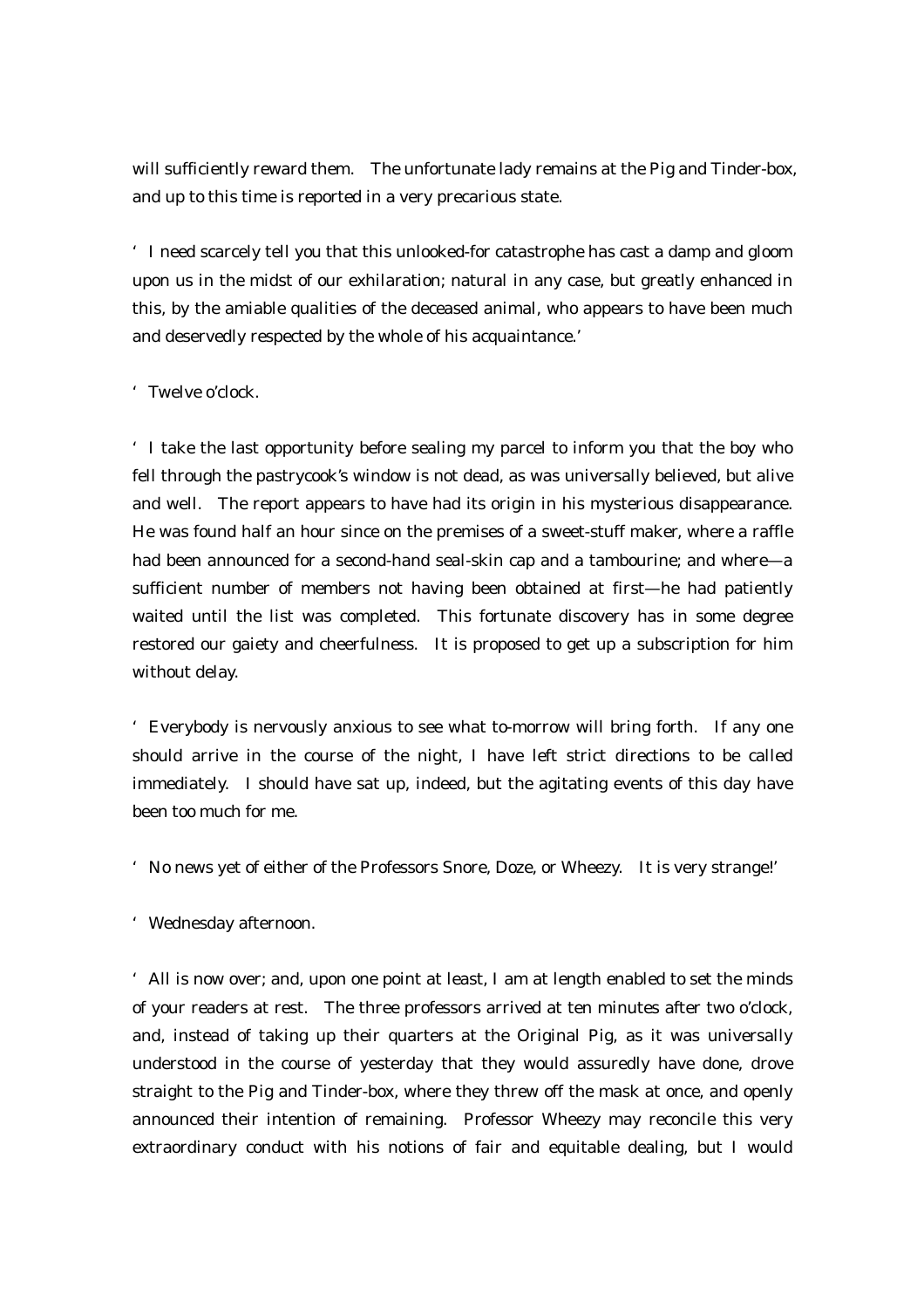recommend Professor Wheezy to be cautious how he presumes too far upon his well-earned reputation. How such a man as Professor Snore, or, which is still more extraordinary, such an individual as Professor Doze, can quietly allow himself to be mixed up with such proceedings as these, you will naturally inquire. Upon this head, rumour is silent; I have my speculations, but forbear to give utterance to them just now.'

### 'Four o'clock.

'The town is filling fast; eighteenpence has been offered for a bed and refused. Several gentlemen were under the necessity last night of sleeping in the brick fields, and on the steps of doors, for which they were taken before the magistrates in a body this morning, and committed to prison as vagrants for various terms. One of these persons I understand to be a highly-respectable tinker, of great practical skill, who had forwarded a paper to the President of Section D. Mechanical Science, on the construction of pipkins with copper bottoms and safety-values, of which report speaks highly. The incarceration of this gentleman is greatly to be regretted, as his absence will preclude any discussion on the subject.

'The bills are being taken down in all directions, and lodgings are being secured on almost any terms. I have heard of fifteen shillings a week for two rooms, exclusive of coals and attendance, but I can scarcely believe it. The excitement is dreadful. I was informed this morning that the civil authorities, apprehensive of some outbreak of popular feeling, had commanded a recruiting sergeant and two corporals to be under arms; and that, with the view of not irritating the people unnecessarily by their presence, they had been requested to take up their position before daybreak in a turnpike, distant about a quarter of a mile from the town. The vigour and promptness of these measures cannot be too highly extolled.

'Intelligence has just been brought me, that an elderly female, in a state of inebriety, has declared in the open street her intention to "do" for Mr. Slug. Some statistical returns compiled by that gentleman, relative to the consumption of raw spirituous liquors in this place, are supposed to be the cause of the wretch's animosity. It is added that this declaration was loudly cheered by a crowd of persons who had assembled on the spot; and that one man had the boldness to designate Mr. Slug aloud by the opprobrious epithet of "Stick-in-the-mud!" It is earnestly to be hoped that now, when the moment has arrived for their interference, the magistrates will not shrink from the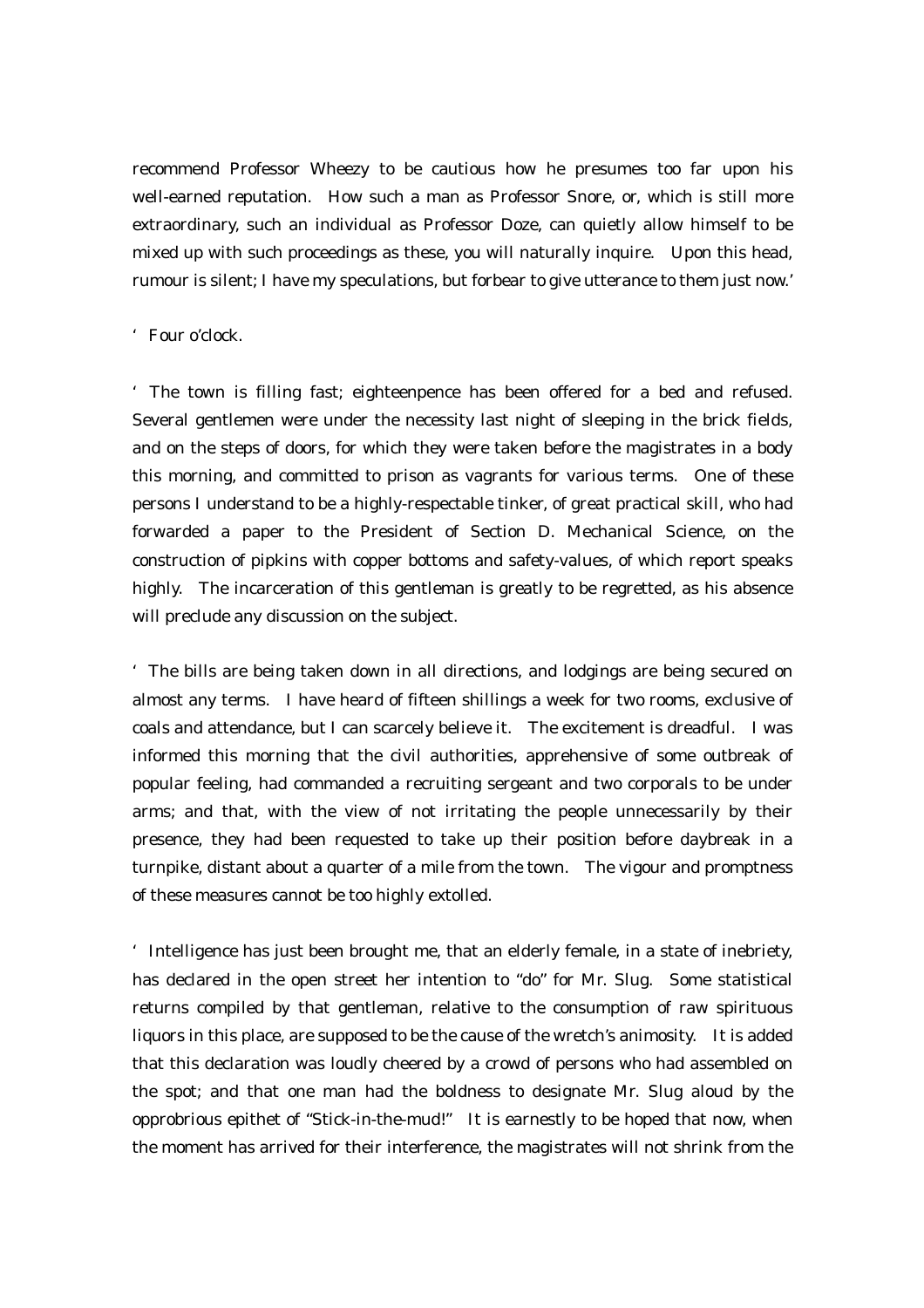exercise of that power which is vested in them by the constitution of our common country.'

## 'Half-past ten.

'The disturbance, I am happy to inform you, has been completely quelled, and the ringleader taken into custody. She had a pail of cold water thrown over her, previous to being locked up, and expresses great contrition and uneasiness. We are all in a fever of anticipation about to-morrow; but, now that we are within a few hours of the meeting of the association, and at last enjoy the proud consciousness of having its illustrious members amongst us, I trust and hope everything may go off peaceably. I shall send you a full report of to-morrow's proceedings by the night coach.'

'Eleven o'clock.

'I open my letter to say that nothing whatever has occurred since I folded it up.'

'Thursday.

'The sun rose this morning at the usual hour. I did not observe anything particular in the aspect of the glorious planet, except that he appeared to me (it might have been a delusion of my heightened fancy) to shine with more than common brilliancy, and to shed a refulgent lustre upon the town, such as I had never observed before. This is the more extraordinary, as the sky was perfectly cloudless, and the atmosphere peculiarly fine. At half-past nine o'clock the general committee assembled, with the last year's president in the chair. The report of the council was read; and one passage, which stated that the council had corresponded with no less than three thousand five hundred and seventy-one persons, (all of whom paid their own postage,) on no fewer than seven thousand two hundred and forty-three topics, was received with a degree of enthusiasm which no efforts could suppress. The various committees and sections having been appointed, and the more formal business transacted, the great proceedings of the meeting commenced at eleven o'clock precisely. I had the happiness of occupying a most eligible position at that time, in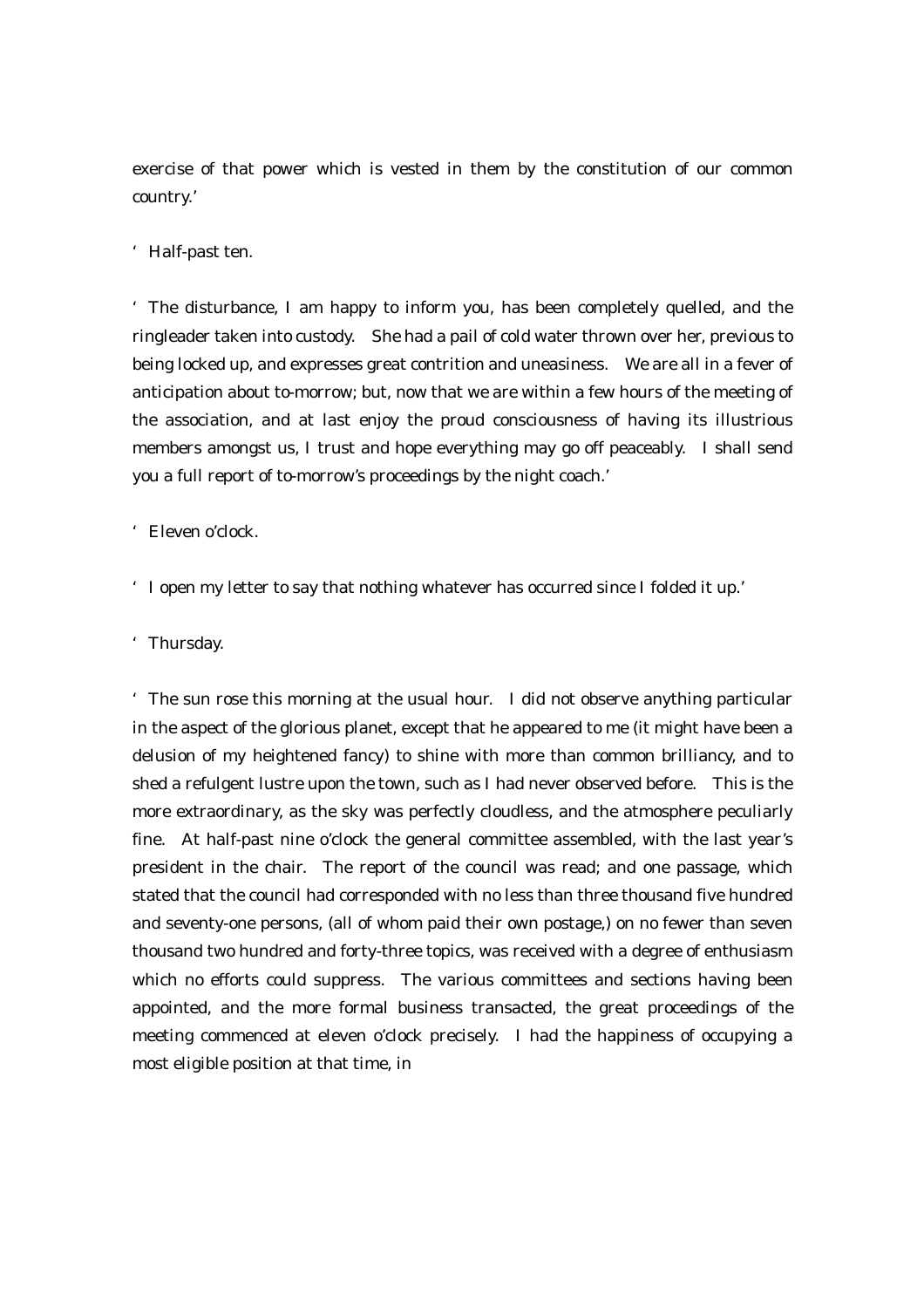# 'SECTION A.—ZOOLOGY AND BOTANY. GREAT ROOM, PIG AND TINDER-BOX.

President—Professor Snore. Vice-Presidents—Professors Doze and Wheezy.

'The scene at this moment was particularly striking. The sun streamed through the windows of the apartments, and tinted the whole scene with its brilliant rays, bringing out in strong relief the noble visages of the professors and scientific gentlemen, who, some with bald heads, some with red heads, some with brown heads, some with grey heads, some with black heads, some with block heads, presented a coup d'oeil which no eye-witness will readily forget. In front of these gentlemen were papers and inkstands; and round the room, on elevated benches extending as far as the forms could reach, were assembled a brilliant concourse of those lovely and elegant women for which Mudfog is justly acknowledged to be without a rival in the whole world. The contrast between their fair faces and the dark coats and trousers of the scientific gentlemen I shall never cease to remember while Memory holds her seat.

'Time having been allowed for a slight confusion, occasioned by the falling down of the greater part of the platforms, to subside, the president called on one of the secretaries to read a communication entitled, "Some remarks on the industrious fleas, with considerations on the importance of establishing infant-schools among that numerous class of society; of directing their industry to useful and practical ends; and of applying the surplus fruits thereof, towards providing for them a comfortable and respectable maintenance in their old age."

'The author stated, that, having long turned his attention to the moral and social condition of these interesting animals, he had been induced to visit an exhibition in Regent-street, London, commonly known by the designation of "The Industrious Fleas." He had there seen many fleas, occupied certainly in various pursuits and avocations, but occupied, he was bound to add, in a manner which no man of well-regulated mind could fail to regard with sorrow and regret. One flea, reduced to the level of a beast of burden, was drawing about a miniature gig, containing a particularly small effigy of His Grace the Duke of Wellington; while another was staggering beneath the weight of a golden model of his great adversary Napoleon Bonaparte. Some, brought up as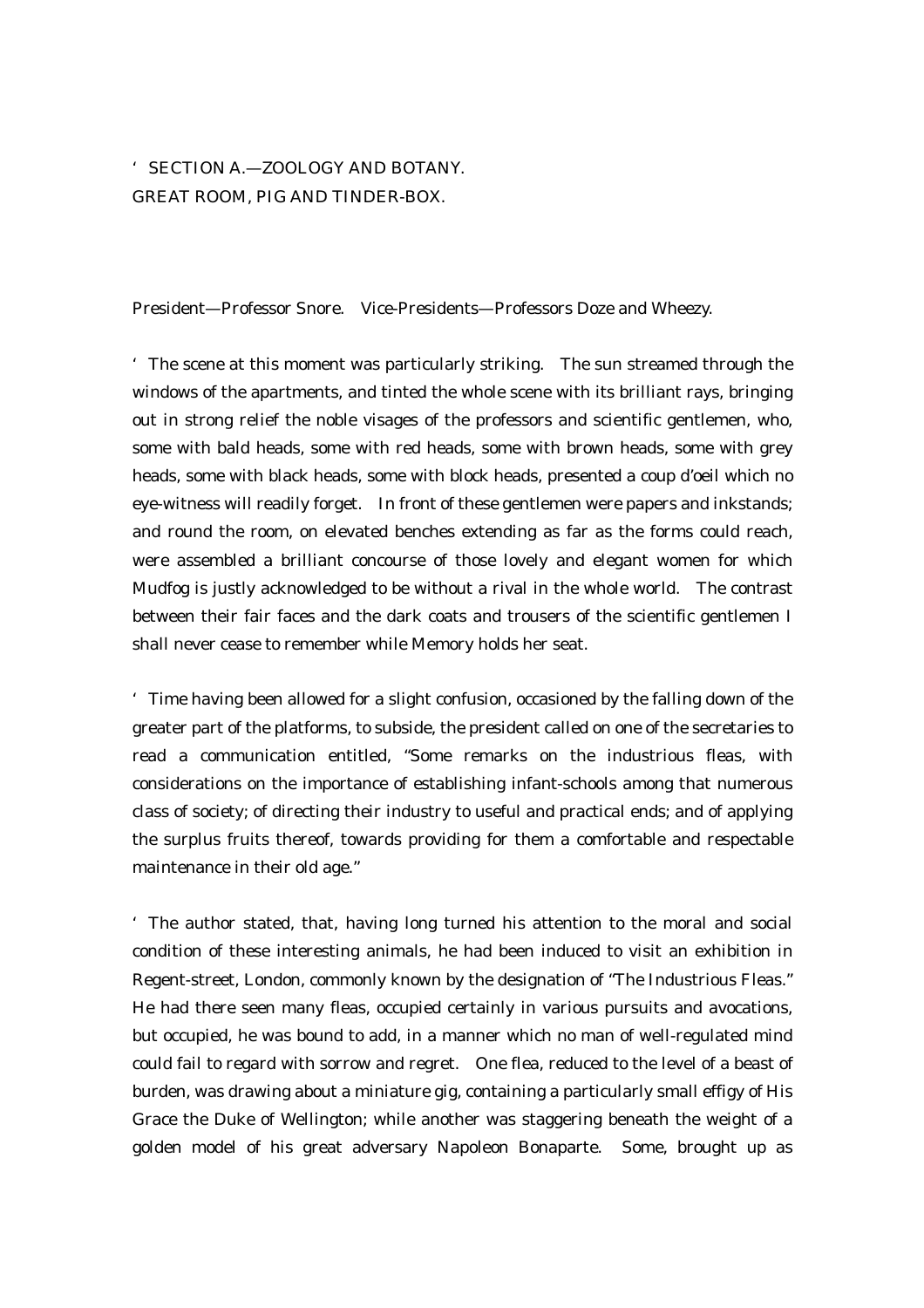mountebanks and ballet-dancers, were performing a figure-dance (he regretted to observe, that, of the fleas so employed, several were females); others were in training, in a small card-board box, for pedestrians,—mere sporting characters—and two were actually engaged in the cold-blooded and barbarous occupation of duelling; a pursuit from which humanity recoiled with horror and disgust. He suggested that measures should be immediately taken to employ the labour of these fleas as part and parcel of the productive power of the country, which might easily be done by the establishment among them of infant schools and houses of industry, in which a system of virtuous education, based upon sound principles, should be observed, and moral precepts strictly inculcated. He proposed that every flea who presumed to exhibit, for hire, music, or dancing, or any species of theatrical entertainment, without a licence, should be considered a vagabond, and treated accordingly; in which respect he only placed him upon a level with the rest of mankind. He would further suggest that their labour should be placed under the control and regulation of the state, who should set apart from the profits, a fund for the support of superannuated or disabled fleas, their widows and orphans. With this view, he proposed that liberal premiums should be offered for the three best designs for a general almshouse; from which—as insect architecture was well known to be in a very advanced and perfect state—we might possibly derive many valuable hints for the improvement of our metropolitan universities, national galleries, and other public edifices.

'THE PRESIDENT wished to be informed how the ingenious gentleman proposed to open a communication with fleas generally, in the first instance, so that they might be thoroughly imbued with a sense of the advantages they must necessarily derive from changing their mode of life, and applying themselves to honest labour. This appeared to him, the only difficulty.

'THE AUTHOR submitted that this difficulty was easily overcome, or rather that there was no difficulty at all in the case. Obviously the course to be pursued, if Her Majesty's government could be prevailed upon to take up the plan, would be, to secure at a remunerative salary the individual to whom he had alluded as presiding over the exhibition in Regent-street at the period of his visit. That gentleman would at once be able to put himself in communication with the mass of the fleas, and to instruct them in pursuance of some general plan of education, to be sanctioned by Parliament, until such time as the more intelligent among them were advanced enough to officiate as teachers to the rest.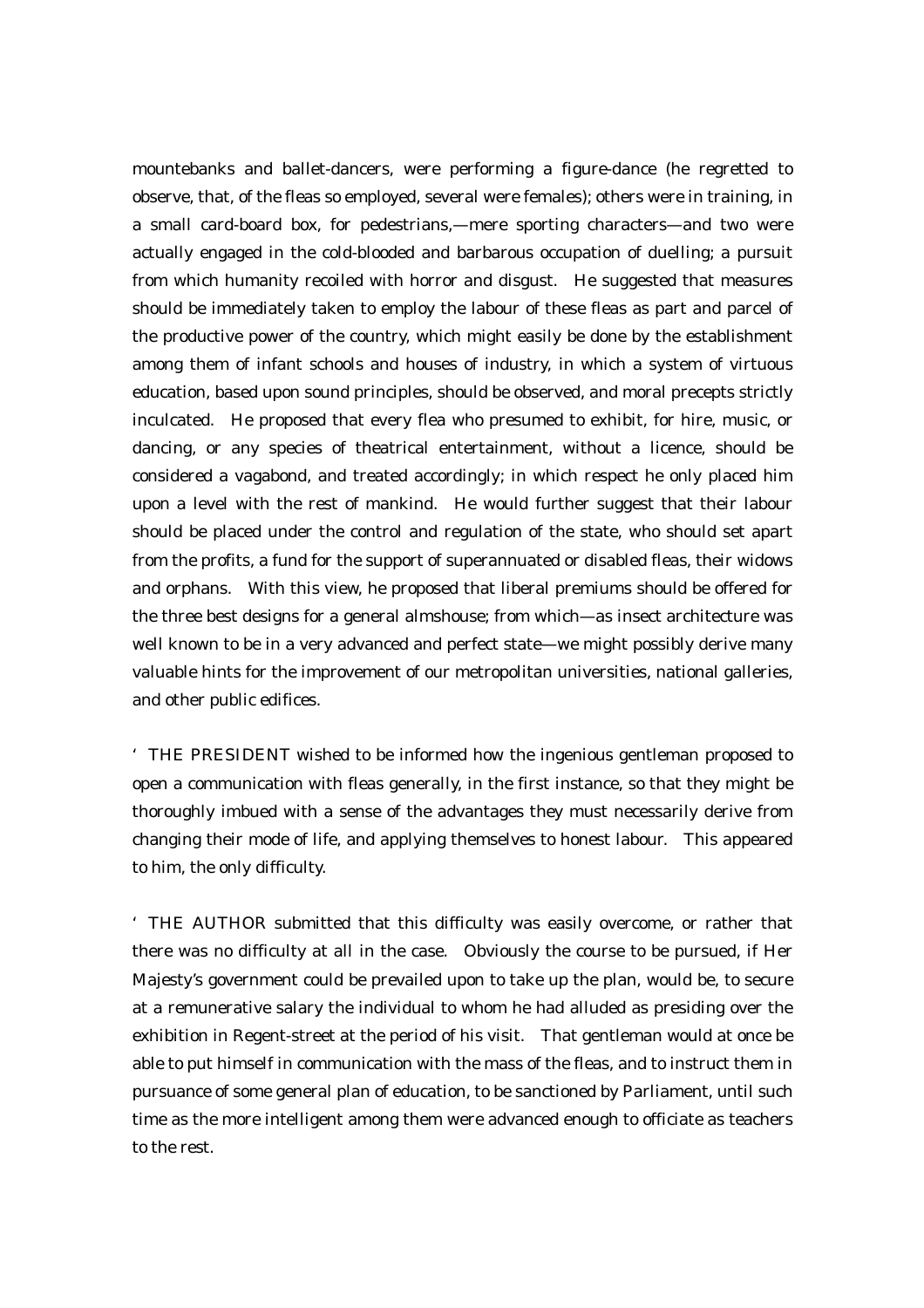'The President and several members of the section highly complimented the author of the paper last read, on his most ingenious and important treatise. It was determined that the subject should be recommended to the immediate consideration of the council.

'MR. WIGSBY produced a cauliflower somewhat larger than a chaise-umbrella, which had been raised by no other artificial means than the simple application of highly carbonated soda-water as manure. He explained that by scooping out the head, which would afford a new and delicious species of nourishment for the poor, a parachute, in principle something similar to that constructed by M. Garnerin, was at once obtained; the stalk of course being kept downwards. He added that he was perfectly willing to make a descent from a height of not less than three miles and a quarter; and had in fact already proposed the same to the proprietors of Vauxhall Gardens, who in the handsomest manner at once consented to his wishes, and appointed an early day next summer for the undertaking; merely stipulating that the rim of the cauliflower should be previously broken in three or four places to ensure the safety of the descent.

'THE PRESIDENT congratulated the public on the grand gala in store for them, and warmly eulogised the proprietors of the establishment alluded to, for their love of science, and regard for the safety of human life, both of which did them the highest honour.

'A Member wished to know how many thousand additional lamps the royal property would be illuminated with, on the night after the descent.

'MR. WIGSBY replied that the point was not yet finally decided; but he believed it was proposed, over and above the ordinary illuminations, to exhibit in various devices eight millions and a-half of additional lamps.

'The Member expressed himself much gratified with this announcement.

'MR. BLUNDERUM delighted the section with a most interesting and valuable paper "on the last moments of the learned pig," which produced a very strong impression on the assembly, the account being compiled from the personal recollections of his favourite attendant. The account stated in the most emphatic terms that the animal's name was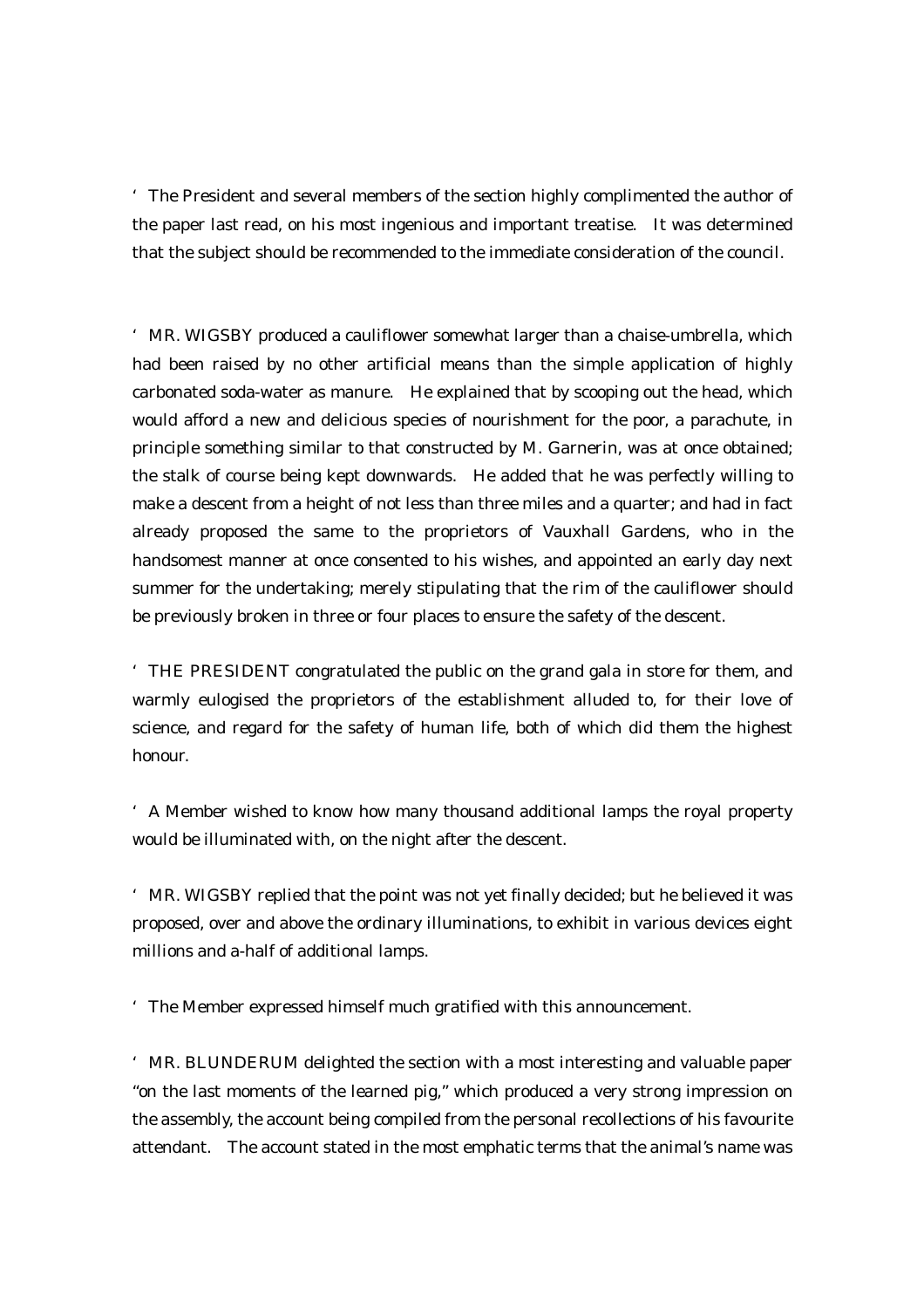not Toby, but Solomon; and distinctly proved that he could have no near relatives in the profession, as many designing persons had falsely stated, inasmuch as his father, mother, brothers and sisters, had all fallen victims to the butcher at different times. An uncle of his indeed, had with very great labour been traced to a sty in Somers Town; but as he was in a very infirm state at the time, being afflicted with measles, and shortly afterwards disappeared, there appeared too much reason to conjecture that he had been converted into sausages. The disorder of the learned pig was originally a severe cold, which, being aggravated by excessive trough indulgence, finally settled upon the lungs, and terminated in a general decay of the constitution. A melancholy instance of a presentiment entertained by the animal of his approaching dissolution, was recorded. After gratifying a numerous and fashionable company with his performances, in which no falling off whatever was visible, he fixed his eyes on the biographer, and, turning to the watch which lay on the floor, and on which he was accustomed to point out the hour, deliberately passed his snout twice round the dial. In precisely four-and-twenty hours from that time he had ceased to exist!

'PROFESSOR WHEEZY inquired whether, previous to his demise, the animal had expressed, by signs or otherwise, any wishes regarding the disposal of his little property.

'MR. BLUNDERUM replied, that, when the biographer took up the pack of cards at the conclusion of the performance, the animal grunted several times in a significant manner, and nodding his head as he was accustomed to do, when gratified. From these gestures it was understood that he wished the attendant to keep the cards, which he had ever since done. He had not expressed any wish relative to his watch, which had accordingly been pawned by the same individual.

'THE PRESIDENT wished to know whether any Member of the section had ever seen or conversed with the pig-faced lady, who was reported to have worn a black velvet mask, and to have taken her meals from a golden trough.

'After some hesitation a Member replied that the pig-faced lady was his mother-in-law, and that he trusted the President would not violate the sanctity of private life.

'THE PRESIDENT begged pardon. He had considered the pig-faced lady a public character. Would the honourable member object to state, with a view to the advancement of science, whether she was in any way connected with the learned pig?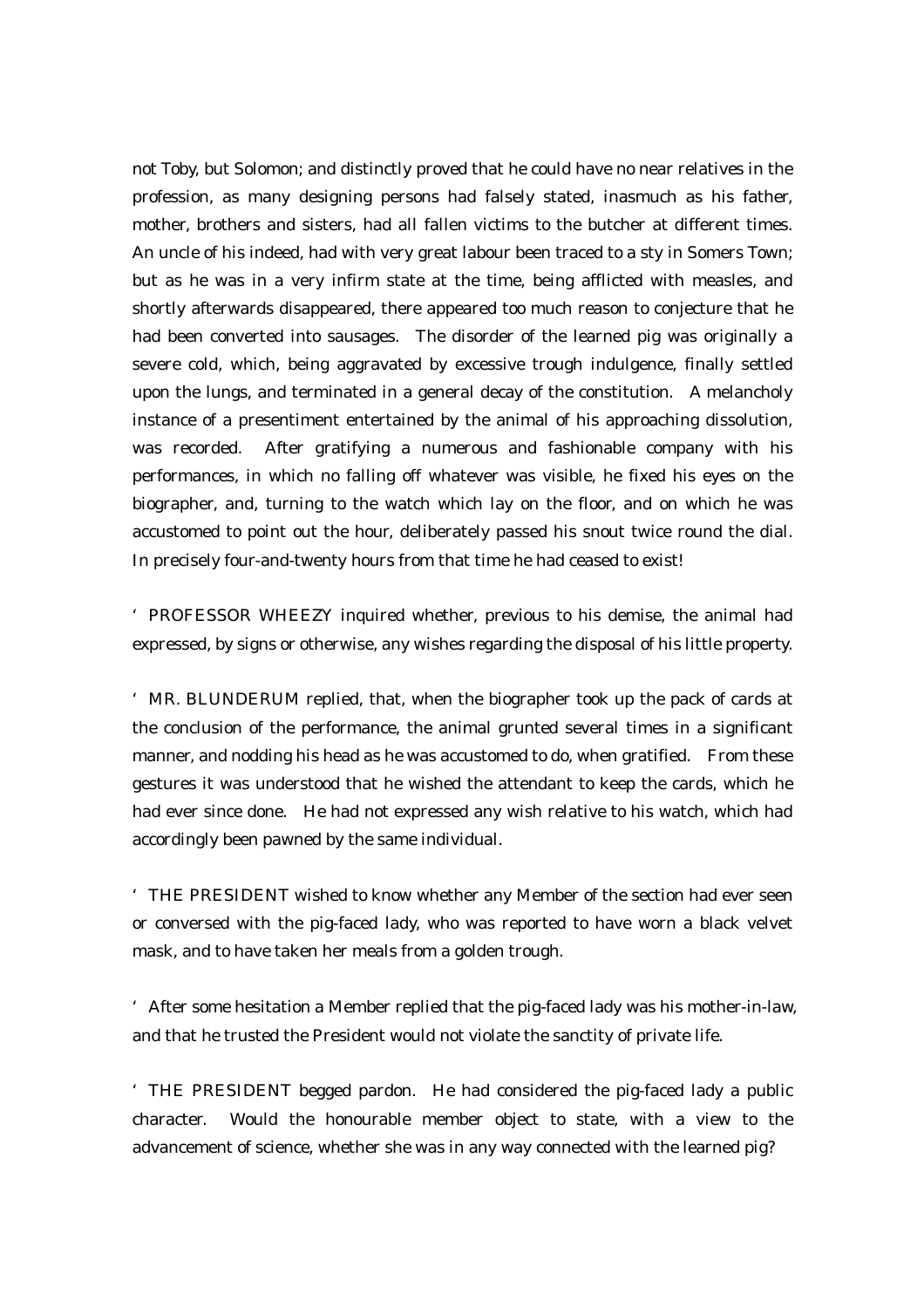'The Member replied in the same low tone, that, as the question appeared to involve a suspicion that the learned pig might be his half-brother, he must decline answering it.

# 'SECTION B.—ANATOMY AND MEDICINE. COACH-HOUSE, PIG AND TINDER-BOX.

President—Dr. Toorell. Vice-Presidents—Professors Muff and Nogo.

DR. KUTANKUMAGEN (of Moscow) read to the section a report of a case which had occurred within his own practice, strikingly illustrative of the power of medicine, as exemplified in his successful treatment of a virulent disorder. He had been called in to visit the patient on the 1st of April, 1837. He was then labouring under symptoms peculiarly alarming to any medical man. His frame was stout and muscular, his step firm and elastic, his cheeks plump and red, his voice loud, his appetite good, his pulse full and round. He was in the constant habit of eating three meals per diem, and of drinking at least one bottle of wine, and one glass of spirituous liquors diluted with water, in the course of the four-and-twenty hours. He laughed constantly, and in so hearty a manner that it was terrible to hear him. By dint of powerful medicine, low diet, and bleeding, the symptoms in the course of three days perceptibly decreased. A rigid perseverance in the same course of treatment for only one week, accompanied with small doses of water-gruel, weak broth, and barley-water, led to their entire disappearance. In the course of a month he was sufficiently recovered to be carried down-stairs by two nurses, and to enjoy an airing in a close carriage, supported by soft pillows. At the present moment he was restored so far as to walk about, with the slight assistance of a crutch and a boy. It would perhaps be gratifying to the section to learn that he ate little, drank little, slept little, and was never heard to laugh by any accident whatever.

'DR. W. R. FEE, in complimenting the honourable member upon the triumphant cure he had effected, begged to ask whether the patient still bled freely?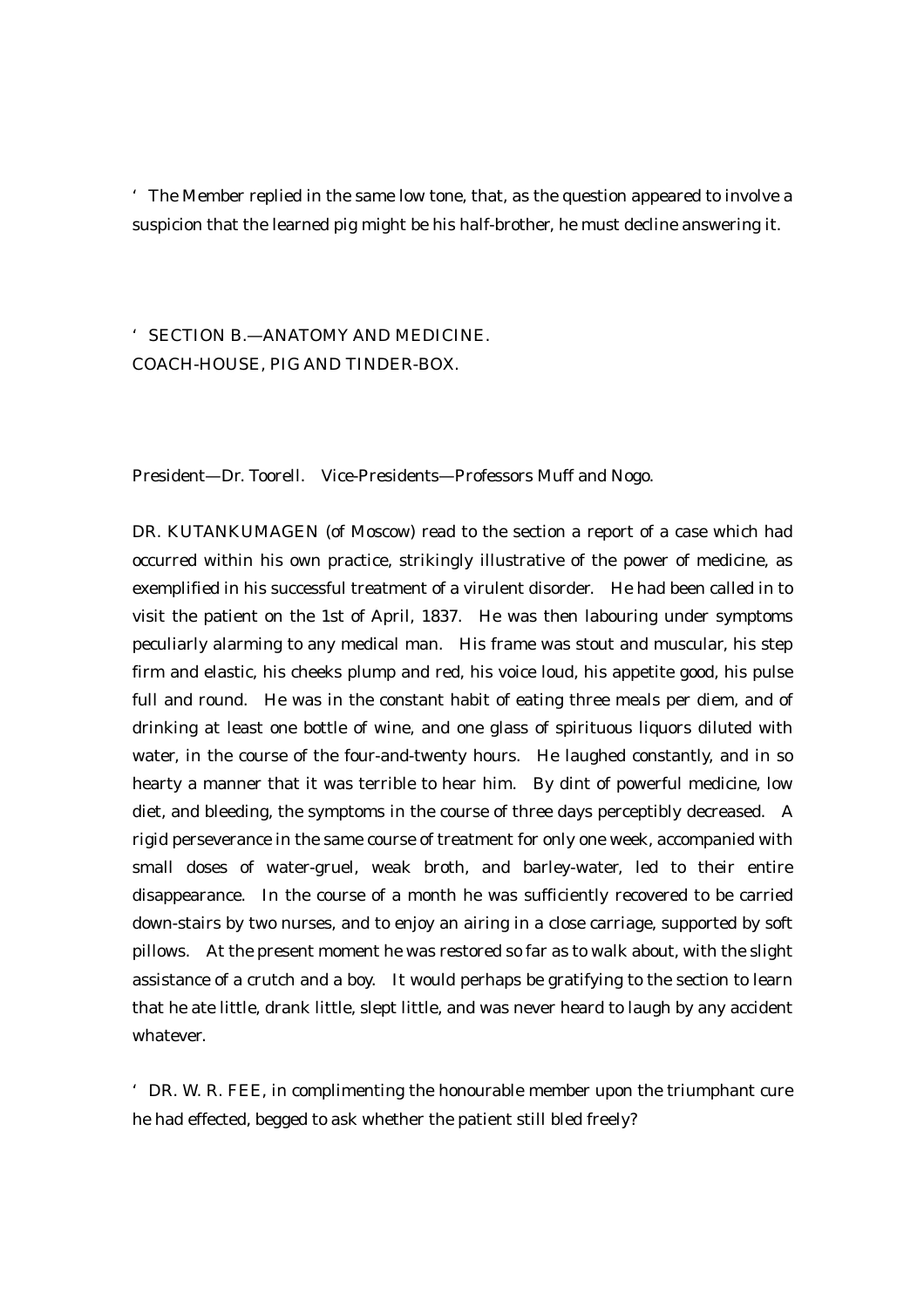'DR. KUTANKUMAGEN replied in the affirmative.

'DR. W. R. FEE.—And you found that he bled freely during the whole course of the disorder?

'DR. KUTANKUMAGEN.—Oh dear, yes; most freely.

'DR. NEESHAWTS supposed, that if the patient had not submitted to be bled with great readiness and perseverance, so extraordinary a cure could never, in fact, have been accomplished. Dr. Kutankumagen rejoined, certainly not.

'MR. KNIGHT BELL (M.R.C.S.) exhibited a wax preparation of the interior of a gentleman who in early life had inadvertently swallowed a door-key. It was a curious fact that a medical student of dissipated habits, being present at the post mortem examination, found means to escape unobserved from the room, with that portion of the coats of the stomach upon which an exact model of the instrument was distinctly impressed, with which he hastened to a locksmith of doubtful character, who made a new key from the pattern so shown to him. With this key the medical student entered the house of the deceased gentleman, and committed a burglary to a large amount, for which he was subsequently tried and executed.

'THE PRESIDENT wished to know what became of the original key after the lapse of years. Mr. Knight Bell replied that the gentleman was always much accustomed to punch, and it was supposed the acid had gradually devoured it.

'DR. NEESHAWTS and several of the members were of opinion that the key must have lain very cold and heavy upon the gentleman's stomach.

'MR. KNIGHT BELL believed it did at first. It was worthy of remark, perhaps, that for some years the gentleman was troubled with a night-mare, under the influence of which he always imagined himself a wine-cellar door.

'PROFESSOR MUFF related a very extraordinary and convincing proof of the wonderful efficacy of the system of infinitesimal doses, which the section were doubtless aware was based upon the theory that the very minutest amount of any given drug, properly dispersed through the human frame, would be productive of precisely the same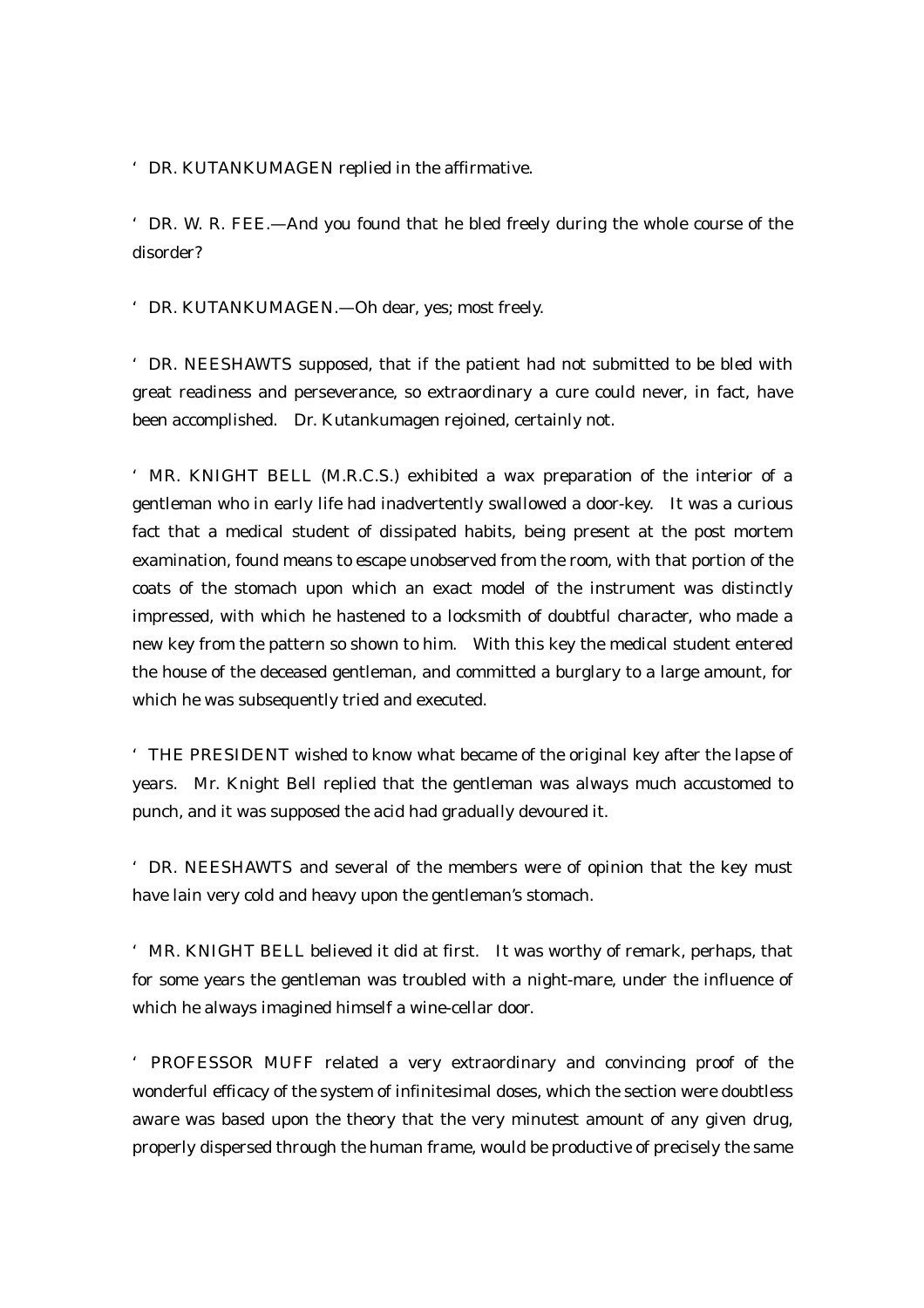result as a very large dose administered in the usual manner. Thus, the fortieth part of a grain of calomel was supposed to be equal to a five-grain calomel pill, and so on in proportion throughout the whole range of medicine. He had tried the experiment in a curious manner upon a publican who had been brought into the hospital with a broken head, and was cured upon the infinitesimal system in the incredibly short space of three months. This man was a hard drinker. He (Professor Muff) had dispersed three drops of rum through a bucket of water, and requested the man to drink the whole. What was the result? Before he had drunk a quart, he was in a state of beastly intoxication; and five other men were made dead drunk with the remainder.

'THE PRESIDENT wished to know whether an infinitesimal dose of soda-water would have recovered them? Professor Muff replied that the twenty-fifth part of a teaspoonful, properly administered to each patient, would have sobered him immediately. The President remarked that this was a most important discovery, and he hoped the Lord Mayor and Court of Aldermen would patronize it immediately.

'A Member begged to be informed whether it would be possible to administer—say, the twentieth part of a grain of bread and cheese to all grown-up paupers, and the fortieth part to children, with the same satisfying effect as their present allowance.

'PROFESSOR MUFF was willing to stake his professional reputation on the perfect adequacy of such a quantity of food to the support of human life—in workhouses; the addition of the fifteenth part of a grain of pudding twice a week would render it a high diet.

'PROFESSOR NOGO called the attention of the section to a very extraordinary case of animal magnetism. A private watchman, being merely looked at by the operator from the opposite side of a wide street, was at once observed to be in a very drowsy and languid state. He was followed to his box, and being once slightly rubbed on the palms of the hands, fell into a sound sleep, in which he continued without intermission for ten hours.

'SECTION C.—STATISTICS.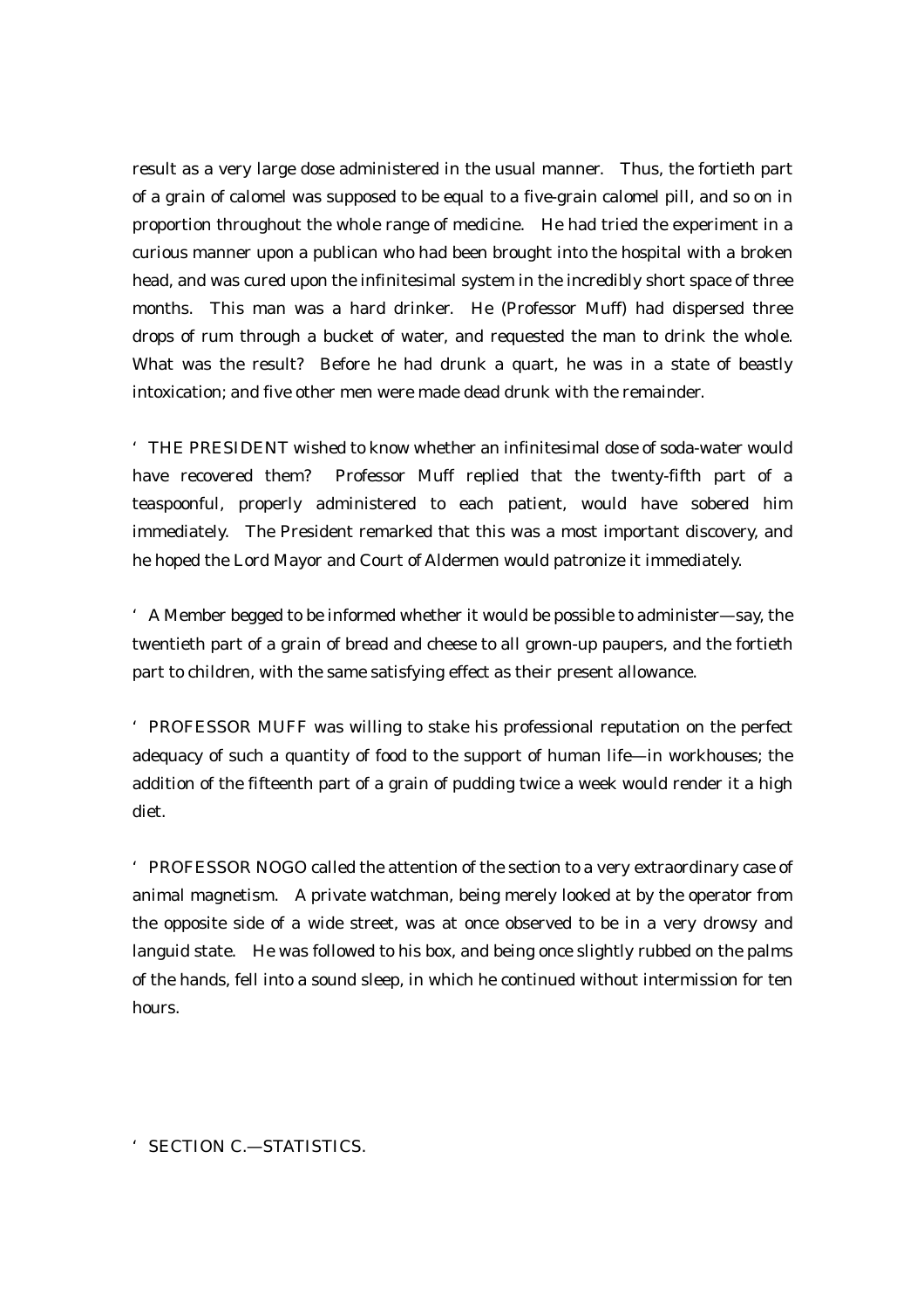#### HAY-LOFT, ORIGINAL PIG.

President—Mr. Woodensconce. Vice-Presidents—Mr. Ledbrain and Mr. Timbered.

'MR. SLUG stated to the section the result of some calculations he had made with great difficulty and labour, regarding the state of infant education among the middle classes of London. He found that, within a circle of three miles from the Elephant and Castle, the following were the names and numbers of children's books principally in circulation:-

| ' Jack the Giant-killer          | 7.943  |
|----------------------------------|--------|
| Ditto and Bean-stalk             | 8.621  |
| <b>Ditto and Eleven Brothers</b> | 2.845  |
| Ditto and Jill                   | 1.998  |
| <b>Total</b>                     | 21,407 |

'He found that the proportion of Robinson Crusoes to Philip Quarlls was as four and a half to one; and that the preponderance of Valentine and Orsons over Goody Two Shoeses was as three and an eighth of the former to half a one of the latter; a comparison of Seven Champions with Simple Simons gave the same result. The ignorance that prevailed, was lamentable. One child, on being asked whether he would rather be Saint George of England or a respectable tallow-chandler, instantly replied, "Taint George of Ingling." Another, a little boy of eight years old, was found to be firmly impressed with a belief in the existence of dragons, and openly stated that it was his intention when he grew up, to rush forth sword in hand for the deliverance of captive princesses, and the promiscuous slaughter of giants. Not one child among the number interrogated had ever heard of Mungo Park,—some inquiring whether he was at all connected with the black man that swept the crossing; and others whether he was in any way related to the Regent's Park. They had not the slightest conception of the commonest principles of mathematics, and considered Sindbad the Sailor the most enterprising voyager that the world had ever produced.

'A Member strongly deprecating the use of all the other books mentioned, suggested that Jack and Jill might perhaps be exempted from the general censure, inasmuch as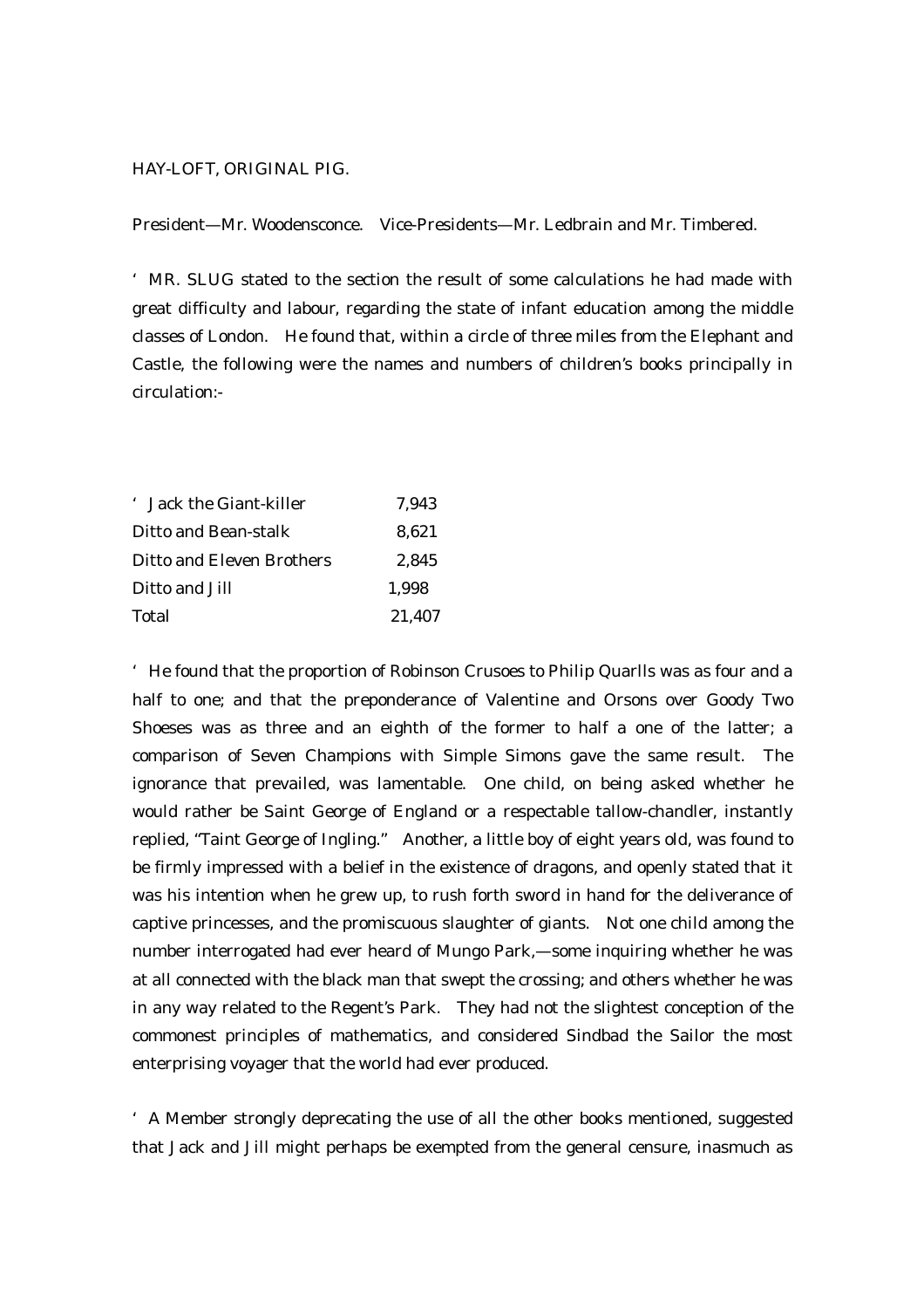the hero and heroine, in the very outset of the tale, were depicted as going up a hill to fetch a pail of water, which was a laborious and useful occupation,—supposing the family linen was being washed, for instance.

MR. SLUG feared that the moral effect of this passage was more than counterbalanced by another in a subsequent part of the poem, in which very gross allusion was made to the mode in which the heroine was personally chastised by her mother

"'For laughing at Jack's disaster;"

besides, the whole work had this one great fault, it was not true.

'THE PRESIDENT complimented the honourable member on the excellent distinction he had drawn. Several other Members, too, dwelt upon the immense and urgent necessity of storing the minds of children with nothing but facts and figures; which process the President very forcibly remarked, had made them (the section) the men they were.

'MR. SLUG then stated some curious calculations respecting the dogs'-meat barrows of London. He found that the total number of small carts and barrows engaged in dispensing provision to the cats and dogs of the metropolis was, one thousand seven hundred and forty-three. The average number of skewers delivered daily with the provender, by each dogs'-meat cart or barrow, was thirty-six. Now, multiplying the number of skewers so delivered by the number of barrows, a total of sixty-two thousand seven hundred and forty-eight skewers daily would be obtained. Allowing that, of these sixty-two thousand seven hundred and forty-eight skewers, the odd two thousand seven hundred and forty-eight were accidentally devoured with the meat, by the most voracious of the animals supplied, it followed that sixty thousand skewers per day, or the enormous number of twenty-one millions nine hundred thousand skewers annually, were wasted in the kennels and dustholes of London; which, if collected and warehoused, would in ten years' time afford a mass of timber more than sufficient for the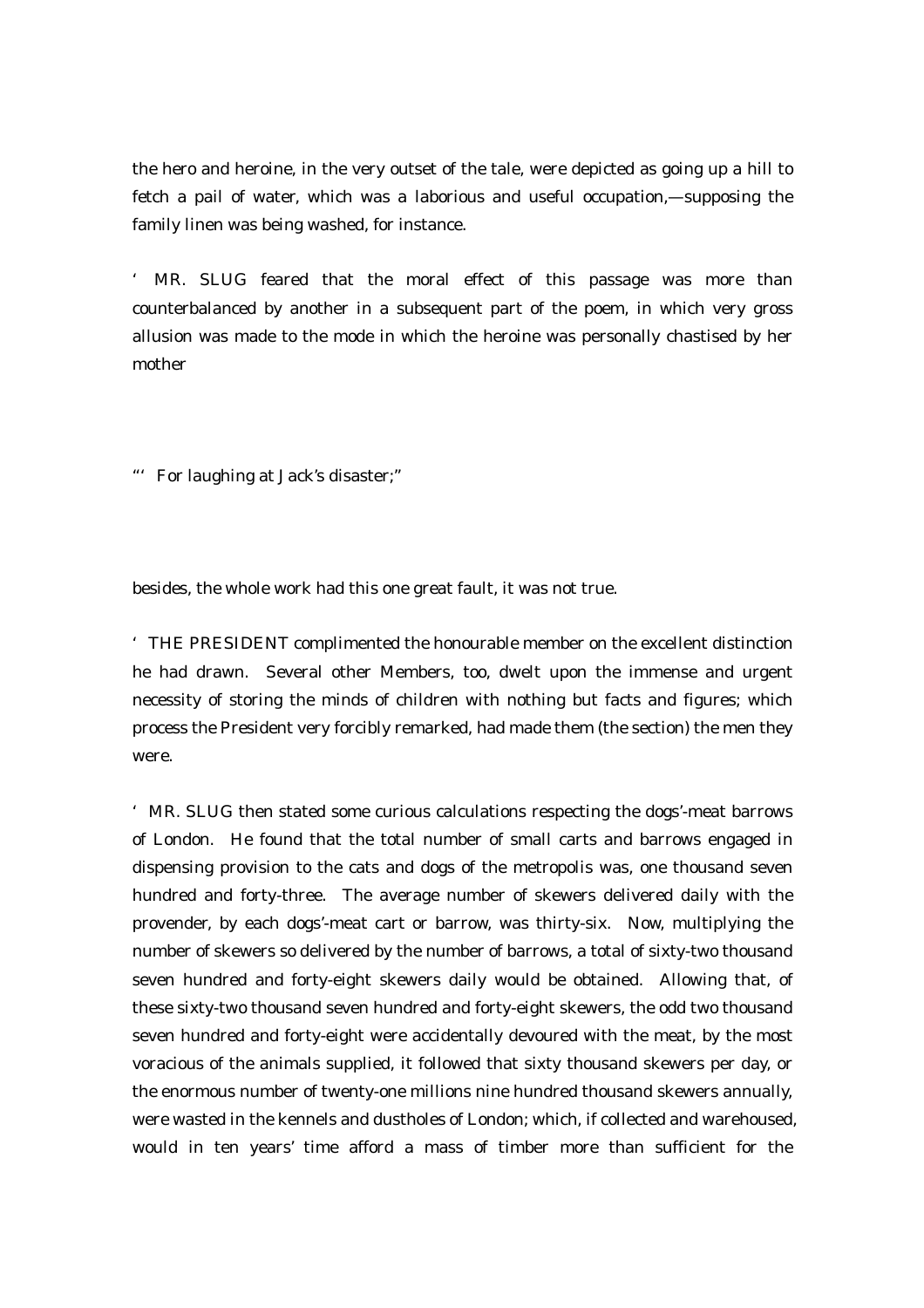construction of a first-rate vessel of war for the use of her Majesty's navy, to be called "The Royal Skewer," and to become under that name the terror of all the enemies of this island.

'MR. X. LEDBRAIN read a very ingenious communication, from which it appeared that the total number of legs belonging to the manufacturing population of one great town in Yorkshire was, in round numbers, forty thousand, while the total number of chair and stool legs in their houses was only thirty thousand, which, upon the very favourable average of three legs to a seat, yielded only ten thousand seats in all. From this calculation it would appear,—not taking wooden or cork legs into the account, but allowing two legs to every person,—that ten thousand individuals (one-half of the whole population) were either destitute of any rest for their legs at all, or passed the whole of their leisure time in sitting upon boxes.

## 'SECTION D.—MECHANICAL SCIENCE. COACH-HOUSE, ORIGINAL PIG.

President—Mr. Carter. Vice-Presidents—Mr. Truck and Mr. Waghorn.

'PROFESSOR QUEERSPECK exhibited an elegant model of a portable railway, neatly mounted in a green case, for the waistcoat pocket. By attaching this beautiful instrument to his boots, any Bank or public-office clerk could transport himself from his place of residence to his place of business, at the easy rate of sixty-five miles an hour, which, to gentlemen of sedentary pursuits, would be an incalculable advantage.

'THE PRESIDENT was desirous of knowing whether it was necessary to have a level surface on which the gentleman was to run.

'PROFESSOR QUEERSPECK explained that City gentlemen would run in trains, being handcuffed together to prevent confusion or unpleasantness. For instance, trains would start every morning at eight, nine, and ten o'clock, from Camden Town, Islington, Camberwell, Hackney, and various other places in which City gentlemen are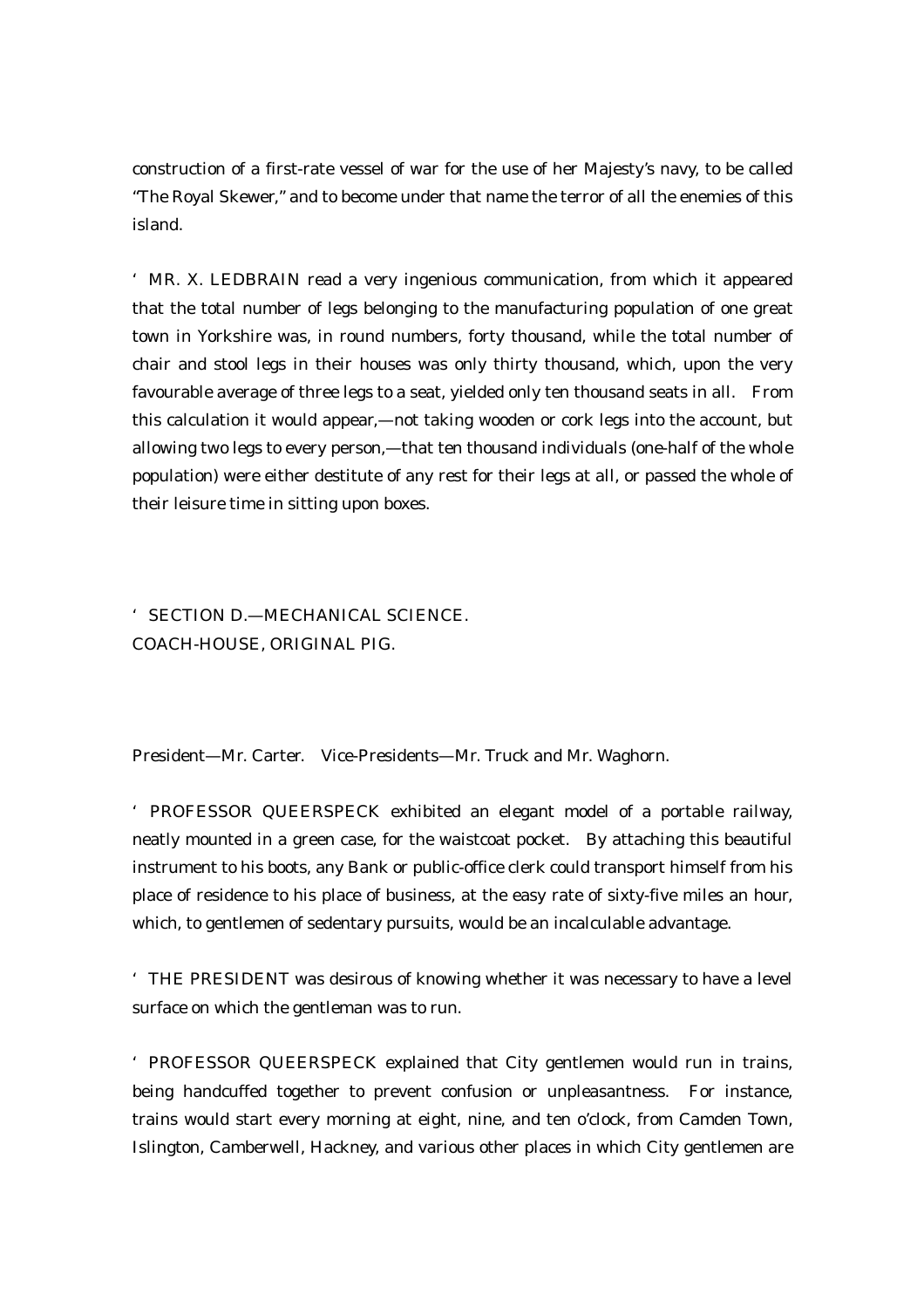accustomed to reside. It would be necessary to have a level, but he had provided for this difficulty by proposing that the best line that the circumstances would admit of, should be taken through the sewers which undermine the streets of the metropolis, and which, well lighted by jets from the gas pipes which run immediately above them, would form a pleasant and commodious arcade, especially in winter-time, when the inconvenient custom of carrying umbrellas, now so general, could be wholly dispensed with. In reply to another question, Professor Queerspeck stated that no substitute for the purposes to which these arcades were at present devoted had yet occurred to him, but that he hoped no fanciful objection on this head would be allowed to interfere with so great an undertaking.

'MR. JOBBA produced a forcing-machine on a novel plan, for bringing joint-stock railway shares prematurely to a premium. The instrument was in the form of an elegant gilt weather-glass, of most dazzling appearance, and was worked behind, by strings, after the manner of a pantomime trick, the strings being always pulled by the directors of the company to which the machine belonged. The quicksilver was so ingeniously placed, that when the acting directors held shares in their pockets, figures denoting very small expenses and very large returns appeared upon the glass; but the moment the directors parted with these pieces of paper, the estimate of needful expenditure suddenly increased itself to an immense extent, while the statements of certain profits became reduced in the same proportion. Mr. Jobba stated that the machine had been in constant requisition for some months past, and he had never once known it to fail.

'A Member expressed his opinion that it was extremely neat and pretty. He wished to know whether it was not liable to accidental derangement? Mr. Jobba said that the whole machine was undoubtedly liable to be blown up, but that was the only objection to it.

'PROFESSOR NOGO arrived from the anatomical section to exhibit a model of a safety fire-escape, which could be fixed at any time, in less than half an hour, and by means of which, the youngest or most infirm persons (successfully resisting the progress of the flames until it was quite ready) could be preserved if they merely balanced themselves for a few minutes on the sill of their bedroom window, and got into the escape without falling into the street. The Professor stated that the number of boys who had been rescued in the daytime by this machine from houses which were not on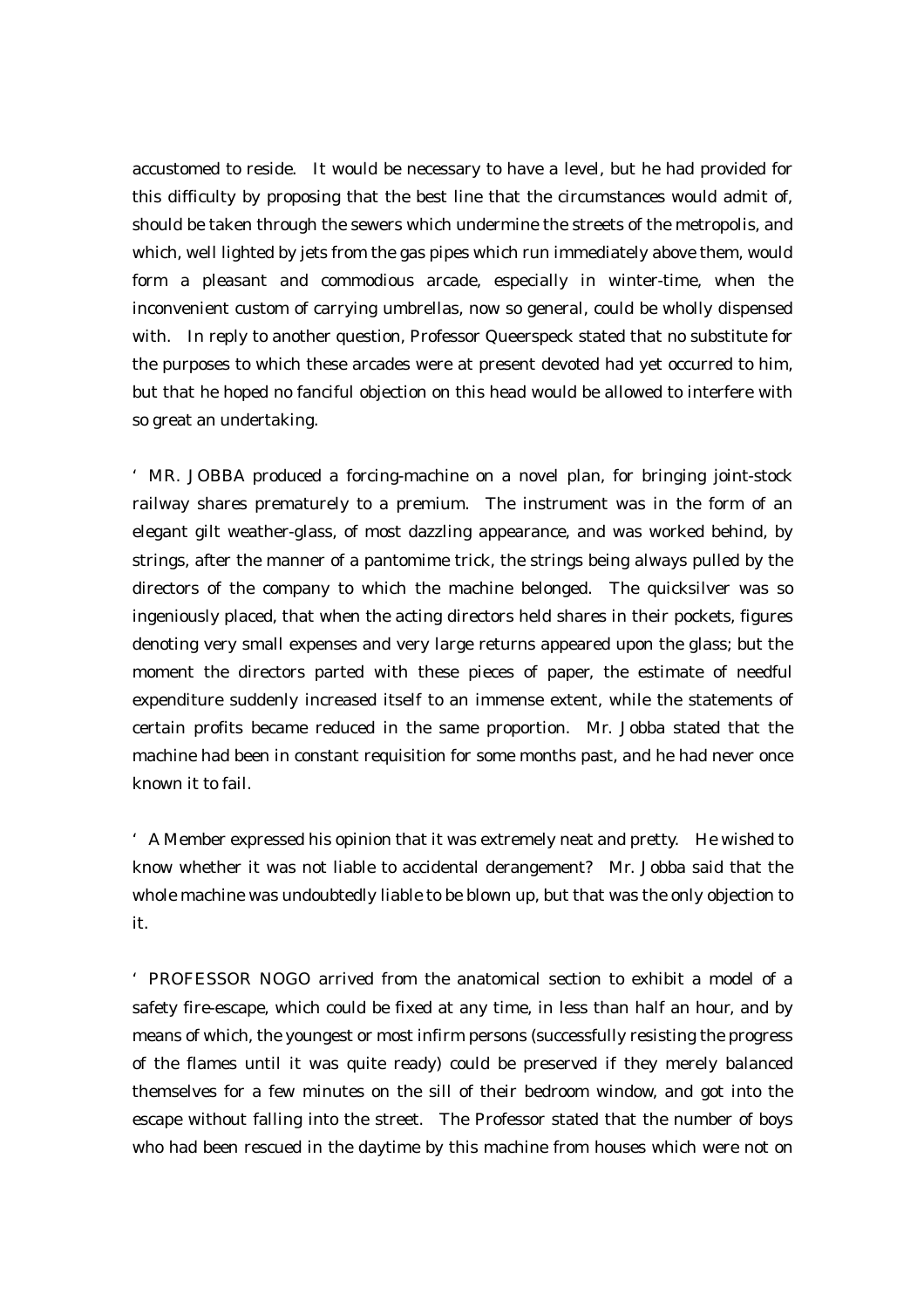fire, was almost incredible. Not a conflagration had occurred in the whole of London for many months past to which the escape had not been carried on the very next day, and put in action before a concourse of persons.

'THE PRESIDENT inquired whether there was not some difficulty in ascertaining which was the top of the machine, and which the bottom, in cases of pressing emergency.

'PROFESSOR NOGO explained that of course it could not be expected to act quite as well when there was a fire, as when there was not a fire; but in the former case he thought it would be of equal service whether the top were up or down.'

With the last section our correspondent concludes his most able and faithful Report, which will never cease to reflect credit upon him for his scientific attainments, and upon us for our enterprising spirit. It is needless to take a review of the subjects which have been discussed; of the mode in which they have been examined; of the great truths which they have elicited. They are now before the world, and we leave them to read, to consider, and to profit.

The place of meeting for next year has undergone discussion, and has at length been decided, regard being had to, and evidence being taken upon, the goodness of its wines, the supply of its markets, the hospitality of its inhabitants, and the quality of its hotels. We hope at this next meeting our correspondent may again be present, and that we may be once more the means of placing his communications before the world. Until that period we have been prevailed upon to allow this number of our Miscellany to be retailed to the public, or wholesaled to the trade, without any advance upon our usual price.

We have only to add, that the committees are now broken up, and that Mudfog is once again restored to its accustomed tranquillity,—that Professors and Members have had balls, and soirées, and suppers, and great mutual complimentations, and have at length dispersed to their several homes,—whither all good wishes and joys attend them, until next year!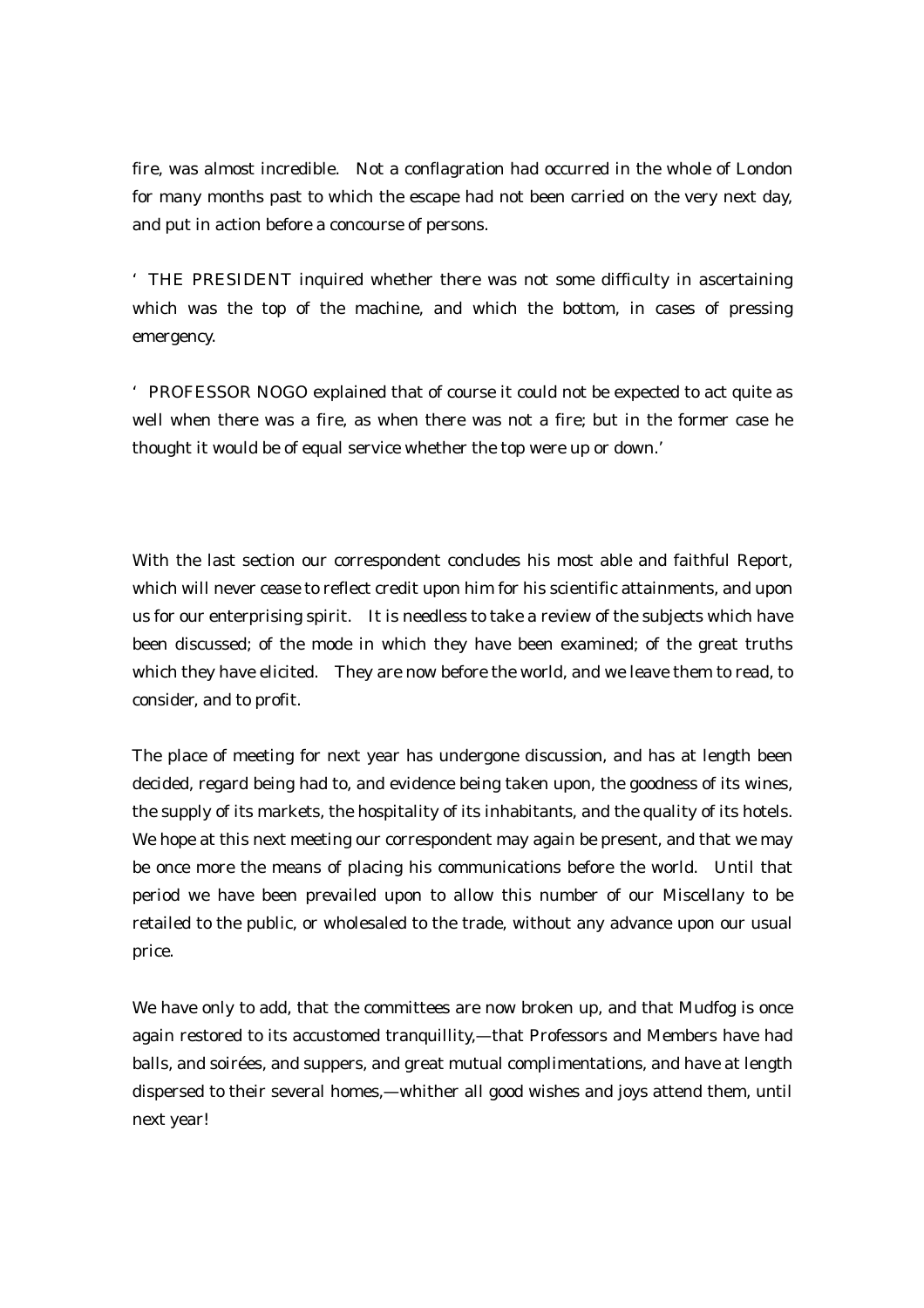Signed BOZ.

# FULL REPORT OF THE SECOND MEETING OF THE MUDFOG ASSOCIATION FOR THE ADVANCEMENT OF EVERYTHING

In October last, we did ourselves the immortal credit of recording, at an enormous expense, and by dint of exertions unnpralleled in the history of periodical publication, the proceedings of the Mudfog Association for the Advancement of Everything, which in that month held its first great half-yearly meeting, to the wonder and delight of the whole empire. We announced at the conclusion of that extraordinary and most remarkable Report, that when the Second Meeting of the Society should take place, we should be found again at our post, renewing our gigantic and spirited endeavours, and once more making the world ring with the accuracy, authenticity, immeasurable superiority, and intense remarkability of our account of its proceedings. In redemption of this pledge, we caused to be despatched per steam to Oldcastle (at which place this second meeting of the Society was held on the 20th instant), the same superhumanly-endowed gentleman who furnished the former report, and who,—gifted by nature with transcendent abilities, and furnished by us with a body of assistants scarcely inferior to himself,—has forwarded a series of letters, which, for faithfulness of description, power of language, fervour of thought, happiness of expression, and importance of subject-matter, have no equal in the epistolary literature of any age or country. We give this gentleman's correspondence entire, and in the order in which it reached our office.

'Saloon of Steamer, Thursday night, half-past eight.

'When I left New Burlington Street this evening in the hackney cabriolet, number four thousand two hundred and eighty-five, I experienced sensations as novel as they were oppressive. A sense of the importance of the task I had undertaken, a consciousness that I was leaving London, and, stranger still, going somewhere else, a feeling of loneliness and a sensation of jolting, quite bewildered my thoughts, and for a time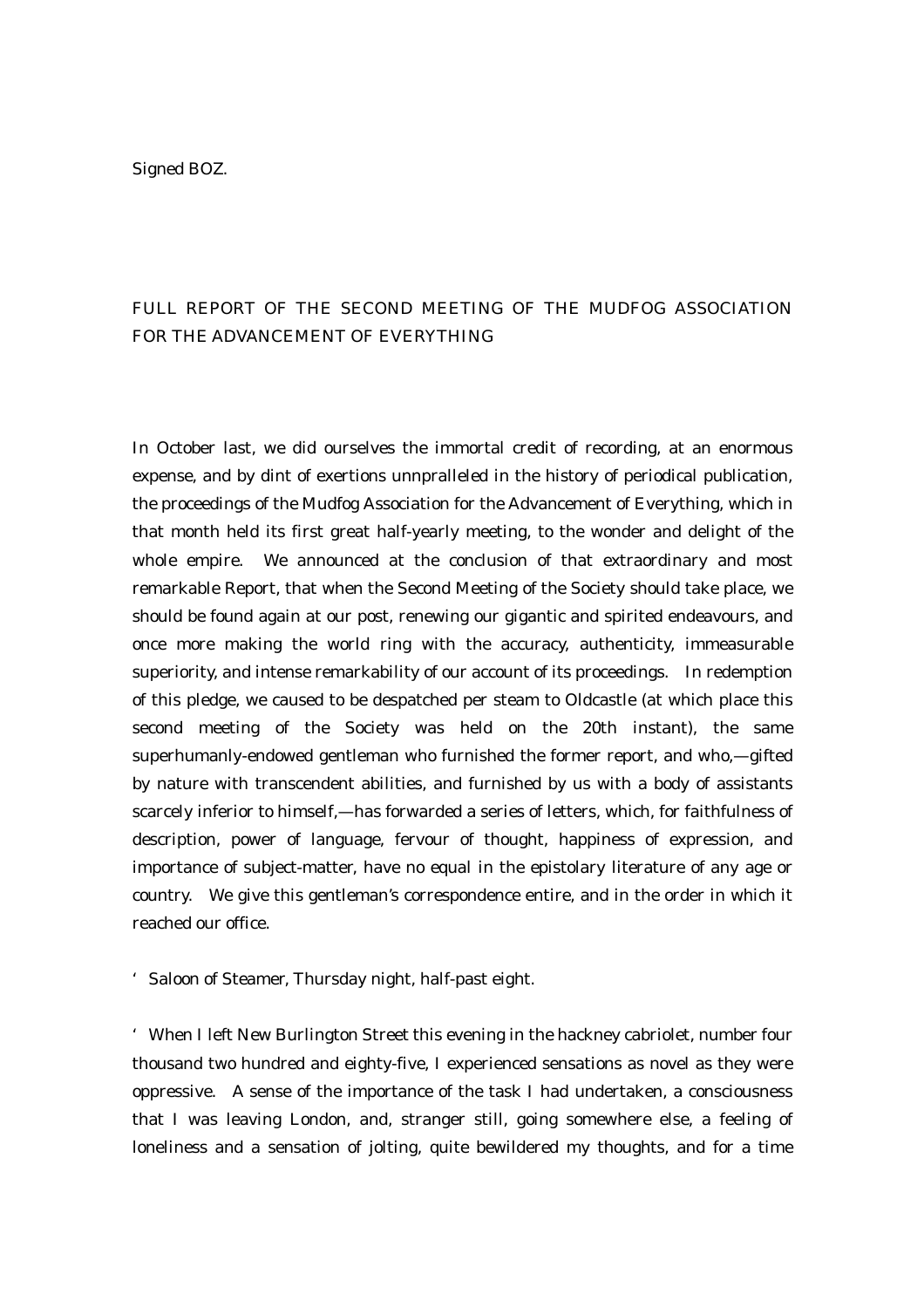rendered me even insensible to the presence of my carpet-bag and hat-box. I shall ever feel grateful to the driver of a Blackwall omnibus who, by thrusting the pole of his vehicle through the small door of the cabriolet, awakened me from a tumult of imaginings that are wholly indescribable. But of such materials is our imperfect nature composed!

'I am happy to say that I am the first passenger on board, and shall thus be enabled to give you an account of all that happens in the order of its occurrence. The chimney is smoking a good deal, and so are the crew; and the captain, I am informed, is very drunk in a little house upon deck, something like a black turnpike. I should infer from all I hear that he has got the steam up.

'You will readily guess with what feelings I have just made the discovery that my berth is in the same closet with those engaged by Professor Woodensconce, Mr. Slug, and Professor Grime. Professor Woodensconce has taken the shelf above me, and Mr. Slug and Professor Grime the two shelves opposite. Their luggage has already arrived. On Mr. Slug's bed is a long tin tube of about three inches in diameter, carefully closed at both ends. What can this contain? Some powerful instrument of a new construction, doubtless.'

'Ten minutes past nine.

'Nobody has yet arrived, nor has anything fresh come in my way except several joints of beef and mutton, from which I conclude that a good plain dinner has been provided for to-morrow. There is a singular smell below, which gave me some uneasiness at first; but as the steward says it is always there, and never goes away, I am quite comfortable again. I learn from this man that the different sections will be distributed at the Black Boy and Stomach-ache, and the Boot-jack and Countenance. If this intelligence be true (and I have no reason to doubt it), your readers will draw such conclusions as their different opinions may suggest.

'I write down these remarks as they occur to me, or as the facts come to my knowledge, in order that my first impressions may lose nothing of their original vividness. I shall despatch them in small packets as opportunities arise.'

'Half past nine.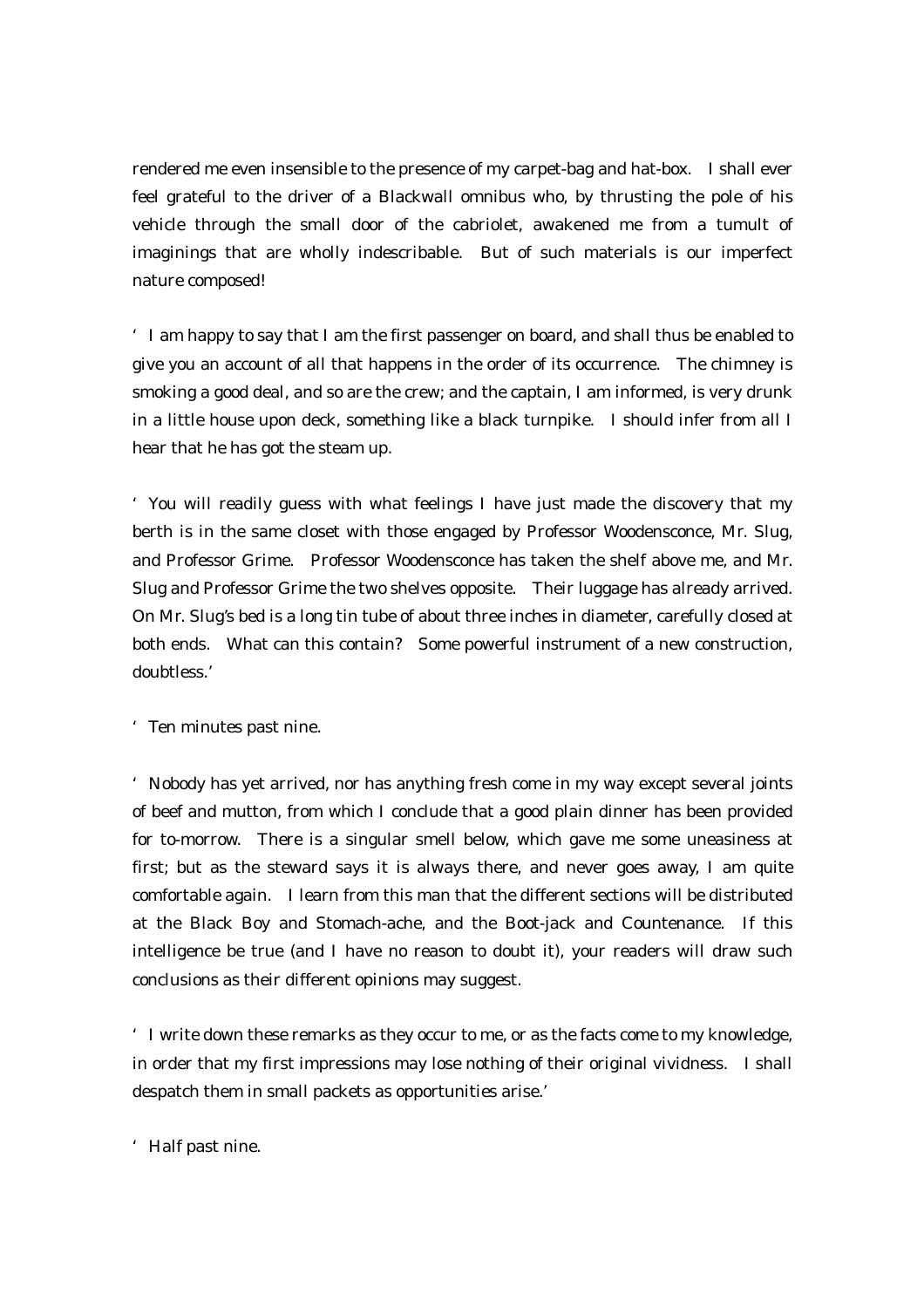'Some dark object has just appeared upon the wharf. I think it is a travelling carriage.'

- 'A quarter to ten.
- 'No, it isn't.'
- 'Half-past ten.

The passengers are pouring in every instant. Four omnibuses full have just arrived upon the wharf, and all is bustle and activity. The noise and confusion are very great. Cloths are laid in the cabins, and the steward is placing blue plates—full of knobs of cheese at equal distances down the centre of the tables. He drops a great many knobs; but, being used to it, picks them up again with great dexterity, and, after wiping them on his sleeve, throws them back into the plates. He is a young man of exceedingly prepossessing appearance—either dirty or a mulatto, but I think the former.

'An interesting old gentleman, who came to the wharf in an omnibus, has just quarrelled violently with the porters, and is staggering towards the vessel with a large trunk in his arms. I trust and hope that he may reach it in safety; but the board he has to cross is narrow and slippery. Was that a splash? Gracious powers!

'I have just returned from the deck. The trunk is standing upon the extreme brink of the wharf, but the old gentleman is nowhere to be seen. The watchman is not sure whether he went down or not, but promises to drag for him the first thing to-morrow morning. May his humane efforts prove successful!

'Professor Nogo has this moment arrived with his nightcap on under his hat. He has ordered a glass of cold brandy and water, with a hard biscuit and a basin, and has gone straight to bed. What can this mean?

'The three other scientific gentlemen to whom I have already alluded have come on board, and have all tried their beds, with the exception of Professor Woodensconce, who sleeps in one of the top ones, and can't get into it. Mr. Slug, who sleeps in the other top one, is unable to get out of his, and is to have his supper handed up by a boy. I have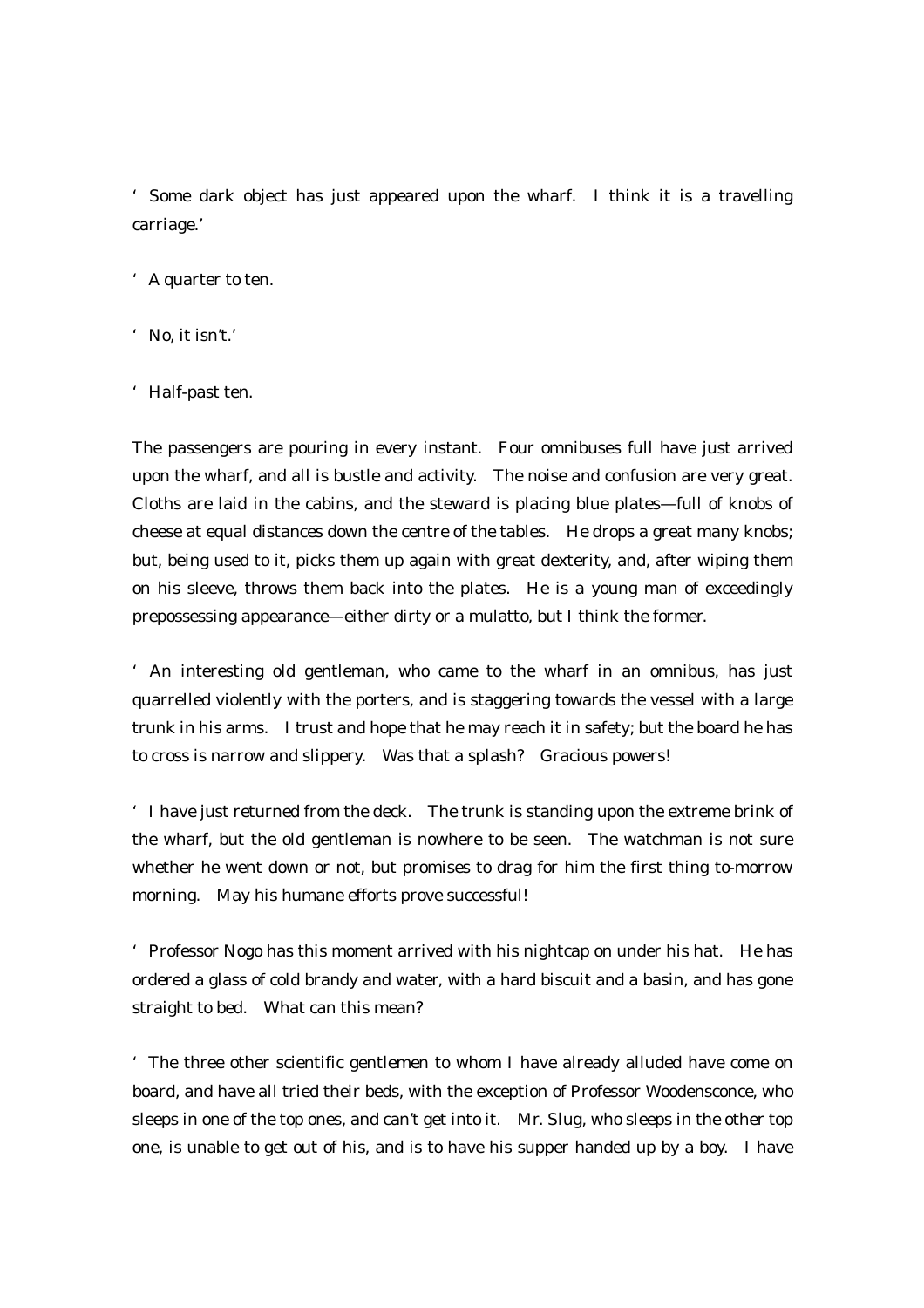had the honour to introduce myself to these gentlemen, and we have amicably arranged the order in which we shall retire to rest; which it is necessary to agree upon, because, although the cabin is very comfortable, there is not room for more than one gentleman to be out of bed at a time, and even he must take his boots off in the passage.

'As I anticipated, the knobs of cheese were provided for the passengers' supper, and are now in course of consumption. Your readers will be surprised to hear that Professor Woodensconce has abstained from cheese for eight years, although he takes butter in considerable quantities. Professor Grime having lost several teeth, is unable, I observe, to eat his crusts without previously soaking them in his bottled porter. How interesting are these peculiarities!'

'Half-past eleven.

'Professors Woodensconce and Grime, with a degree of good humour that delights us all, have just arranged to toss for a bottle of mulled port. There has been some discussion whether the payment should be decided by the first toss or the best out of three. Eventually the latter course has been determined on. Deeply do I wish that both gentlemen could win; but that being impossible, I own that my personal aspirations (I speak as an individual, and do not compromise either you or your readers by this expression of feeling) are with Professor Woodensconce. I have backed that gentleman to the amount of eighteenpence.'

'Twenty minutes to twelve.

' Professor Grime has inadvertently tossed his half-crown out of one of the cabin-windows, and it has been arranged that the steward shall toss for him. Bets are offered on any side to any amount, but there are no takers.

'Professor Woodensconce has just called "woman;" but the coin having lodged in a beam, is a long time coming down again. The interest and suspense of this one moment are beyond anything that can be imagined.'

'Twelve o'clock.

'The mulled port is smoking on the table before me, and Professor Grime has won.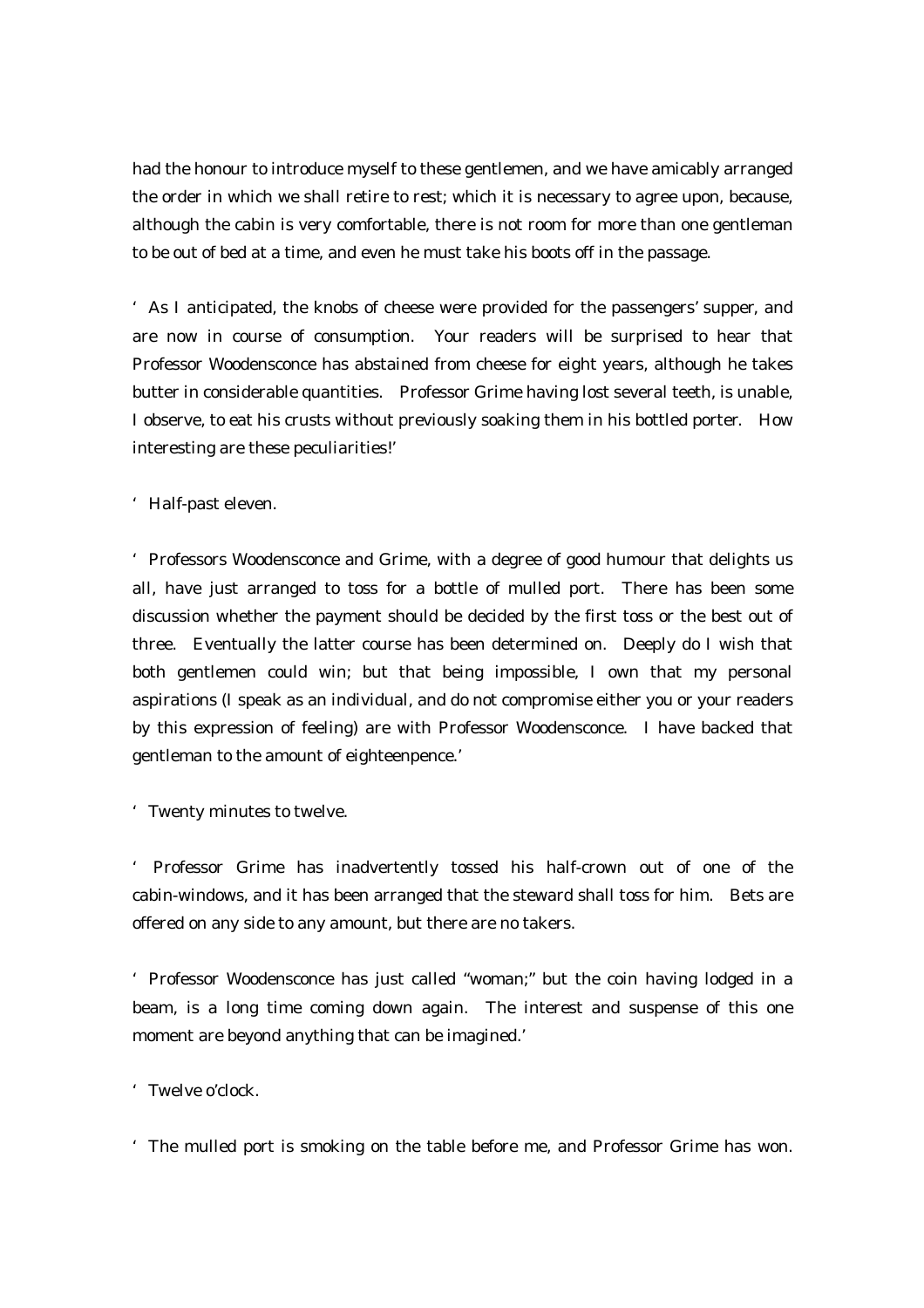Tossing is a game of chance; but on every ground, whether of public or private character, intellectual endowments, or scientific attainments, I cannot help expressing my opinion that Professor Woodensconce ought to have come off victorious. There is an exultation about Professor Grime incompatible, I fear, with true greatness.'

## 'A quarter past twelve.

'Professor Grime continues to exult, and to boast of his victory in no very measured terms, observing that he always does win, and that he knew it would be a "head" beforehand, with many other remarks of a similar nature. Surely this gentleman is not so lost to every feeling of decency and propriety as not to feel and know the superiority of Professor Woodensconce? Is Professor Grime insane? or does he wish to be reminded in plain language of his true position in society, and the precise level of his acquirements and abilities? Professor Grime will do well to look to this.'

## 'One o'clock.

'I am writing in bed. The small cabin is illuminated by the feeble light of a flickering lamp suspended from the ceiling; Professor Grime is lying on the opposite shelf on the broad of his back, with his mouth wide open. The scene is indescribably solemn. The rippling of the tide, the noise of the sailors' feet overhead, the gruff voices on the river, the dogs on the shore, the snoring of the passengers, and a constant creaking of every plank in the vessel, are the only sounds that meet the ear. With these exceptions, all is profound silence.

'My curiosity has been within the last moment very much excited. Mr. Slug, who lies above Professor Grime, has cautiously withdrawn the curtains of his berth, and, after looking anxiously out, as if to satisfy himself that his companions are asleep, has taken up the tin tube of which I have before spoken, and is regarding it with great interest. What rare mechanical combination can be contained in that mysterious case? It is evidently a profound secret to all.'

## 'A quarter past one.

'The behaviour of Mr. Slug grows more and more mysterious. He has unscrewed the top of the tube, and now renews his observations upon his companions, evidently to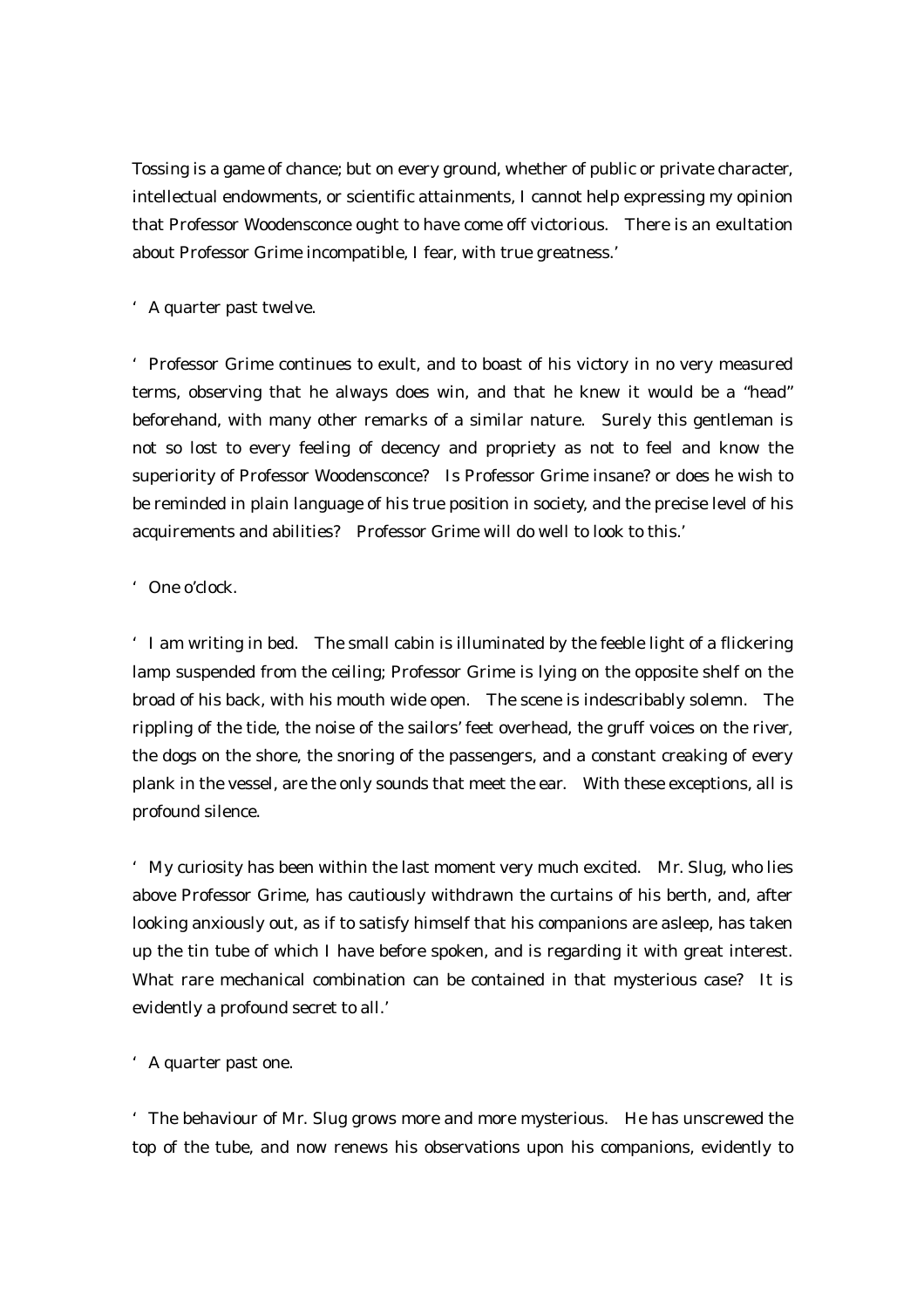make sure that he is wholly unobserved. He is clearly on the eve of some great experiment. Pray heaven that it be not a dangerous one; but the interests of science must be promoted, and I am prepared for the worst.'

'Five minutes later.

'He has produced a large pair of scissors, and drawn a roll of some substance, not unlike parchment in appearance, from the tin case. The experiment is about to begin. I must strain my eyes to the utmost, in the attempt to follow its minutest operation.'

'Twenty minutes before two.

'I have at length been enabled to ascertain that the tin tube contains a few yards of some celebrated plaster, recommended—as I discover on regarding the label attentively through my eye-glass—as a preservative against sea-sickness. Mr. Slug has cut it up into small portions, and is now sticking it over himself in every direction.'

'Three o'clock.

'Precisely a quarter of an hour ago we weighed anchor, and the machinery was suddenly put in motion with a noise so appalling, that Professor Woodensconce (who had ascended to his berth by means of a platform of carpet-bags arranged by himself on geometrical principals) darted from his shelf head foremost, and, gaining his feet with all the rapidity of extreme terror, ran wildly into the ladies' cabin, under the impression that we were sinking, and uttering loud cries for aid. I am assured that the scene which ensued baffles all description. There were one hundred and forty-seven ladies in their respective berths at the time.

'Mr. Slug has remarked, as an additional instance of the extreme ingenuity of the steam-engine as applied to purposes of navigation, that in whatever part of the vessel a passenger's berth may be situated, the machinery always appears to be exactly under his pillow. He intends stating this very beautiful, though simple discovery, to the association.'

'Half-past ten.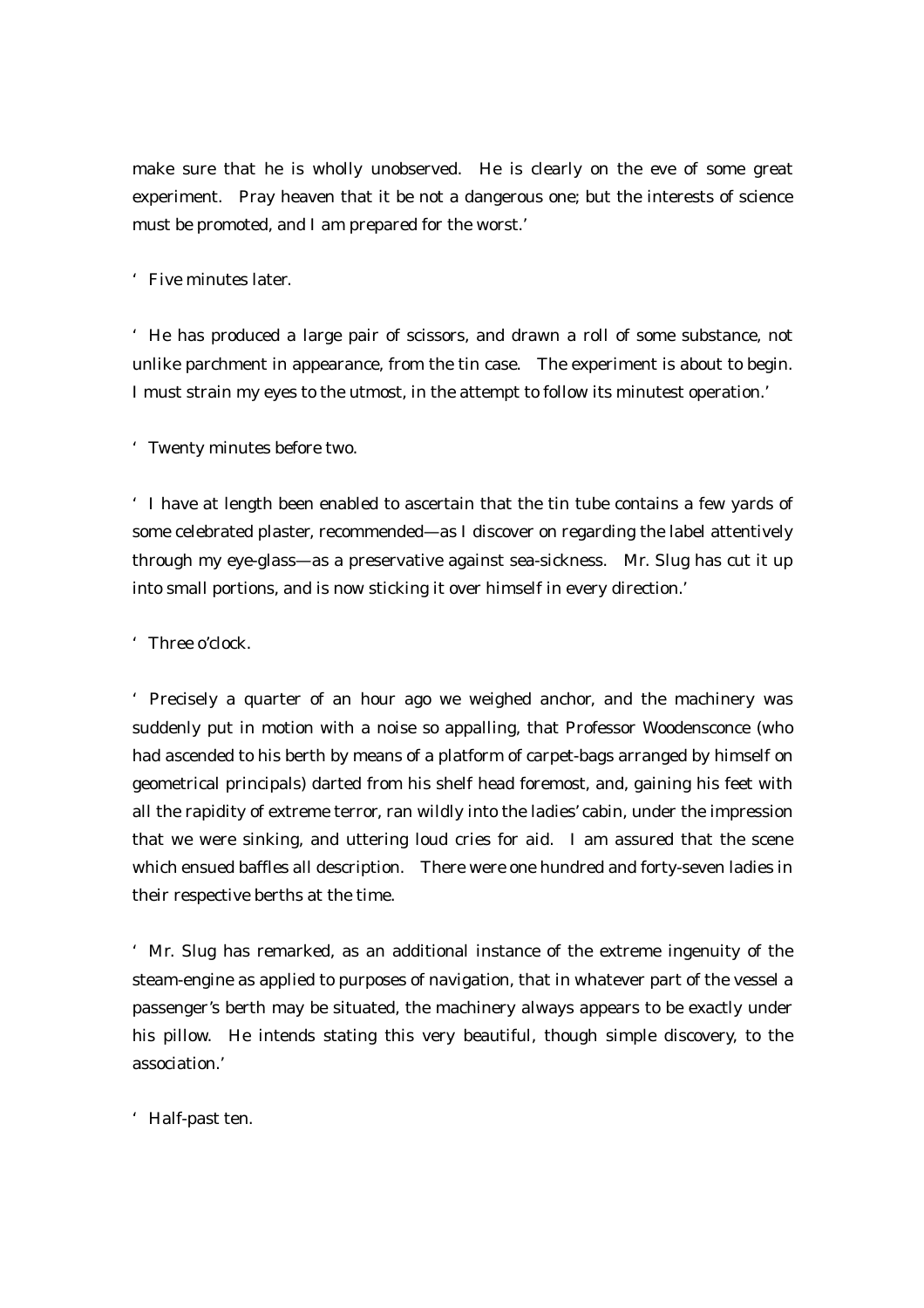'We are still in smooth water; that is to say, in as smooth water as a steam-vessel ever can be, for, as Professor Woodensconce (who has just woke up) learnedly remarks, another great point of ingenuity about a steamer is, that it always carries a little storm with it. You can scarcely conceive how exciting the jerking pulsation of the ship becomes. It is a matter of positive difficulty to get to sleep.'

'Friday afternoon, six o'clock.

'I regret to inform you that Mr. Slug's plaster has proved of no avail. He is in great agony, but has applied several large, additional pieces notwithstanding. How affecting is this extreme devotion to science and pursuit of knowledge under the most trying circumstances!

'We were extremely happy this morning, and the breakfast was one of the most animated description. Nothing unpleasant occurred until noon, with the exception of Doctor Foxey's brown silk umbrella and white hat becoming entangled in the machinery while he was explaining to a knot of ladies the construction of the steam-engine. I fear the gravy soup for lunch was injudicious. We lost a great many passengers almost immediately afterwards.'

'Half-past six.

'I am again in bed. Anything so heart-rending as Mr. Slug's sufferings it has never yet been my lot to witness.'

'Seven o'clock.

'A messenger has just come down for a clean pocket-handkerchief from Professor Woodensconce's bag, that unfortunate gentleman being quite unable to leave the deck, and imploring constantly to be thrown overboard. From this man I understand that Professor Nogo, though in a state of utter exhaustion, clings feebly to the hard biscuit and cold brandy and water, under the impression that they will yet restore him. Such is the triumph of mind over matter.

'Professor Grime is in bed, to all appearance quite well; but he will eat, and it is disagreeable to see him. Has this gentleman no sympathy with the sufferings of his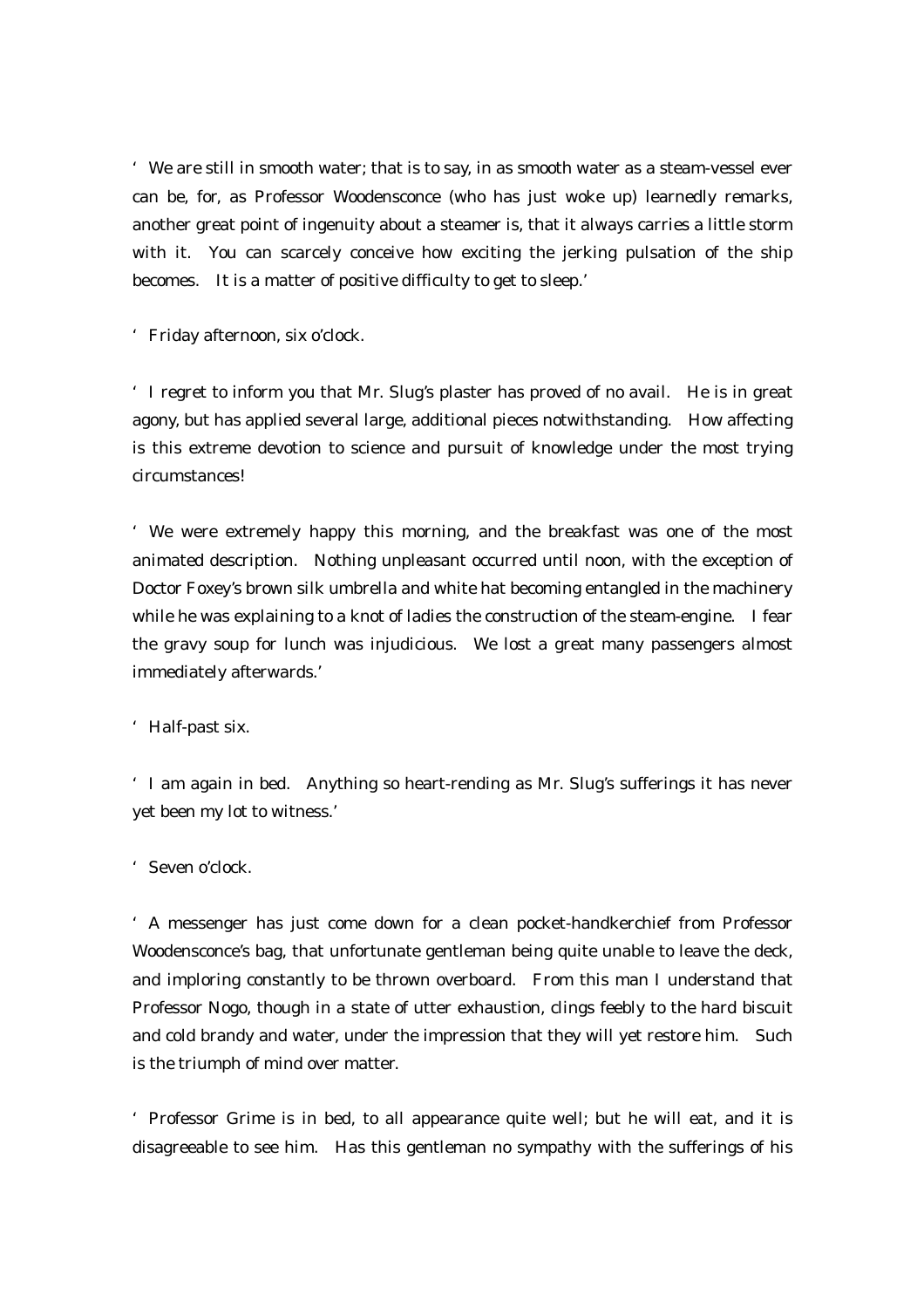fellow-creatures? If he has, on what principle can he call for mutton-chops—and smile?'

'Black Boy and Stomach-ache, Oldcastle, Saturday noon.

'You will be happy to learn that I have at length arrived here in safety. The town is excessively crowded, and all the private lodgings and hotels are filled with savans of both sexes. The tremendous assemblage of intellect that one encounters in every street is in the last degree overwhelming.

'Notwithstanding the throng of people here, I have been fortunate enough to meet with very comfortable accommodation on very reasonable terms, having secured a sofa in the first-floor passage at one guinea per night, which includes permission to take my meals in the bar, on condition that I walk about the streets at all other times, to make room for other gentlemen similarly situated. I have been over the outhouses intended to be devoted to the reception of the various sections, both here and at the Boot-jack and Countenance, and am much delighted with the arrangements. Nothing can exceed the fresh appearance of the saw-dust with which the floors are sprinkled. The forms are of unplaned deal, and the general effect, as you can well imagine, is extremely beautiful.'

'Half-past nine.

'The number and rapidity of the arrivals are quite bewildering. Within the last ten minutes a stage-coach has driven up to the door, filled inside and out with distinguished characters, comprising Mr. Muddlebranes, Mr. Drawley, Professor Muff, Mr. X. Misty, Mr. X. X. Misty, Mr. Purblind, Professor Rummun, The Honourable and Reverend Mr. Long Eers, Professor John Ketch, Sir William Joltered, Doctor Buffer, Mr. Smith (of London), Mr. Brown (of Edinburgh), Sir Hookham Snivey, and Professor Pumpkinskull. The ten last-named gentlemen were wet through, and looked extremely intelligent.'

'Sunday, two o'clock, p.m.

'The Honourable and Reverend Mr. Long Eers, accompanied by Sir William Joltered, walked and drove this morning. They accomplished the former feat in boots, and the latter in a hired fly. This has naturally given rise to much discussion.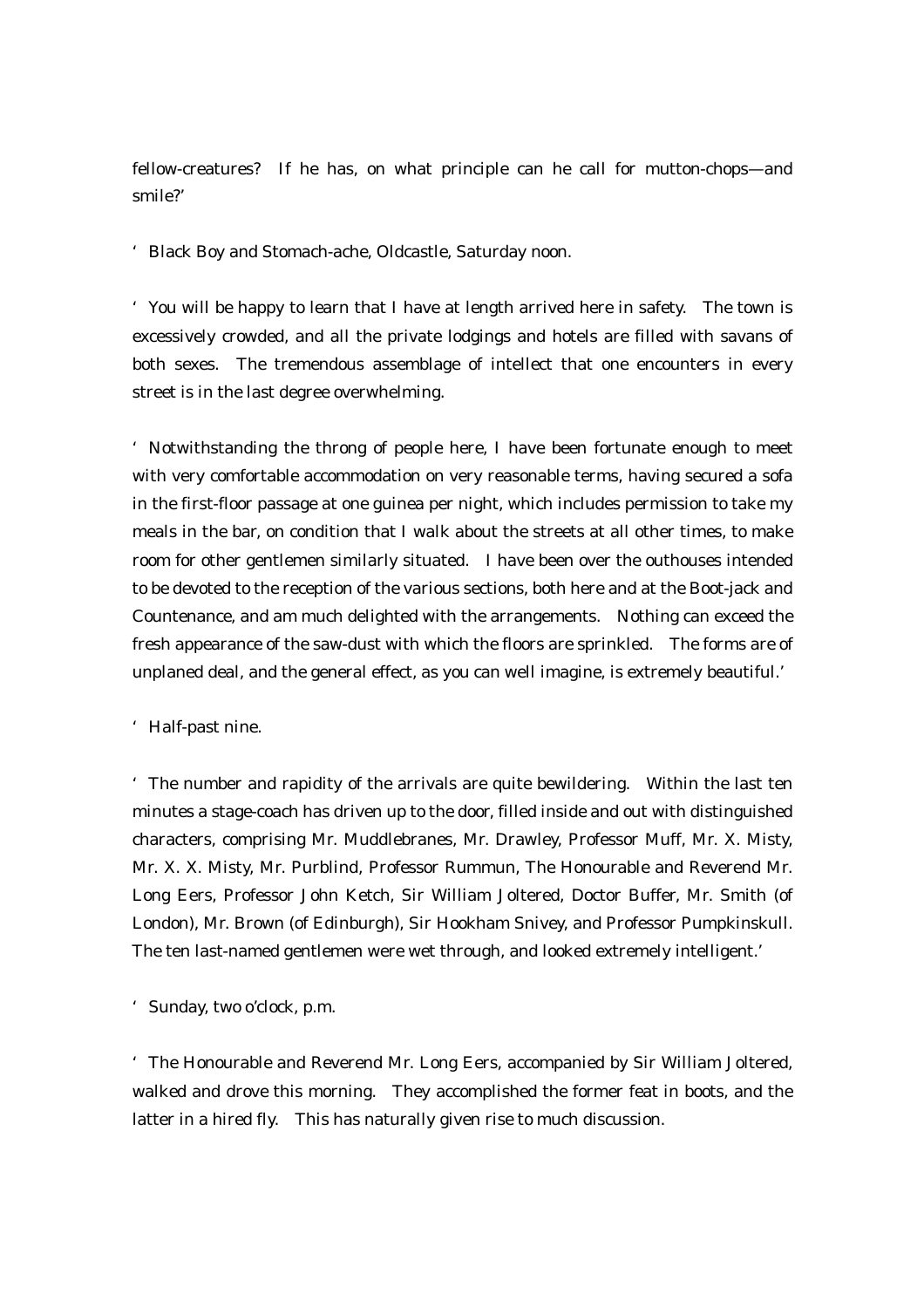'I have just learnt that an interview has taken place at the Boot-jack and Countenance between Sowster, the active and intelligent beadle of this place, and Professor Pumpkinskull, who, as your readers are doubtless aware, is an influential member of the council. I forbear to communicate any of the rumours to which this very extraordinary proceeding has given rise until I have seen Sowster, and endeavoured to ascertain the truth from him.'

#### 'Half-past six.

'I engaged a donkey-chaise shortly after writing the above, and proceeded at a brisk trot in the direction of Sowster's residence, passing through a beautiful expanse of country, with red brick buildings on either side, and stopping in the marketplace to observe the spot where Mr. Kwakley's hat was blown off yesterday. It is an uneven piece of paving, but has certainly no appearance which would lead one to suppose that any such event had recently occurred there. From this point I proceeded—passing the gas-works and tallow-melter's—to a lane which had been pointed out to me as the beadle's place of residence; and before I had driven a dozen yards further, I had the good fortune to meet Sowster himself advancing towards me.

'Sowster is a fat man, with a more enlarged development of that peculiar conformation of countenance which is vulgarly termed a double chin than I remember to have ever seen before. He has also a very red nose, which he attributes to a habit of early rising—so red, indeed, that but for this explanation I should have supposed it to proceed from occasional inebriety. He informed me that he did not feel himself at liberty to relate what had passed between himself and Professor Pumpkinskull, but had no objection to state that it was connected with a matter of police regulation, and added with peculiar significance "Never wos sitch times!"

'You will easily believe that this intelligence gave me considerable surprise, not wholly unmixed with anxiety, and that I lost no time in waiting on Professor Pumpkinskull, and stating the object of my visit. After a few moments' reflection, the Professor, who, I am bound to say, behaved with the utmost politeness, openly avowed (I mark the passage in italics) that he had requested Sowster to attend on the Monday morning at the Boot-jack and Countenance, to keep off the boys; and that he had further desired that the under-beadle might be stationed, with the same object, at the Black Boy and Stomach-ache!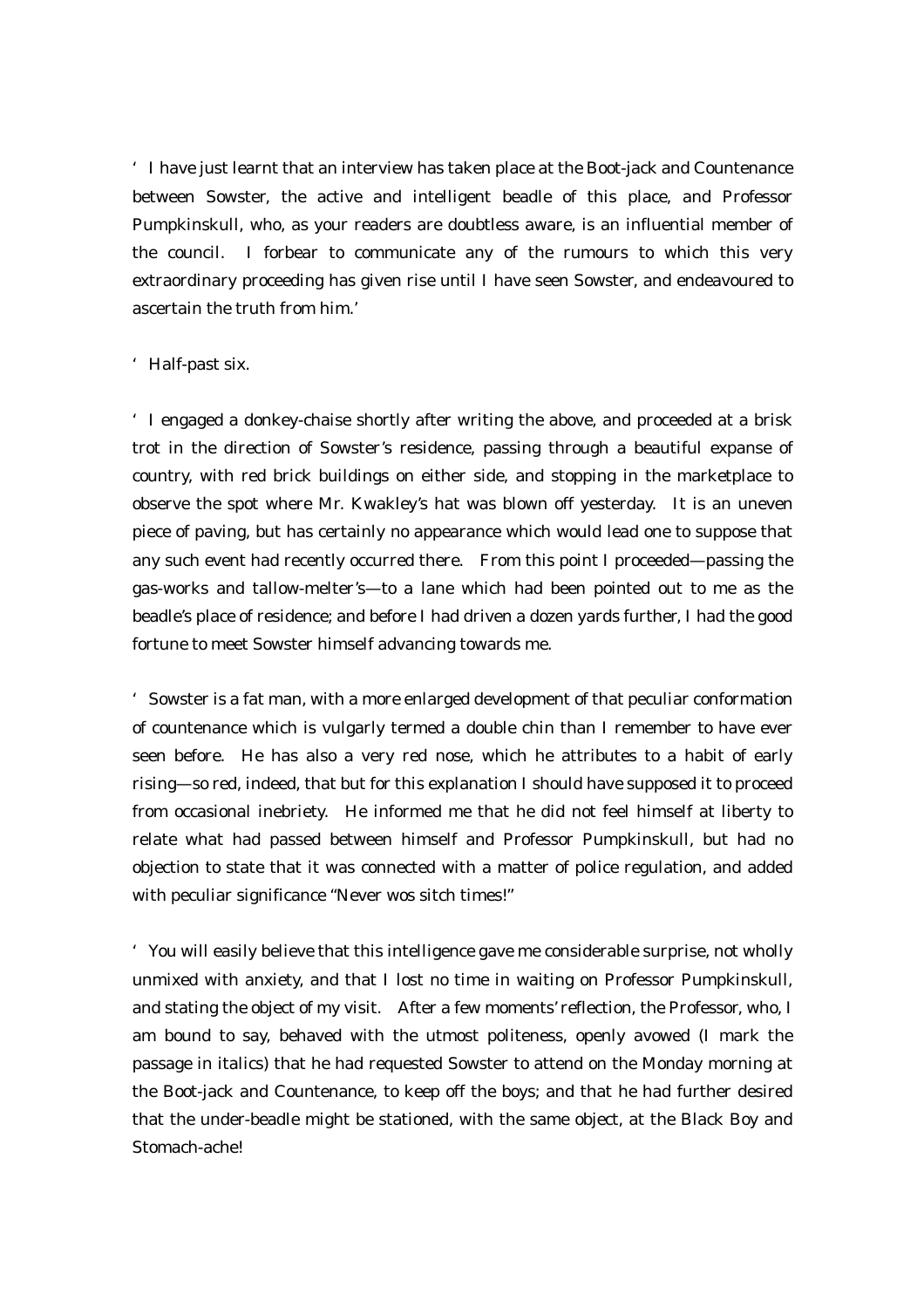'Now I leave this unconstitutional proceeding to your comments and the consideration of your readers. I have yet to learn that a beadle, without the precincts of a church, churchyard, or work-house, and acting otherwise than under the express orders of churchwardens and overseers in council assembled, to enforce the law against people who come upon the parish, and other offenders, has any lawful authority whatever over the rising youth of this country. I have yet to learn that a beadle can be called out by any civilian to exercise a domination and despotism over the boys of Britain. I have yet to learn that a beadle will be permitted by the commissioners of poor law regulation to wear out the soles and heels of his boots in illegal interference with the liberties of people not proved poor or otherwise criminal. I have yet to learn that a beadle has power to stop up the Queen's highway at his will and pleasure, or that the whole width of the street is not free and open to any man, boy, or woman in existence, up to the very walls of the houses—ay, be they Black Boys and Stomach-aches, or Boot-jacks and Countenances, I care not.'

#### 'Nine o'clock.

'I have procured a local artist to make a faithful sketch of the tyrant Sowster, which, as he has acquired this infamous celebrity, you will no doubt wish to have engraved for the purpose of presenting a copy with every copy of your next number. I enclose it.

#### [Picture which cannot be reproduced]

The under-beadle has consented to write his life, but it is to be strictly anonymous.

'The accompanying likeness is of course from the life, and complete in every respect. Even if I had been totally ignorant of the man's real character, and it had been placed before me without remark, I should have shuddered involuntarily. There is an intense malignity of expression in the features, and a baleful ferocity of purpose in the ruffian's eye, which appals and sickens. His whole air is rampant with cruelty, nor is the stomach less characteristic of his demoniac propensities.'

#### 'Monday.

'The great day has at length arrived. I have neither eyes, nor ears, nor pens, nor ink,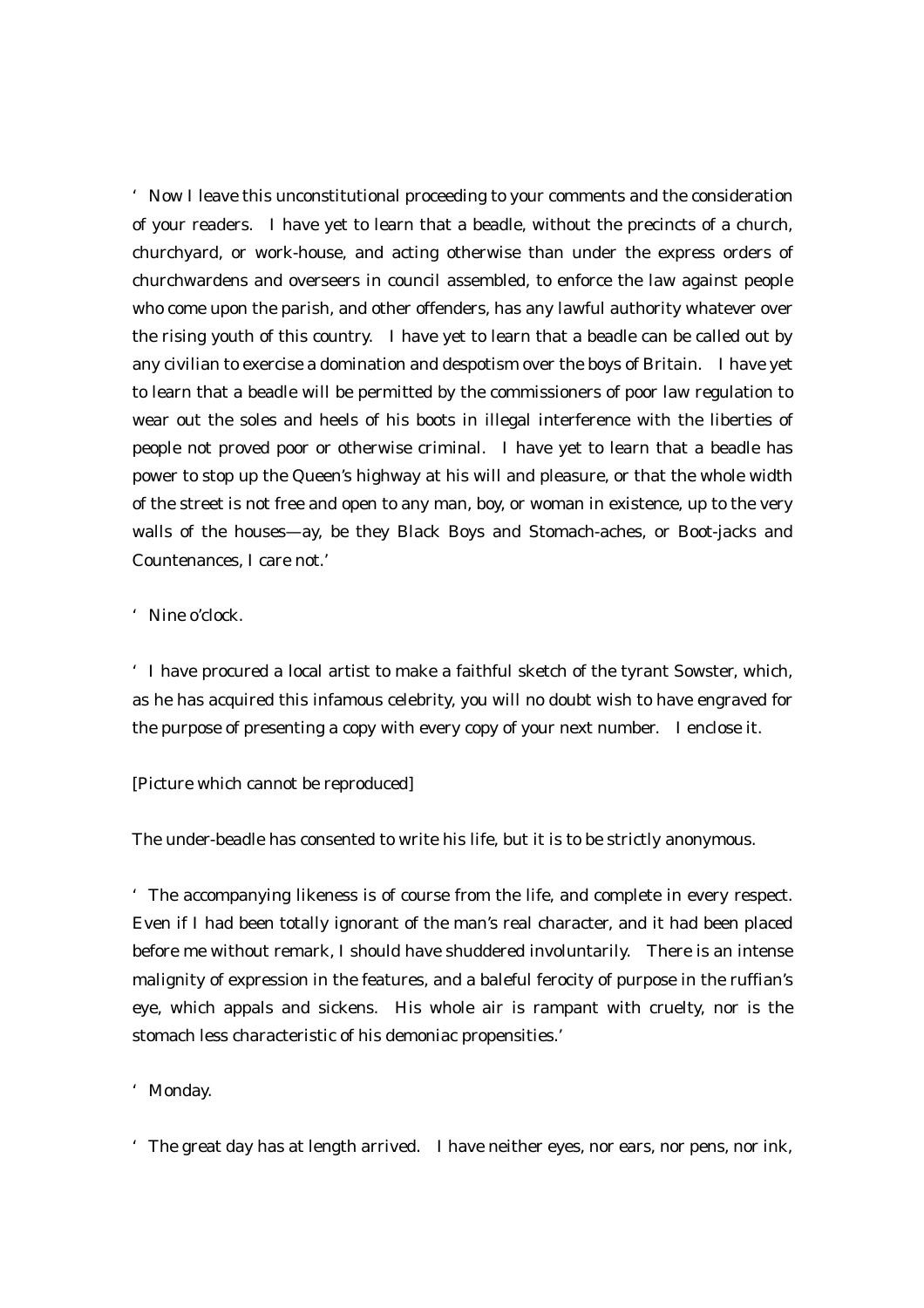nor paper, for anything but the wonderful proceedings that have astounded my senses. Let me collect my energies and proceed to the account.

# 'SECTION A.—ZOOLOGY AND BOTANY. FRONT PARLOUR, BLACK BOY AND STOMACH-ACHE.

President—Sir William Joltered. Vice-Presidents—Mr. Muddlebranes and Mr. Drawley.

' MR. X. X. MISTY communicated some remarks on the disappearance of dancing-bears from the streets of London, with observations on the exhibition of monkeys as connected with barrel-organs. The writer had observed, with feelings of the utmost pain and regret, that some years ago a sudden and unaccountable change in the public taste took place with reference to itinerant bears, who, being discountenanced by the populace, gradually fell off one by one from the streets of the metropolis, until not one remained to create a taste for natural history in the breasts of the poor and uninstructed. One bear, indeed,—a brown and ragged animal,—had lingered about the haunts of his former triumphs, with a worn and dejected visage and feeble limbs, and had essayed to wield his quarter-staff for the amusement of the multitude; but hunger, and an utter want of any due recompense for his abilities, had at length driven him from the field, and it was only too probable that he had fallen a sacrifice to the rising taste for grease. He regretted to add that a similar, and no less lamentable, change had taken place with reference to monkeys. These delightful animals had formerly been almost as plentiful as the organs on the tops of which they were accustomed to sit; the proportion in the year 1829 (it appeared by the parliamentary return) being as one monkey to three organs. Owing, however, to an altered taste in musical instruments, and the substitution, in a great measure, of narrow boxes of music for organs, which left the monkeys nothing to sit upon, this source of public amusement was wholly dried up. Considering it a matter of the deepest importance, in connection with national education, that the people should not lose such opportunities of making themselves acquainted with the manners and customs of two most interesting species of animals, the author submitted that some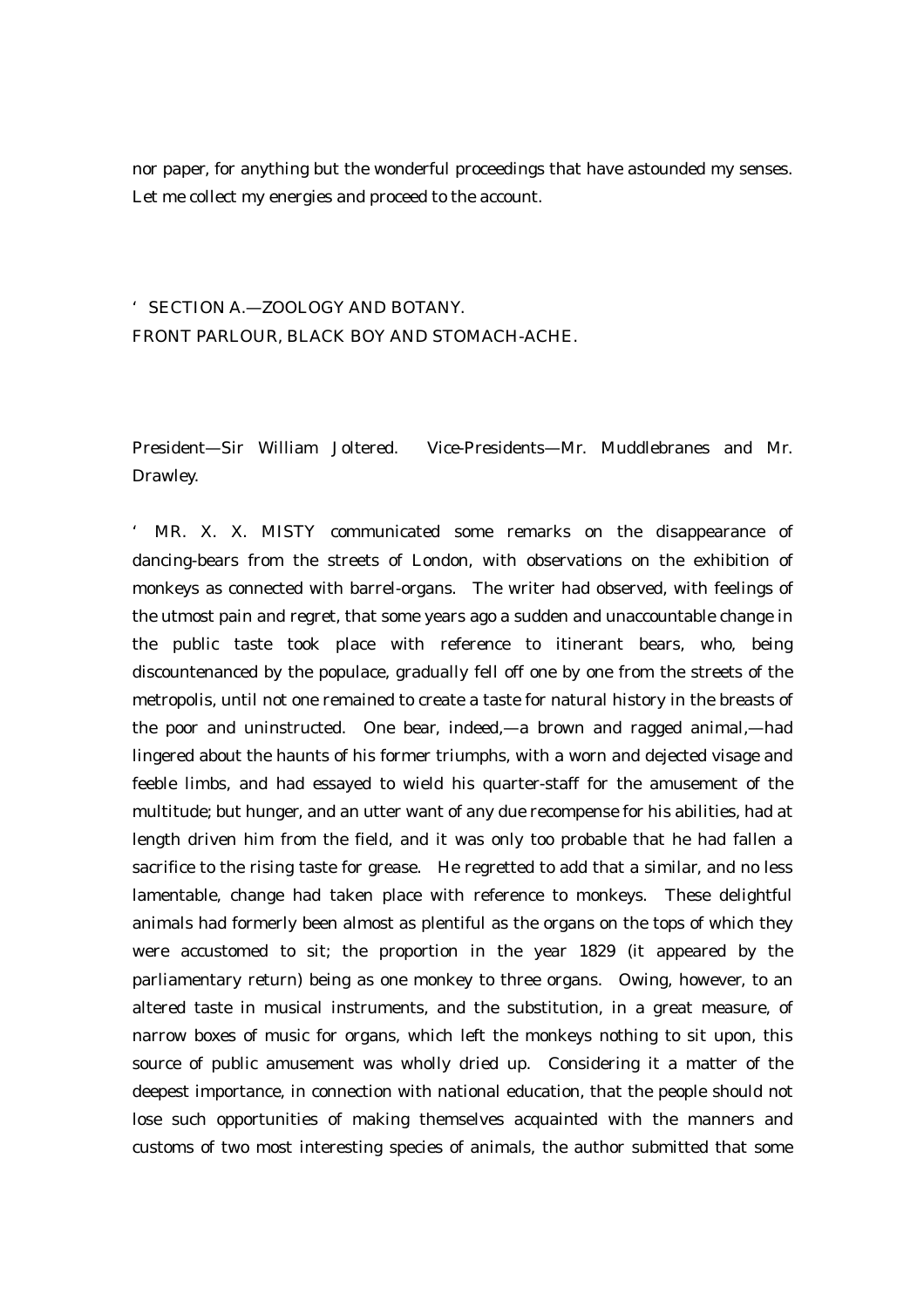measures should be immediately taken for the restoration of these pleasing and truly intellectual amusements.

'THE PRESIDENT inquired by what means the honourable member proposed to attain this most desirable end?

'THE AUTHOR submitted that it could be most fully and satisfactorily accomplished, if Her Majesty's Government would cause to be brought over to England, and maintained at the public expense, and for the public amusement, such a number of bears as would enable every quarter of the town to be visited—say at least by three bears a week. No difficulty whatever need be experienced in providing a fitting place for the reception of these animals, as a commodious bear-garden could be erected in the immediate neighbourhood of both Houses of Parliament; obviously the most proper and eligible spot for such an establishment.

'PROFESSOR MULL doubted very much whether any correct ideas of natural history were propagated by the means to which the honourable member had so ably adverted. On the contrary, he believed that they had been the means of diffusing very incorrect and imperfect notions on the subject. He spoke from personal observation and personal experience, when he said that many children of great abilities had been induced to believe, from what they had observed in the streets, at and before the period to which the honourable gentleman had referred, that all monkeys were born in red coats and spangles, and that their hats and feathers also came by nature. He wished to know distinctly whether the honourable gentleman attributed the want of encouragement the bears had met with to the decline of public taste in that respect, or to a want of ability on the part of the bears themselves?

'MR. X. X. MISTY replied, that he could not bring himself to believe but that there must be a great deal of floating talent among the bears and monkeys generally; which, in the absence of any proper encouragement, was dispersed in other directions.

'PROFESSOR PUMPKINSKULL wished to take that opportunity of calling the attention of the section to a most important and serious point. The author of the treatise just read had alluded to the prevalent taste for bears'-grease as a means of promoting the growth of hair, which undoubtedly was diffused to a very great and (as it appeared to him) very alarming extent. No gentleman attending that section could fail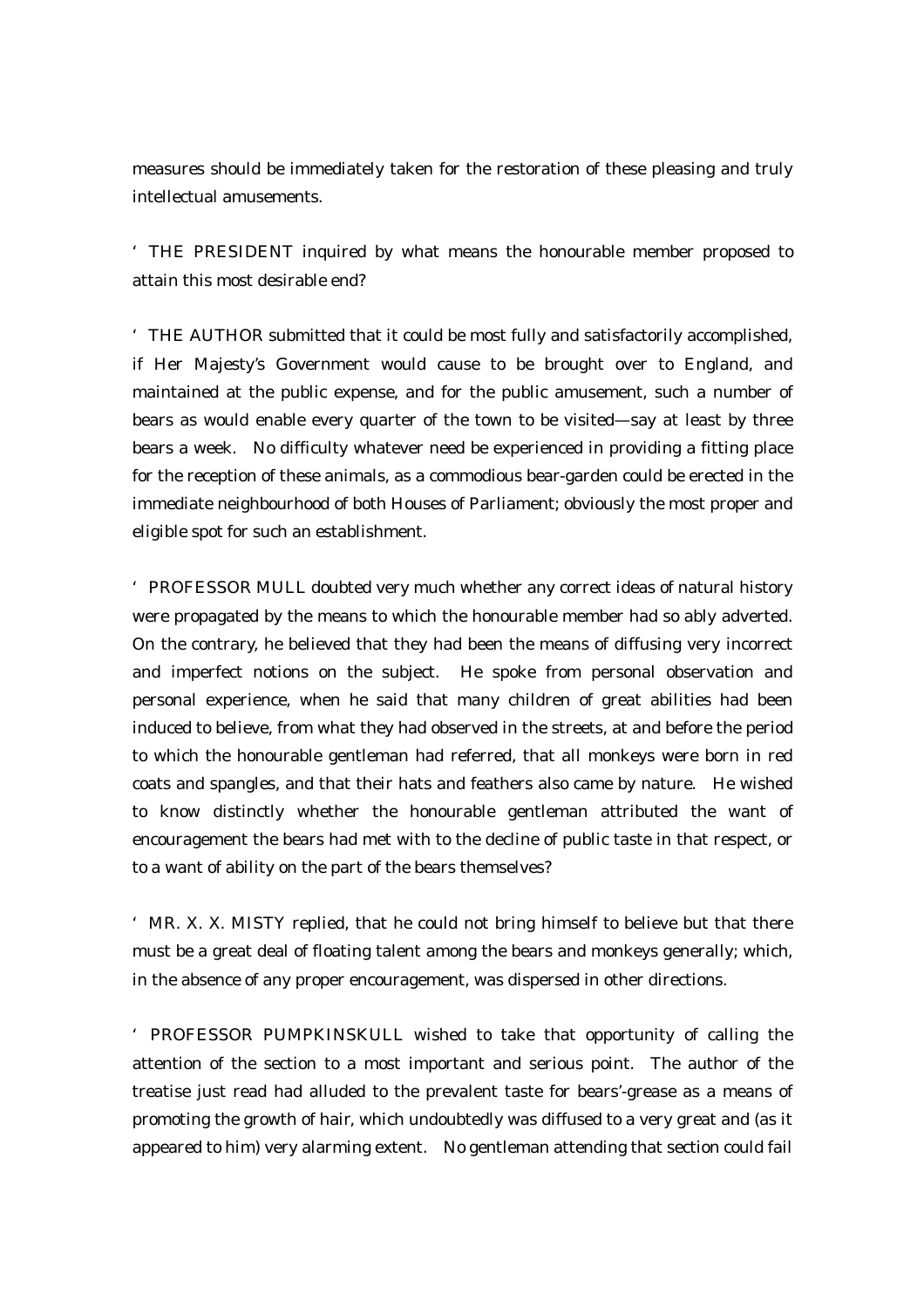to be aware of the fact that the youth of the present age evinced, by their behaviour in the streets, and at all places of public resort, a considerable lack of that gallantry and gentlemanly feeling which, in more ignorant times, had been thought becoming. He wished to know whether it were possible that a constant outward application of bears'-grease by the young gentlemen about town had imperceptibly infused into those unhappy persons something of the nature and quality of the bear. He shuddered as he threw out the remark; but if this theory, on inquiry, should prove to be well founded, it would at once explain a great deal of unpleasant eccentricity of behaviour, which, without some such discovery, was wholly unaccountable.

'THE PRESIDENT highly complimented the learned gentleman on his most valuable suggestion, which produced the greatest effect upon the assembly; and remarked that only a week previous he had seen some young gentlemen at a theatre eyeing a box of ladies with a fierce intensity, which nothing but the influence of some brutish appetite could possibly explain. It was dreadful to reflect that our youth were so rapidly verging into a generation of bears.

'After a scene of scientific enthusiasm it was resolved that this important question should be immediately submitted to the consideration of the council.

'THE PRESIDENT wished to know whether any gentleman could inform the section what had become of the dancing-dogs?

'A MEMBER replied, after some hesitation, that on the day after three glee-singers had been committed to prison as criminals by a late most zealous police-magistrate of the metropolis, the dogs had abandoned their professional duties, and dispersed themselves in different quarters of the town to gain a livelihood by less dangerous means. He was given to understand that since that period they had supported themselves by lying in wait for and robbing blind men's poodles.

'MR. FLUMMERY exhibited a twig, claiming to be a veritable branch of that noble tree known to naturalists as the SHAKSPEARE, which has taken root in every land and climate, and gathered under the shade of its broad green boughs the great family of mankind. The learned gentleman remarked that the twig had been undoubtedly called by other names in its time; but that it had been pointed out to him by an old lady in Warwickshire, where the great tree had grown, as a shoot of the genuine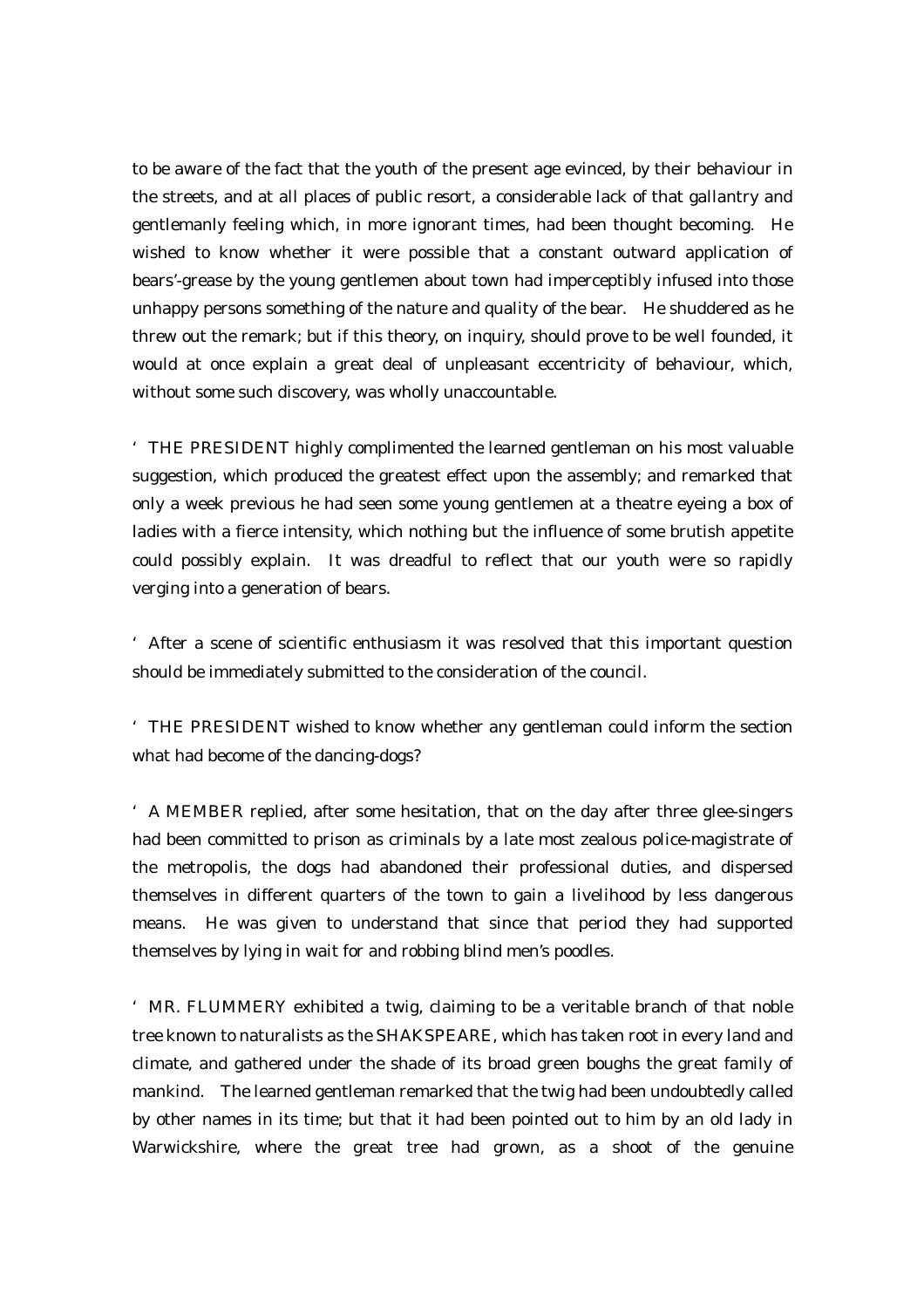SHAKSPEARE, by which name he begged to introduce it to his countrymen.

' THE PRESIDENT wished to know what botanical definition the honourable gentleman could afford of the curiosity.

'MR. FLUMMERY expressed his opinion that it was A DECIDED PLANT.

'SECTION B.—DISPLAY OF MODELS AND MECHANICAL SCIENCE. LARGE ROOM, BOOT-JACK AND COUNTENANCE.

President—Mr. Mallett. Vice-Presidents—Messrs. Leaver and Scroo.

'MR. CRINKLES exhibited a most beautiful and delicate machine, of little larger size than an ordinary snuff-box, manufactured entirely by himself, and composed exclusively of steel, by the aid of which more pockets could be picked in one hour than by the present slow and tedious process in four-and-twenty. The inventor remarked that it had been put into active operation in Fleet Street, the Strand, and other thoroughfares, and had never been once known to fail.

'After some slight delay, occasioned by the various members of the section buttoning their pockets,

'THE PRESIDENT narrowly inspected the invention, and declared that he had never seen a machine of more beautiful or exquisite construction. Would the inventor be good enough to inform the section whether he had taken any and what means for bringing it into general operation?

'MR. CRINKLES stated that, after encountering some preliminary difficulties, he had succeeded in putting himself in communication with Mr. Fogle Hunter, and other gentlemen connected with the swell mob, who had awarded the invention the very highest and most unqualified approbation. He regretted to say, however, that these distinguished practitioners, in common with a gentleman of the name of Gimlet-eyed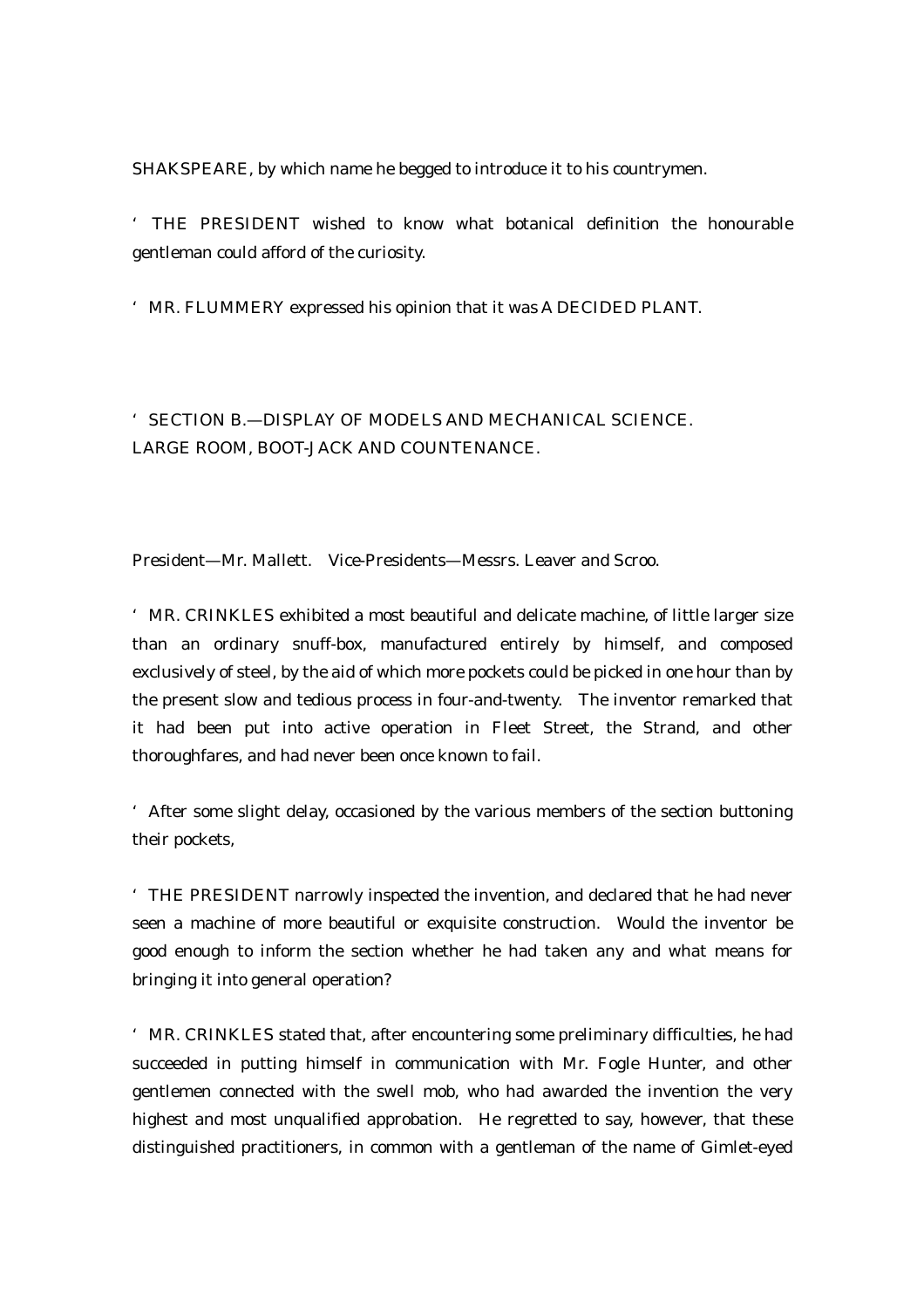Tommy, and other members of a secondary grade of the profession whom he was understood to represent, entertained an insuperable objection to its being brought into general use, on the ground that it would have the inevitable effect of almost entirely superseding manual labour, and throwing a great number of highly-deserving persons out of employment.

'THE PRESIDENT hoped that no such fanciful objections would be allowed to stand in the way of such a great public improvement.

'MR. CRINKLES hoped so too; but he feared that if the gentlemen of the swell mob persevered in their objection, nothing could be done.

'PROFESSOR GRIME suggested, that surely, in that case, Her Majesty's Government might be prevailed upon to take it up.

'MR. CRINKLES said, that if the objection were found to be insuperable he should apply to Parliament, which he thought could not fail to recognise the utility of the invention.

'THE PRESIDENT observed that, up to this time Parliament had certainly got on very well without it; but, as they did their business on a very large scale, he had no doubt they would gladly adopt the improvement. His only fear was that the machine might be worn out by constant working.

'MR. COPPERNOSE called the attention of the section to a proposition of great magnitude and interest, illustrated by a vast number of models, and stated with much clearness and perspicuity in a treatise entitled "Practical Suggestions on the necessity of providing some harmless and wholesome relaxation for the young noblemen of England." His proposition was, that a space of ground of not less than ten miles in length and four in breadth should be purchased by a new company, to be incorporated by Act of Parliament, and inclosed by a brick wall of not less than twelve feet in height. He proposed that it should be laid out with highway roads, turnpikes, bridges, miniature villages, and every object that could conduce to the comfort and glory of Four-in-hand Clubs, so that they might be fairly presumed to require no drive beyond it. This delightful retreat would be fitted up with most commodious and extensive stables, for the convenience of such of the nobility and gentry as had a taste for ostlering, and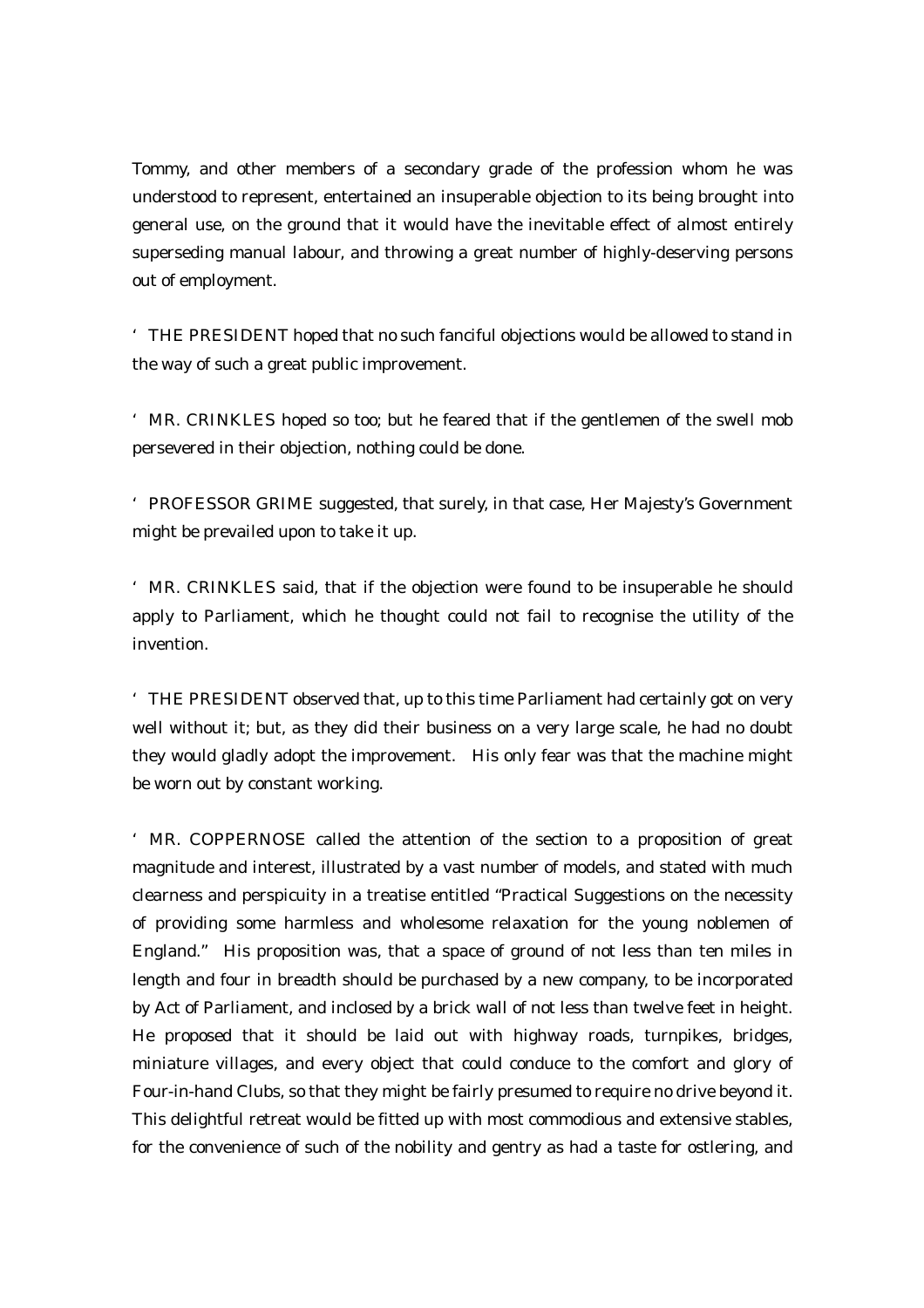with houses of entertainment furnished in the most expensive and handsome style. It would be further provided with whole streets of door-knockers and bell-handles of extra size, so constructed that they could be easily wrenched off at night, and regularly screwed on again, by attendants provided for the purpose, every day. There would also be gas lamps of real glass, which could be broken at a comparatively small expense per dozen, and a broad and handsome foot pavement for gentlemen to drive their cabriolets upon when they were humorously disposed—for the full enjoyment of which feat live pedestrians would be procured from the workhouse at a very small charge per head. The place being inclosed, and carefully screened from the intrusion of the public, there would be no objection to gentlemen laying aside any article of their costume that was considered to interfere with a pleasant frolic, or, indeed, to their walking about without any costume at all, if they liked that better. In short, every facility of enjoyment would be afforded that the most gentlemanly person could possibly desire. But as even these advantages would be incomplete unless there were some means provided of enabling the nobility and gentry to display their prowess when they sallied forth after dinner, and as some inconvenience might be experienced in the event of their being reduced to the necessity of pummelling each other, the inventor had turned his attention to the construction of an entirely new police force, composed exclusively of automaton figures, which, with the assistance of the ingenious Signor Gagliardi, of Windmill-street, in the Haymarket, he had succeeded in making with such nicety, that a policeman, cab-driver, or old woman, made upon the principle of the models exhibited, would walk about until knocked down like any real man; nay, more, if set upon and beaten by six or eight noblemen or gentlemen, after it was down, the figure would utter divers groans, mingled with entreaties for mercy, thus rendering the illusion complete, and the enjoyment perfect. But the invention did not stop even here; for station-houses would be built, containing good beds for noblemen and gentlemen during the night, and in the morning they would repair to a commodious police office, where a pantomimic investigation would take place before the automaton magistrates,—quite equal to life,—who would fine them in so many counters, with which they would be previously provided for the purpose. This office would be furnished with an inclined plane, for the convenience of any nobleman or gentleman who might wish to bring in his horse as a witness; and the prisoners would be at perfect liberty, as they were now, to interrupt the complainants as much as they pleased, and to make any remarks that they thought proper. The charge for these amusements would amount to very little more than they already cost, and the inventor submitted that the public would be much benefited and comforted by the proposed arrangement.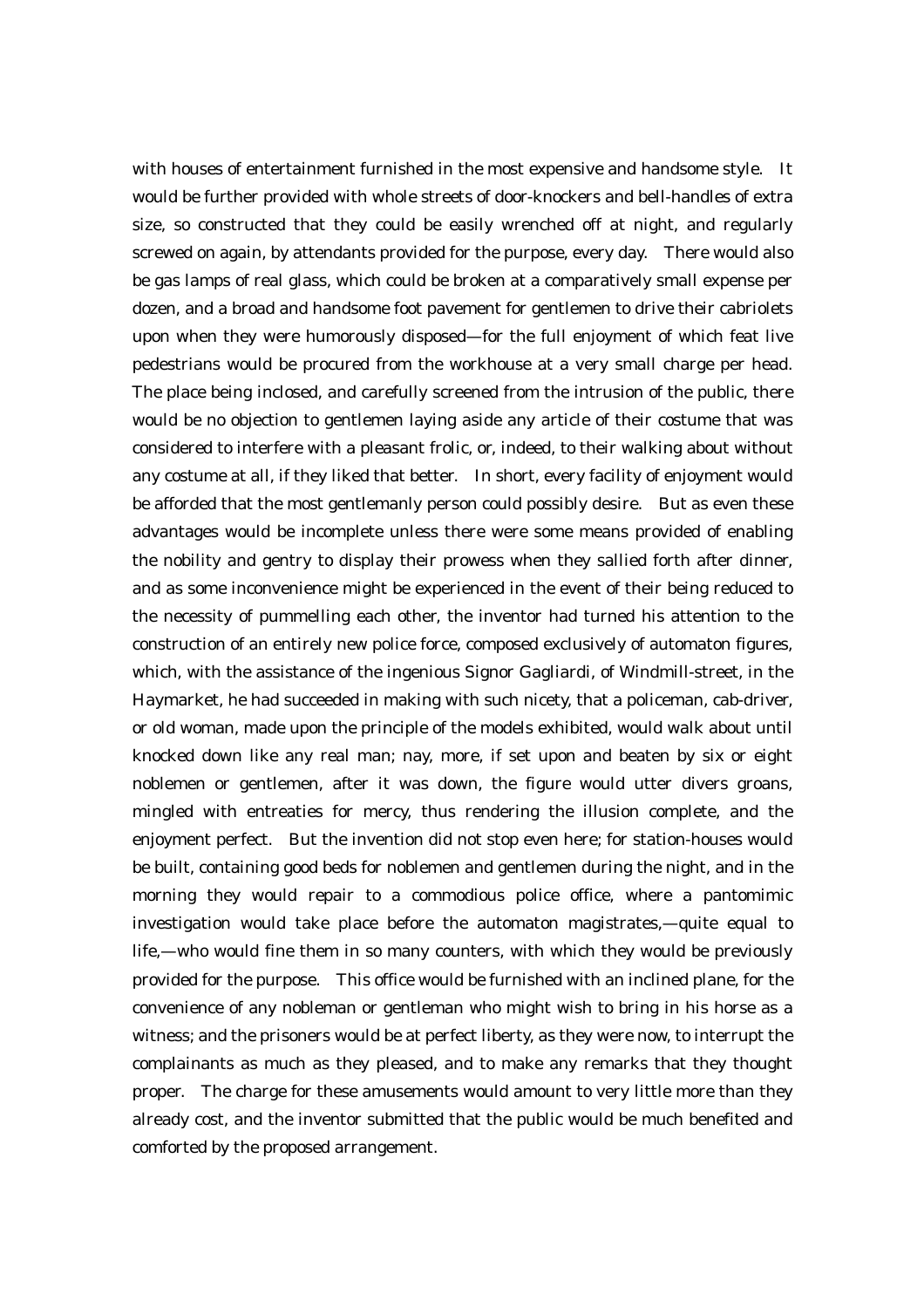'PROFESSOR NOGO wished to be informed what amount of automaton police force it was proposed to raise in the first instance.

'MR. COPPERNOSE replied, that it was proposed to begin with seven divisions of police of a score each, lettered from A to G inclusive. It was proposed that not more than half this number should be placed on active duty, and that the remainder should be kept on shelves in the police office ready to be called out at a moment's notice.

'THE PRESIDENT, awarding the utmost merit to the ingenious gentleman who had originated the idea, doubted whether the automaton police would quite answer the purpose. He feared that noblemen and gentlemen would perhaps require the excitement of thrashing living subjects.

'MR. COPPERNOSE submitted, that as the usual odds in such cases were ten noblemen or gentlemen to one policeman or cab-driver, it could make very little difference in point of excitement whether the policeman or cab-driver were a man or a block. The great advantage would be, that a policeman's limbs might be all knocked off, and yet he would be in a condition to do duty next day. He might even give his evidence next morning with his head in his hand, and give it equally well.

'PROFESSOR MUFF.—Will you allow me to ask you, sir, of what materials it is intended that the magistrates' heads shall be composed?

'MR. COPPERNOSE.—The magistrates will have wooden heads of course, and they will be made of the toughest and thickest materials that can possibly be obtained.

'PROFESSOR MUFF.—I am quite satisfied. This is a great invention.

'PROFESSOR NOGO.—I see but one objection to it. It appears to me that the magistrates ought to talk.

'MR. COPPERNOSE no sooner heard this suggestion than he touched a small spring in each of the two models of magistrates which were placed upon the table; one of the figures immediately began to exclaim with great volubility that he was sorry to see gentlemen in such a situation, and the other to express a fear that the policeman was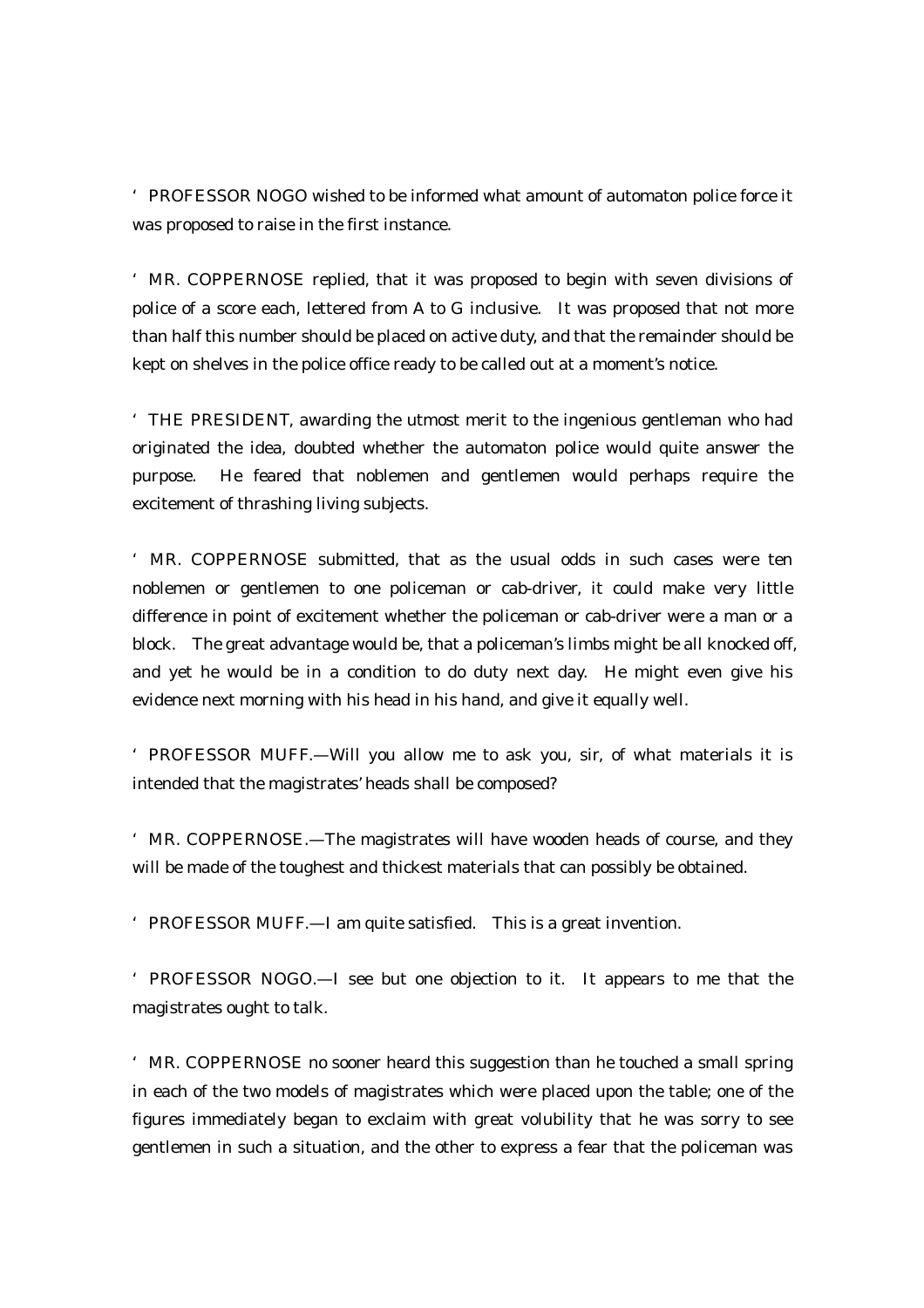intoxicated.

'The section, as with one accord, declared with a shout of applause that the invention was complete; and the President, much excited, retired with Mr. Coppernose to lay it before the council. On his return,

'MR. TICKLE displayed his newly-invented spectacles, which enabled the wearer to discern, in very bright colours, objects at a great distance, and rendered him wholly blind to those immediately before him. It was, he said, a most valuable and useful invention, based strictly upon the principle of the human eye.

'THE PRESIDENT required some information upon this point. He had yet to learn that the human eye was remarkable for the peculiarities of which the honourable gentleman had spoken.

'MR. TICKLE was rather astonished to hear this, when the President could not fail to be aware that a large number of most excellent persons and great statesmen could see, with the naked eye, most marvellous horrors on West India plantations, while they could discern nothing whatever in the interior of Manchester cotton mills. He must know, too, with what quickness of perception most people could discover their neighbour's faults, and how very blind they were to their own. If the President differed from the great majority of men in this respect, his eye was a defective one, and it was to assist his vision that these glasses were made.

'MR. BLANK exhibited a model of a fashionable annual, composed of copper-plates, gold leaf, and silk boards, and worked entirely by milk and water.

'MR. PROSEE, after examining the machine, declared it to be so ingeniously composed, that he was wholly unable to discover how it went on at all.

'MR. BLANK.—Nobody can, and that is the beauty of it.

'SECTION C.—ANATOMY AND MEDICINE. BAR ROOM, BLACK BOY AND STOMACH-ACHE.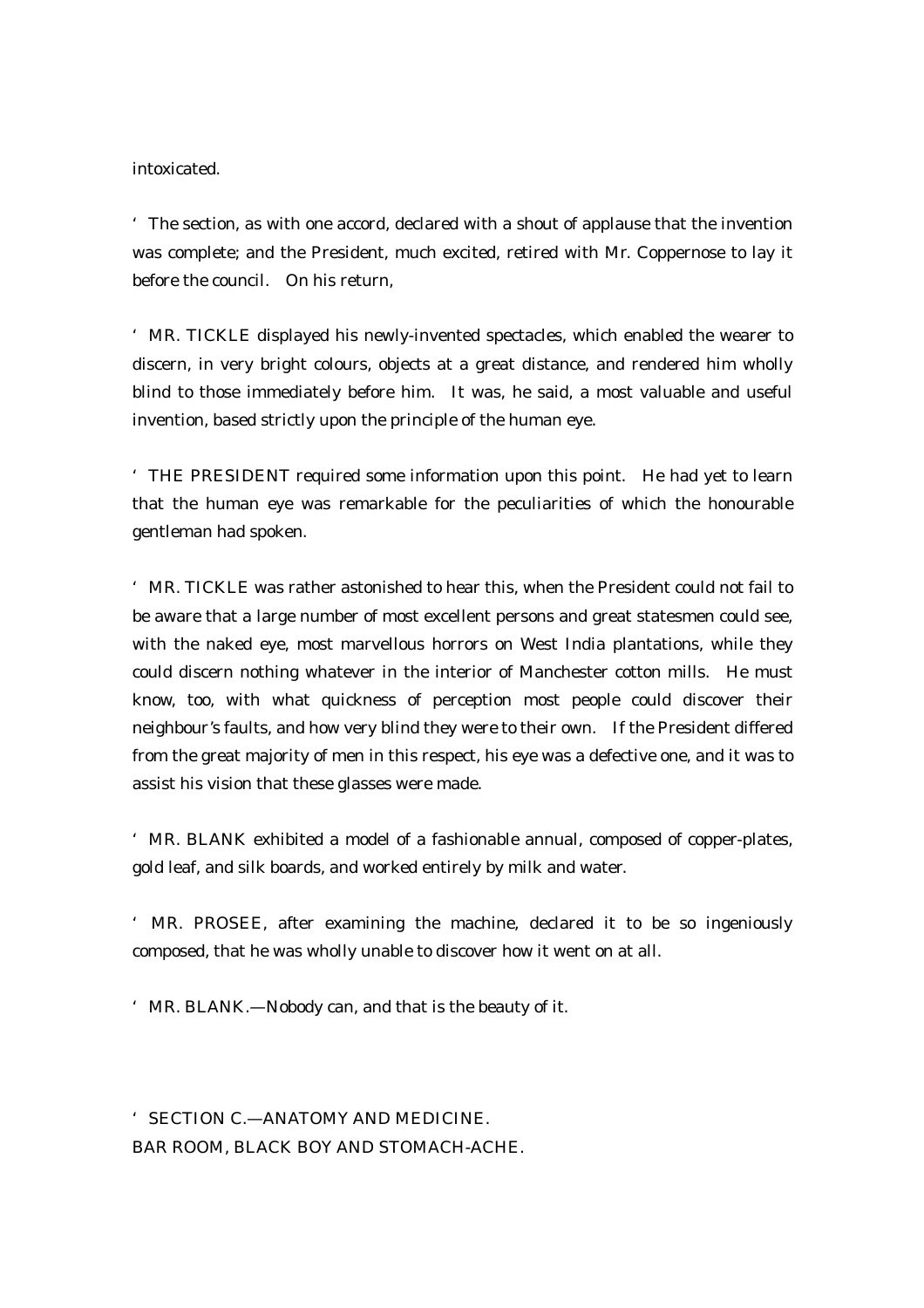President—Dr. Soemup. Vice-Presidents—Messrs. Pessell and Mortair.

'DR. GRUMMIDGE stated to the section a most interesting case of monomania, and described the course of treatment he had pursued with perfect success. The patient was a married lady in the middle rank of life, who, having seen another lady at an evening party in a full suit of pearls, was suddenly seized with a desire to possess a similar equipment, although her husband's finances were by no means equal to the necessary outlay. Finding her wish ungratified, she fell sick, and the symptoms soon became so alarming, that he (Dr. Grummidge) was called in. At this period the prominent tokens of the disorder were sullenness, a total indisposition to perform domestic duties, great peevishness, and extreme languor, except when pearls were mentioned, at which times the pulse quickened, the eyes grew brighter, the pupils dilated, and the patient, after various incoherent exclamations, burst into a passion of tears, and exclaimed that nobody cared for her, and that she wished herself dead. Finding that the patient's appetite was affected in the presence of company, he began by ordering a total abstinence from all stimulants, and forbidding any sustenance but weak gruel; he then took twenty ounces of blood, applied a blister under each ear, one upon the chest, and another on the back; having done which, and administered five grains of calomel, he left the patient to her repose. The next day she was somewhat low, but decidedly better, and all appearances of irritation were removed. The next day she improved still further, and on the next again. On the fourth there was some appearance of a return of the old symptoms, which no sooner developed themselves, than he administered another dose of calomel, and left strict orders that, unless a decidedly favourable change occurred within two hours, the patient's head should be immediately shaved to the very last curl. From that moment she began to mend, and, in less than four-and-twenty hours was perfectly restored. She did not now betray the least emotion at the sight or mention of pearls or any other ornaments. She was cheerful and good-humoured, and a most beneficial change had been effected in her whole temperament and condition.

'MR. PIPKIN (M.R.C.S.) read a short but most interesting communication in which he sought to prove the complete belief of Sir William Courtenay, otherwise Thorn, recently shot at Canterbury, in the Homoeopathic system. The section would bear in mind that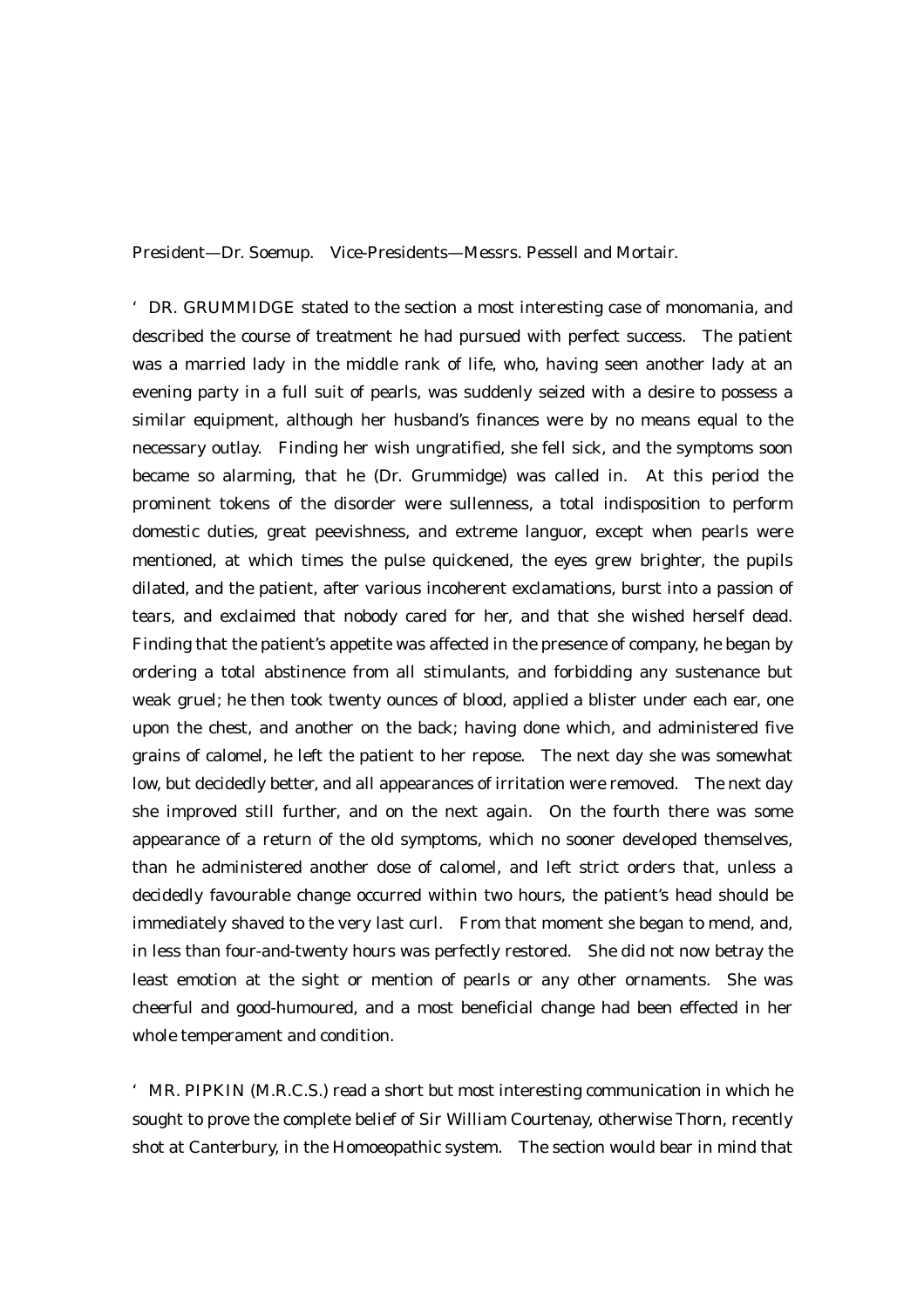one of the Homoeopathic doctrines was, that infinitesimal doses of any medicine which would occasion the disease under which the patient laboured, supposing him to be in a healthy state, would cure it. Now, it was a remarkable circumstance—proved in the evidence—that the deceased Thorn employed a woman to follow him about all day with a pail of water, assuring her that one drop (a purely homoeopathic remedy, the section would observe), placed upon his tongue, after death, would restore him. What was the obvious inference? That Thorn, who was marching and countermarching in osier beds, and other swampy places, was impressed with a presentiment that he should be drowned; in which case, had his instructions been complied with, he could not fail to have been brought to life again instantly by his own prescription. As it was, if this woman, or any other person, had administered an infinitesimal dose of lead and gunpowder immediately after he fell, he would have recovered forthwith. But unhappily the woman concerned did not possess the power of reasoning by analogy, or carrying out a principle, and thus the unfortunate gentleman had been sacrificed to the ignorance of the peasantry.

# 'SECTION D.—STATISTICS. OUT-HOUSE, BLACK BOY AND STOMACH-ACHE.

President—Mr. Slug. Vice-Presidents—Messrs. Noakes and Styles.

'MR. KWAKLEY stated the result of some most ingenious statistical inquiries relative to the difference between the value of the qualification of several members of Parliament as published to the world, and its real nature and amount. After reminding the section that every member of Parliament for a town or borough was supposed to possess a clear freehold estate of three hundred pounds per annum, the honourable gentleman excited great amusement and laughter by stating the exact amount of freehold property possessed by a column of legislators, in which he had included himself. It appeared from this table, that the amount of such income possessed by each was 0 pounds, 0 shillings, and 0 pence, yielding an average of the same. (Great laughter.) It was pretty well known that there were accommodating gentlemen in the habit of furnishing new members with temporary qualifications, to the ownership of which they swore solemnly—of course as a mere matter of form. He argued from these data that it was wholly unnecessary for members of Parliament to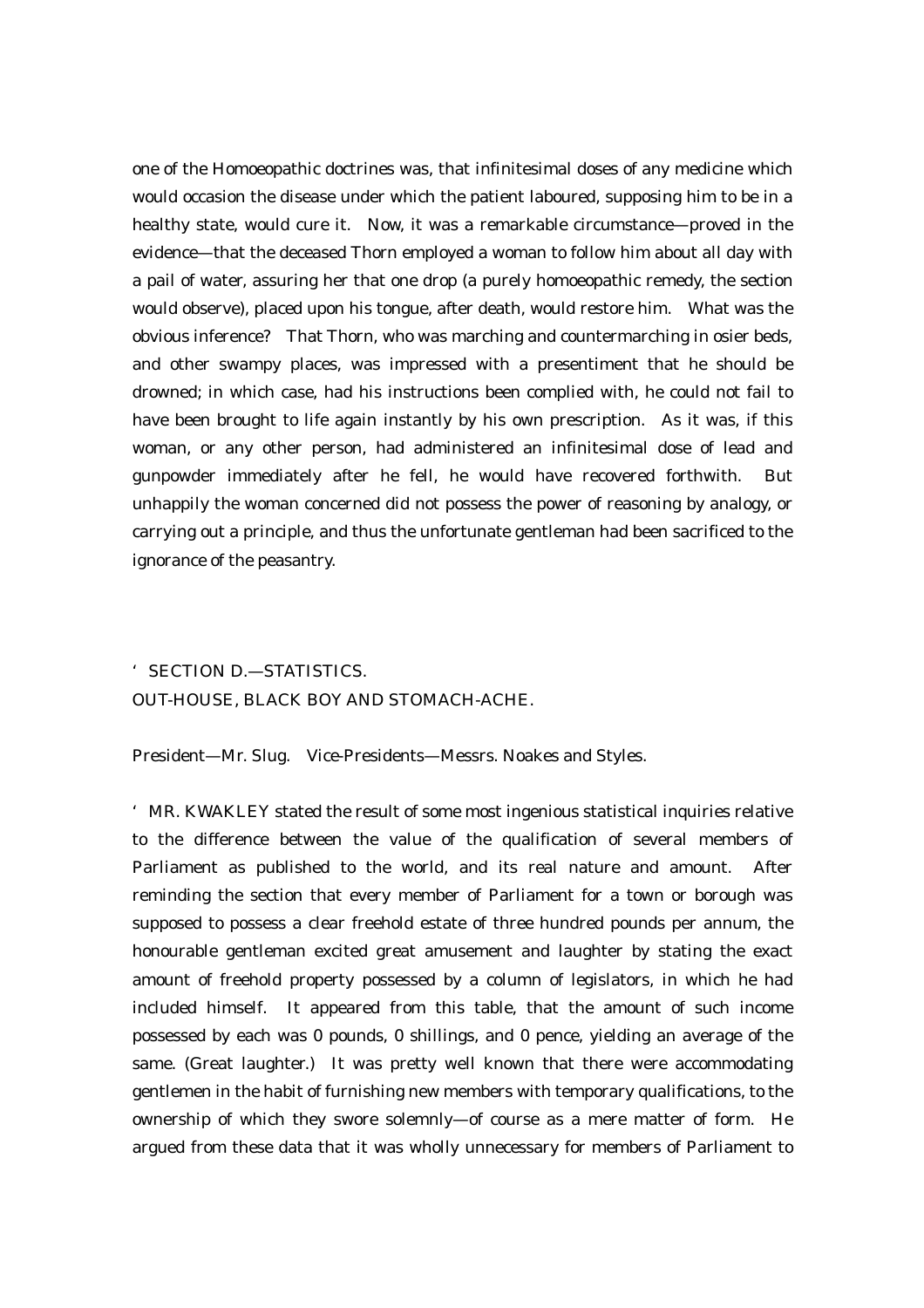possess any property at all, especially as when they had none the public could get them so much cheaper.

#### 'SUPPLEMENTARY SECTION, E.—UMBUGOLOGY AND DITCHWATERISICS.

President—Mr. Grub. Vice Presidents—Messrs. Dull and Dummy.

'A paper was read by the secretary descriptive of a bay pony with one eye, which had been seen by the author standing in a butcher's cart at the corner of Newgate Market. The communication described the author of the paper as having, in the prosecution of a mercantile pursuit, betaken himself one Saturday morning last summer from Somers Town to Cheapside; in the course of which expedition he had beheld the extraordinary appearance above described. The pony had one distinct eye, and it had been pointed out to him by his friend Captain Blunderbore, of the Horse Marines, who assisted the author in his search, that whenever he winked this eye he whisked his tail (possibly to drive the flies off), but that he always winked and whisked at the same time. The animal was lean, spavined, and tottering; and the author proposed to constitute it of the family of Fitfordogsmeataurious. It certainly did occur to him that there was no case on record of a pony with one clearly-defined and distinct organ of vision, winking and whisking at the same moment.

'MR. Q. J. SNUFFLETOFFLE had heard of a pony winking his eye, and likewise of a pony whisking his tail, but whether they were two ponies or the same pony he could not undertake positively to say. At all events, he was acquainted with no authenticated instance of a simultaneous winking and whisking, and he really could not but doubt the existence of such a marvellous pony in opposition to all those natural laws by which ponies were governed. Referring, however, to the mere question of his one organ of vision, might he suggest the possibility of this pony having been literally half asleep at the time he was seen, and having closed only one eye.

'THE PRESIDENT observed that, whether the pony was half asleep or fast asleep, there could be no doubt that the association was wide awake, and therefore that they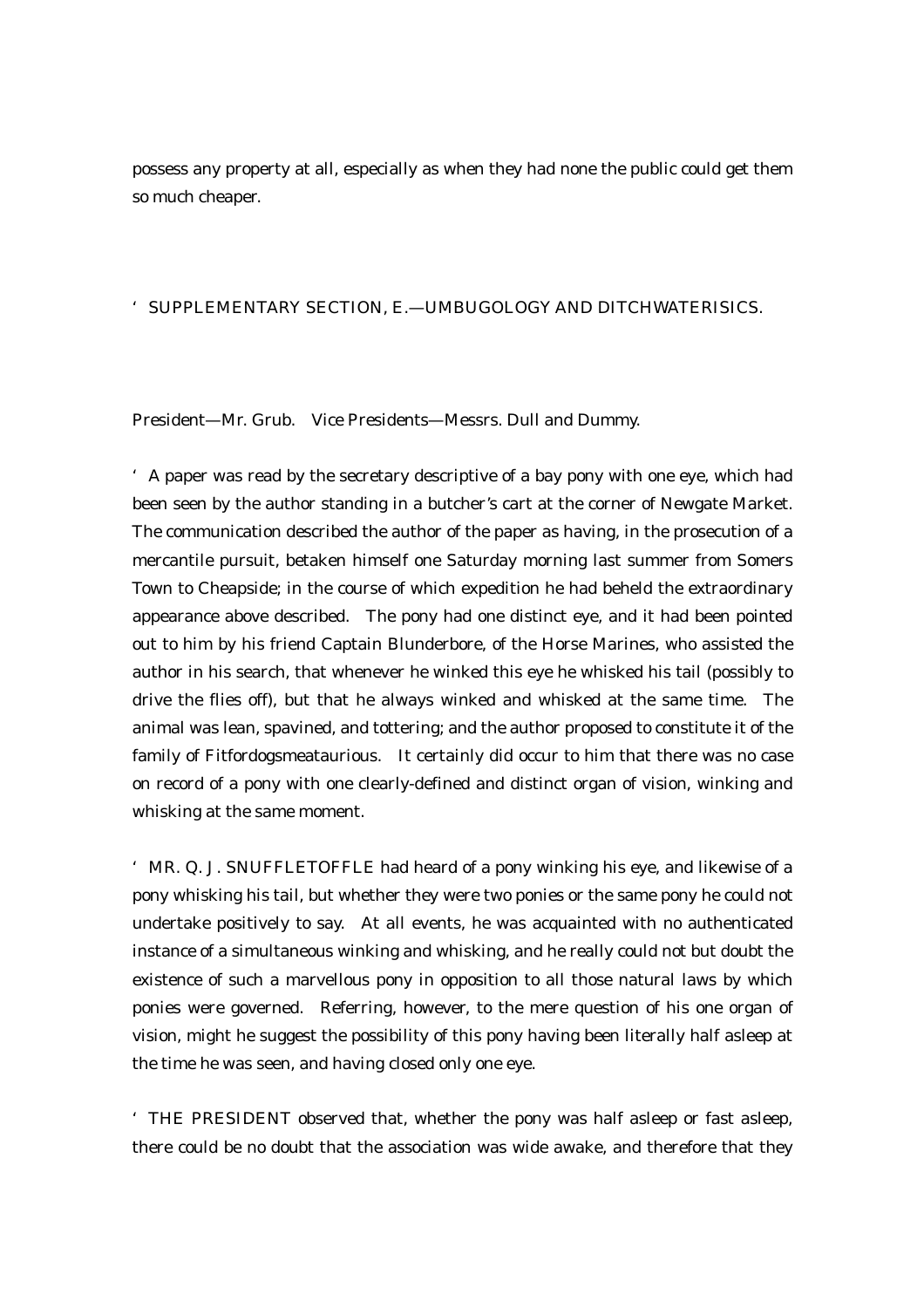had better get the business over, and go to dinner. He had certainly never seen anything analogous to this pony, but he was not prepared to doubt its existence; for he had seen many queerer ponies in his time, though he did not pretend to have seen any more remarkable donkeys than the other gentlemen around him.

'PROFESSOR JOHN KETCH was then called upon to exhibit the skull of the late Mr. Greenacre, which he produced from a blue bag, remarking, on being invited to make any observations that occurred to him, "that he'd pound it as that 'ere 'spectable section had never seed a more gamerer cove nor he vos."

'A most animated discussion upon this interesting relic ensued; and, some difference of opinion arising respecting the real character of the deceased gentleman, Mr. Blubb delivered a lecture upon the cranium before him, clearly showing that Mr. Greenacre possessed the organ of destructiveness to a most unusual extent, with a most remarkable development of the organ of carveativeness. Sir Hookham Snivey was proceeding to combat this opinion, when Professor Ketch suddenly interrupted the proceedings by exclaiming, with great excitement of manner, "Walker!"

'THE PRESIDENT begged to call the learned gentleman to order.

'PROFESSOR KETCH.—"Order be blowed! you've got the wrong un, I tell you. It ain't no 'ed at all; it's a coker-nut as my brother-in-law has been a-carvin', to hornament his new baked tatur-stall wots a-comin' down 'ere vile the 'sociation's in the town. Hand over, vill you?"

'With these words, Professor Ketch hastily repossessed himself of the cocoa-nut, and drew forth the skull, in mistake for which he had exhibited it. A most interesting conversation ensued; but as there appeared some doubt ultimately whether the skull was Mr. Greenacre's, or a hospital patient's, or a pauper's, or a man's, or a woman's, or a monkey's, no particular result was obtained.'

'I cannot,' says our talented correspondent in conclusion, 'I cannot close my account of these gigantic researches and sublime and noble triumphs without repeating a bon mot of Professor Woodensconce's, which shows how the greatest minds may occasionally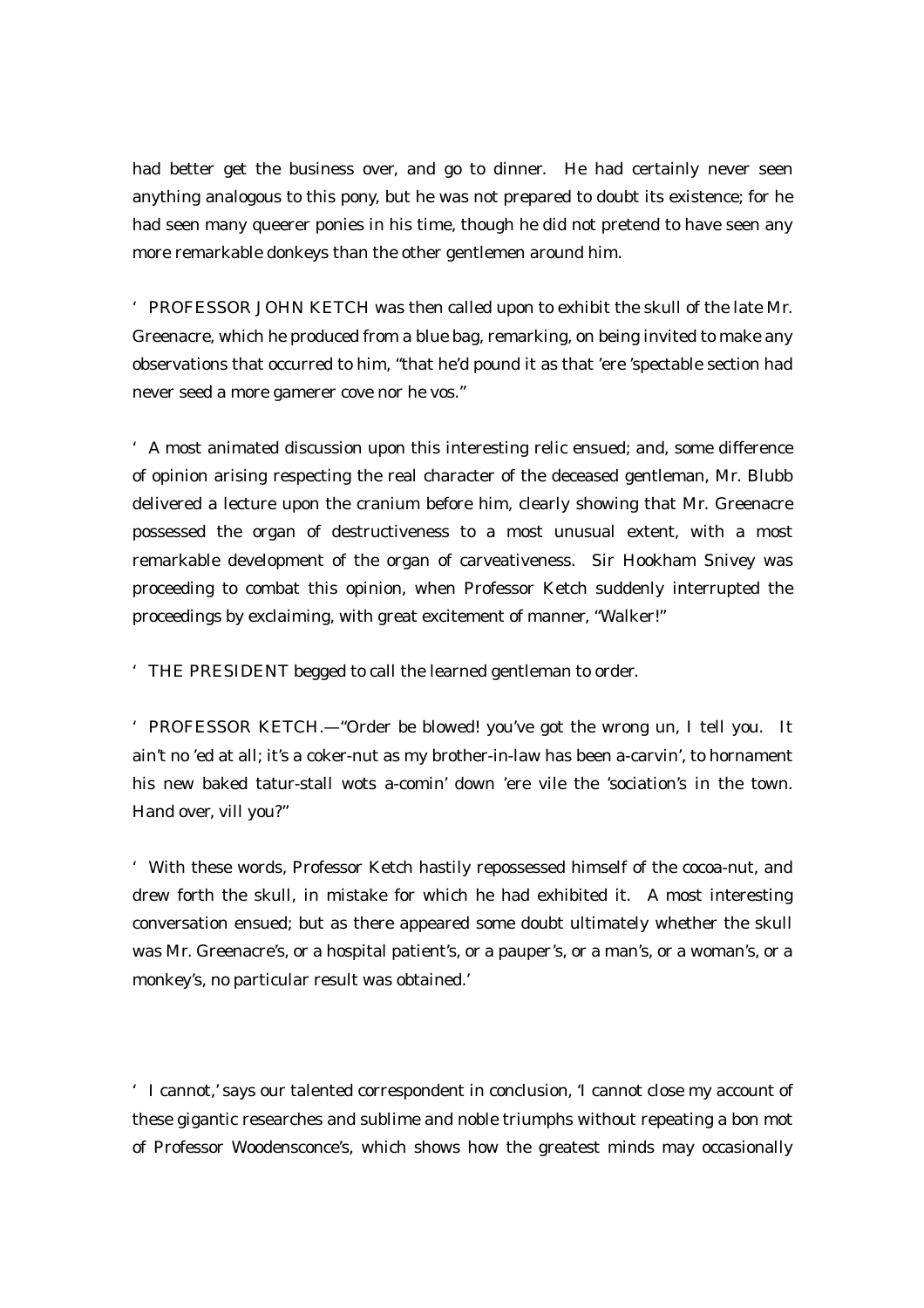unbend when truth can be presented to listening ears, clothed in an attractive and playful form. I was standing by, when, after a week of feasting and feeding, that learned gentleman, accompanied by the whole body of wonderful men, entered the hall yesterday, where a sumptuous dinner was prepared; where the richest wines sparkled on the board, and fat bucks—propitiatory sacrifices to learning—sent forth their savoury odours. "Ah!" said Professor Woodensconce, rubbing his hands, "this is what we meet for; this is what inspires us; this is what keeps us together, and beckons us onward; this is the spread of science, and a glorious spread it is."'

#### THE PANTOMIME OF LIFE

Before we plunge headlong into this paper, let us at once confess to a fondness for pantomimes—to a gentle sympathy with clowns and pantaloons—to an unqualified admiration of harlequins and columbines—to a chaste delight in every action of their brief existence, varied and many-coloured as those actions are, and inconsistent though they occasionally be with those rigid and formal rules of propriety which regulate the proceedings of meaner and less comprehensive minds. We revel in pantomimes—not because they dazzle one's eyes with tinsel and gold leaf; not because they present to us, once again, the well-beloved chalked faces, and goggle eyes of our childhood; not even because, like Christmas-day, and Twelfth-night, and Shrove-Tuesday, and one's own birthday, they come to us but once a year;—our attachment is founded on a graver and a very different reason. A pantomime is to us, a mirror of life; nay, more, we maintain that it is so to audiences generally, although they are not aware of it, and that this very circumstance is the secret cause of their amusement and delight.

Let us take a slight example. The scene is a street: an elderly gentleman, with a large face and strongly marked features, appears. His countenance beams with a sunny smile, and a perpetual dimple is on his broad, red cheek. He is evidently an opulent elderly gentleman, comfortable in circumstances, and well-to-do in the world. He is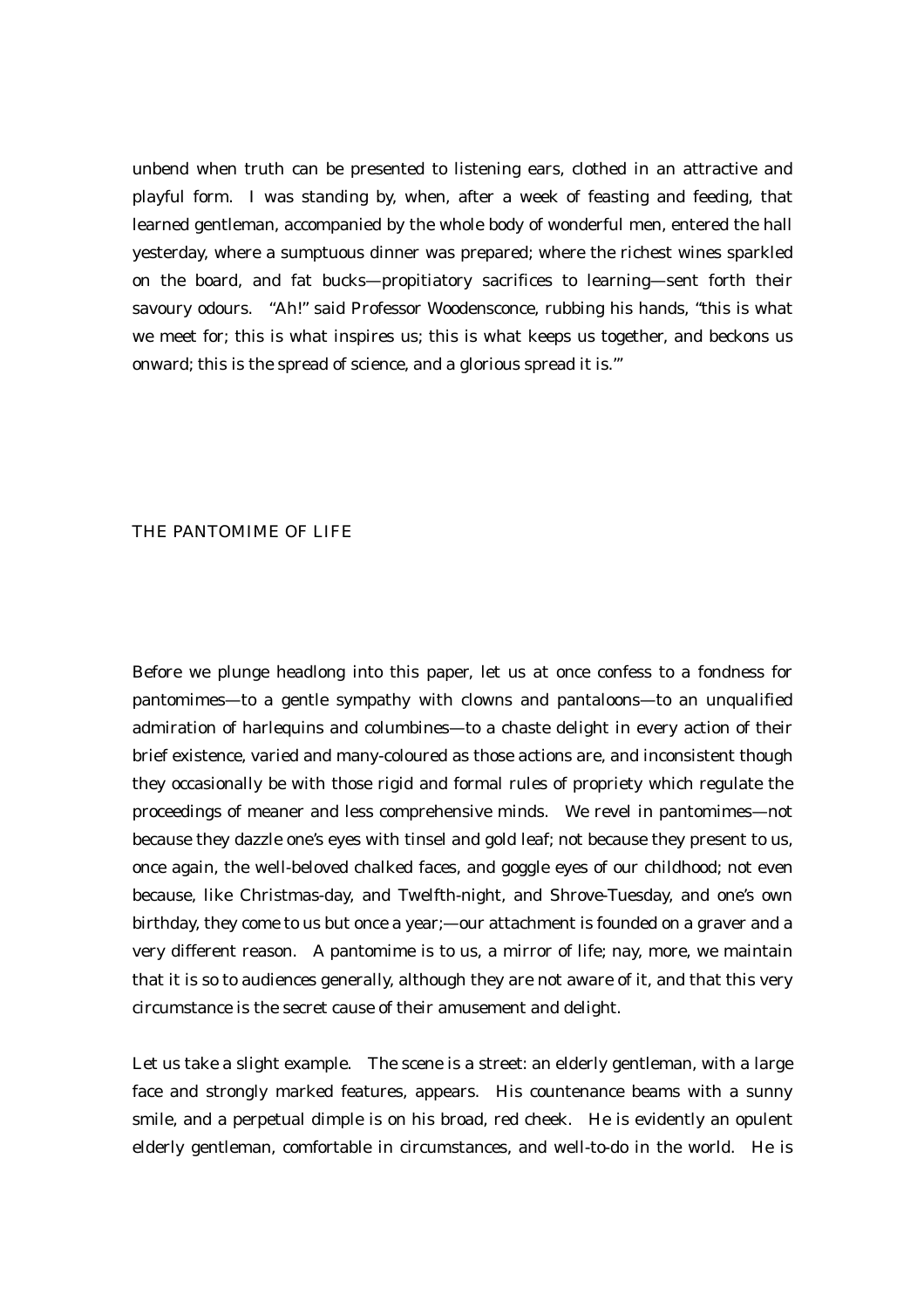not unmindful of the adornment of his person, for he is richly, not to say gaudily, dressed; and that he indulges to a reasonable extent in the pleasures of the table may be inferred from the joyous and oily manner in which he rubs his stomach, by way of informing the audience that he is going home to dinner. In the fulness of his heart, in the fancied security of wealth, in the possession and enjoyment of all the good things of life, the elderly gentleman suddenly loses his footing, and stumbles. How the audience roar! He is set upon by a noisy and officious crowd, who buffet and cuff him unmercifully. They scream with delight! Every time the elderly gentleman struggles to get up, his relentless persecutors knock him down again. The spectators are convulsed with merriment! And when at last the elderly gentleman does get up, and staggers away, despoiled of hat, wig, and clothing, himself battered to pieces, and his watch and money gone, they are exhausted with laughter, and express their merriment and admiration in rounds of applause.

Is this like life? Change the scene to any real street;—to the Stock Exchange, or the City banker's; the merchant's counting-house, or even the tradesman's shop. See any one of these men fall,—the more suddenly, and the nearer the zenith of his pride and riches, the better. What a wild hallo is raised over his prostrate carcase by the shouting mob; how they whoop and yell as he lies humbled beneath them! Mark how eagerly they set upon him when he is down; and how they mock and deride him as he slinks away. Why, it is the pantomime to the very letter.

Of all the pantomimic dramatis personae, we consider the pantaloon the most worthless and debauched. Independent of the dislike one naturally feels at seeing a gentleman of his years engaged in pursuits highly unbecoming his gravity and time of life, we cannot conceal from ourselves the fact that he is a treacherous, worldly-minded old villain, constantly enticing his younger companion, the clown, into acts of fraud or petty larceny, and generally standing aside to watch the result of the enterprise. If it be successful, he never forgets to return for his share of the spoil; but if it turn out a failure, he generally retires with remarkable caution and expedition, and keeps carefully aloof until the affair has blown over. His amorous propensities, too, are eminently disagreeable; and his mode of addressing ladies in the open street at noon-day is down-right improper, being usually neither more nor less than a perceptible tickling of the aforesaid ladies in the waist, after committing which, he starts back, manifestly ashamed (as well he may be) of his own indecorum and temerity; continuing, nevertheless, to ogle and beckon to them from a distance in a very unpleasant and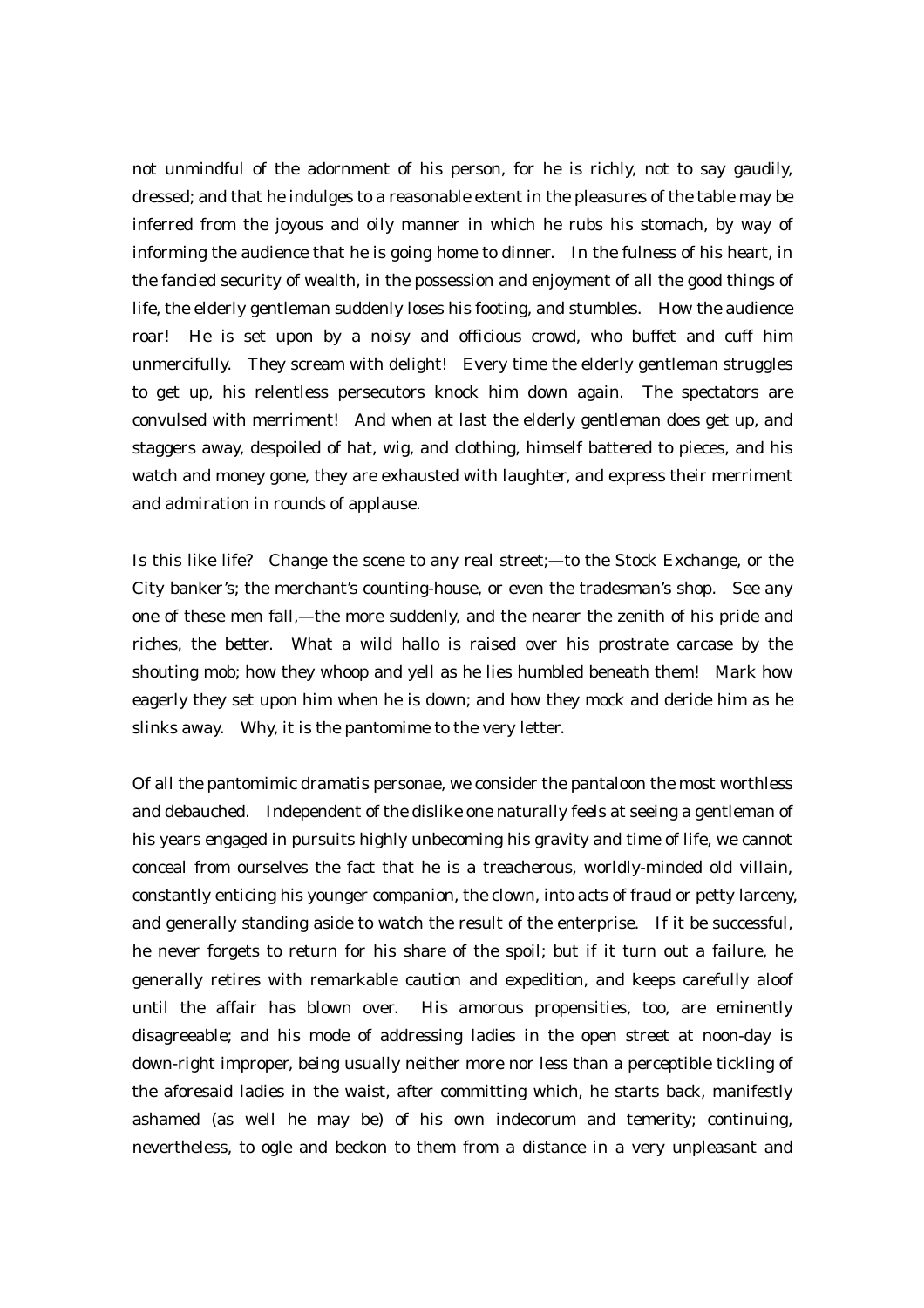#### immoral manner.

Is there any man who cannot count a dozen pantaloons in his own social circle? Is there any man who has not seen them swarming at the west end of the town on a sunshiny day or a summer's evening, going through the last-named pantomimic feats with as much liquorish energy, and as total an absence of reserve, as if they were on the very stage itself? We can tell upon our fingers a dozen pantaloons of our acquaintance at this moment—capital pantaloons, who have been performing all kinds of strange freaks, to the great amusement of their friends and acquaintance, for years past; and who to this day are making such comical and ineffectual attempts to be young and dissolute, that all beholders are like to die with laughter.

Take that old gentleman who has just emerged from the Café de l'Europe in the Haymarket, where he has been dining at the expense of the young man upon town with whom he shakes hands as they part at the door of the tavern. The affected warmth of that shake of the hand, the courteous nod, the obvious recollection of the dinner, the savoury flavour of which still hangs upon his lips, are all characteristics of his great prototype. He hobbles away humming an opera tune, and twirling his cane to and fro, with affected carelessness. Suddenly he stops—'tis at the milliner's window. He peeps through one of the large panes of glass; and, his view of the ladies within being obstructed by the India shawls, directs his attentions to the young girl with the band-box in her hand, who is gazing in at the window also. See! he draws beside her. He coughs; she turns away from him. He draws near her again; she disregards him. He gleefully chucks her under the chin, and, retreating a few steps, nods and beckons with fantastic grimaces, while the girl bestows a contemptuous and supercilious look upon his wrinkled visage. She turns away with a flounce, and the old gentleman trots after her with a toothless chuckle. The pantaloon to the life!

 But the close resemblance which the clowns of the stage bear to those of every-day life is perfectly extraordinary. Some people talk with a sigh of the decline of pantomime, and murmur in low and dismal tones the name of Grimaldi. We mean no disparagement to the worthy and excellent old man when we say that this is downright nonsense. Clowns that beat Grimaldi all to nothing turn up every day, and nobody patronizes them—more's the pity!

'I know who you mean,' says some dirty-faced patron of Mr. Osbaldistone's, laying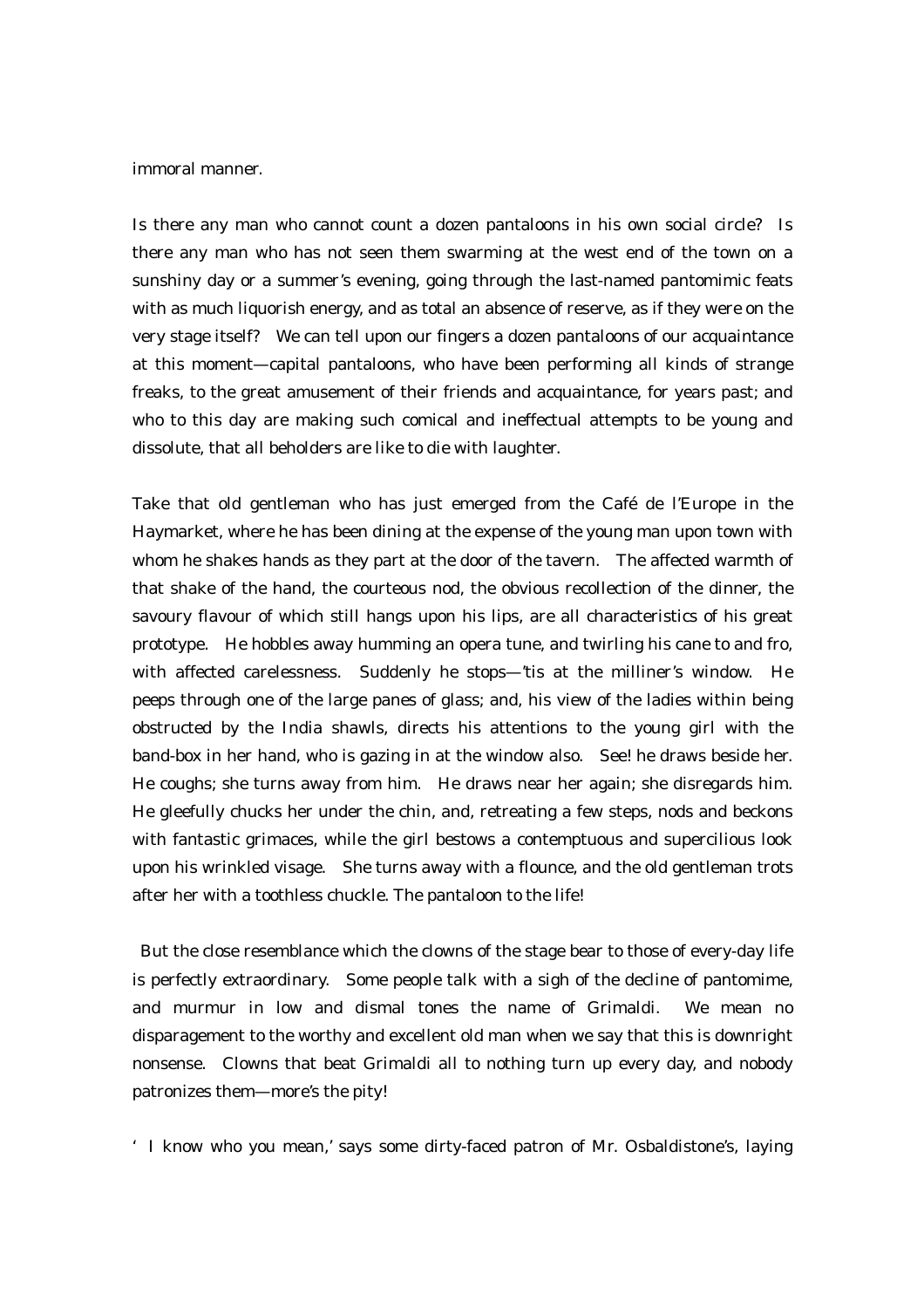down the Miscellany when he has got thus far, and bestowing upon vacancy a most knowing glance; 'you mean C. J. Smith as did Guy Fawkes, and George Barnwell at the Garden.' The dirty-faced gentleman has hardly uttered the words, when he is interrupted by a young gentleman in no shirt-collar and a Petersham coat. 'No, no,' says the young gentleman; 'he means Brown, King, and Gibson, at the 'Delphi.' Now, with great deference both to the first-named gentleman with the dirty face, and the last-named gentleman in the non-existing shirt-collar, we do not mean either the performer who so grotesquely burlesqued the Popish conspirator, or the three unchangeables who have been dancing the same dance under different imposing titles, and doing the same thing under various high-sounding names for some five or six years last past. We have no sooner made this avowal, than the public, who have hitherto been silent witnesses of the dispute, inquire what on earth it is we do mean; and, with becoming respect, we proceed to tell them.

It is very well known to all playgoers and pantomime-seers, that the scenes in which a theatrical clown is at the very height of his glory are those which are described in the play-bills as 'Cheesemonger's shop and Crockery warehouse,' or 'Tailor's shop, and Mrs. Queertable's boarding-house,' or places bearing some such title, where the great fun of the thing consists in the hero's taking lodgings which he has not the slightest intention of paying for, or obtaining goods under false pretences, or abstracting the stock-in-trade of the respectable shopkeeper next door, or robbing warehouse porters as they pass under his window, or, to shorten the catalogue, in his swindling everybody he possibly can, it only remaining to be observed that, the more extensive the swindling is, and the more barefaced the impudence of the swindler, the greater the rapture and ecstasy of the audience. Now it is a most remarkable fact that precisely this sort of thing occurs in real life day after day, and nobody sees the humour of it. Let us illustrate our position by detailing the plot of this portion of the pantomime—not of the theatre, but of life.

The Honourable Captain Fitz-Whisker Fiercy, attended by his livery servant Do'em—a most respectable servant to look at, who has grown grey in the service of the captain's family—views, treats for, and ultimately obtains possession of, the unfurnished house, such a number, such a street. All the tradesmen in the neighbourhood are in agonies of competition for the captain's custom; the captain is a good-natured, kind-hearted, easy man, and, to avoid being the cause of disappointment to any, he most handsomely gives orders to all. Hampers of wine, baskets of provisions, cart-loads of furniture, boxes of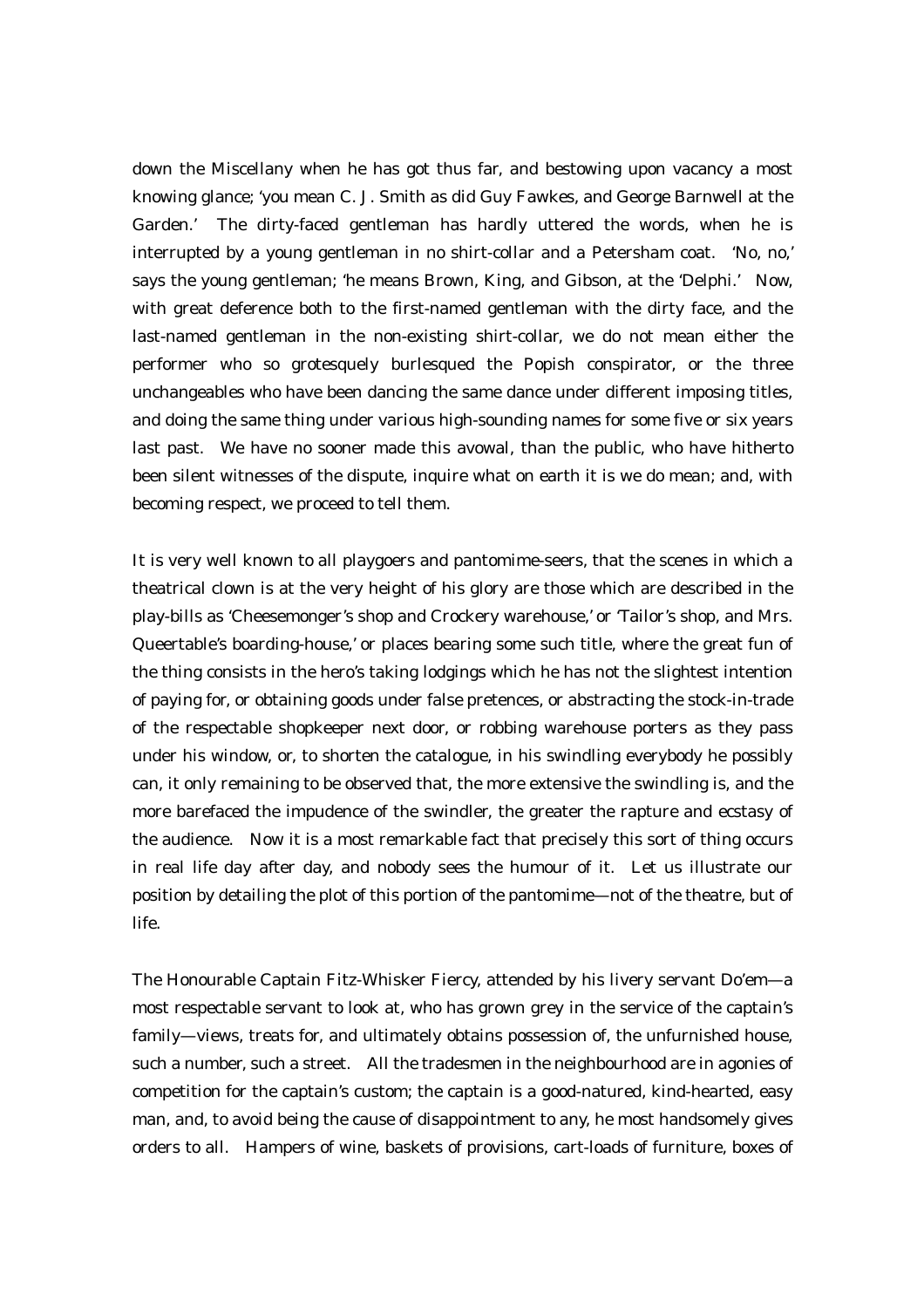jewellery, supplies of luxuries of the costliest description, flock to the house of the Honourable Captain Fitz-Whisker Fiercy, where they are received with the utmost readiness by the highly respectable Do'em; while the captain himself struts and swaggers about with that compound air of conscious superiority and general blood-thirstiness which a military captain should always, and does most times, wear, to the admiration and terror of plebeian men. But the tradesmen's backs are no sooner turned, than the captain, with all the eccentricity of a mighty mind, and assisted by the faithful Do'em, whose devoted fidelity is not the least touching part of his character, disposes of everything to great advantage; for, although the articles fetch small sums, still they are sold considerably above cost price, the cost to the captain having been nothing at all. After various manoeuvres, the imposture is discovered, Fitz-Fiercy and Do'em are recognized as confederates, and the police office to which they are both taken is thronged with their dupes.

Who can fail to recognize in this, the exact counterpart of the best portion of a theatrical pantomime—Fitz-Whisker Fiercy by the clown; Do'em by the pantaloon; and supernumeraries by the tradesmen? The best of the joke, too, is, that the very coal-merchant who is loudest in his complaints against the person who defrauded him, is the identical man who sat in the centre of the very front row of the pit last night and laughed the most boisterously at this very same thing,—and not so well done either. Talk of Grimaldi, we say again! Did Grimaldi, in his best days, ever do anything in this way equal to Da Costa?

The mention of this latter justly celebrated clown reminds us of his last piece of humour, the fraudulently obtaining certain stamped acceptances from a young gentleman in the army. We had scarcely laid down our pen to contemplate for a few moments this admirable actor's performance of that exquisite practical joke, than a new branch of our subject flashed suddenly upon us. So we take it up again at once.

All people who have been behind the scenes, and most people who have been before them, know, that in the representation of a pantomime, a good many men are sent upon the stage for the express purpose of being cheated, or knocked down, or both. Now, down to a moment ago, we had never been able to understand for what possible purpose a great number of odd, lazy, large-headed men, whom one is in the habit of meeting here, and there, and everywhere, could ever have been created. We see it all, now. They are the supernumeraries in the pantomime of life; the men who have been thrust into it,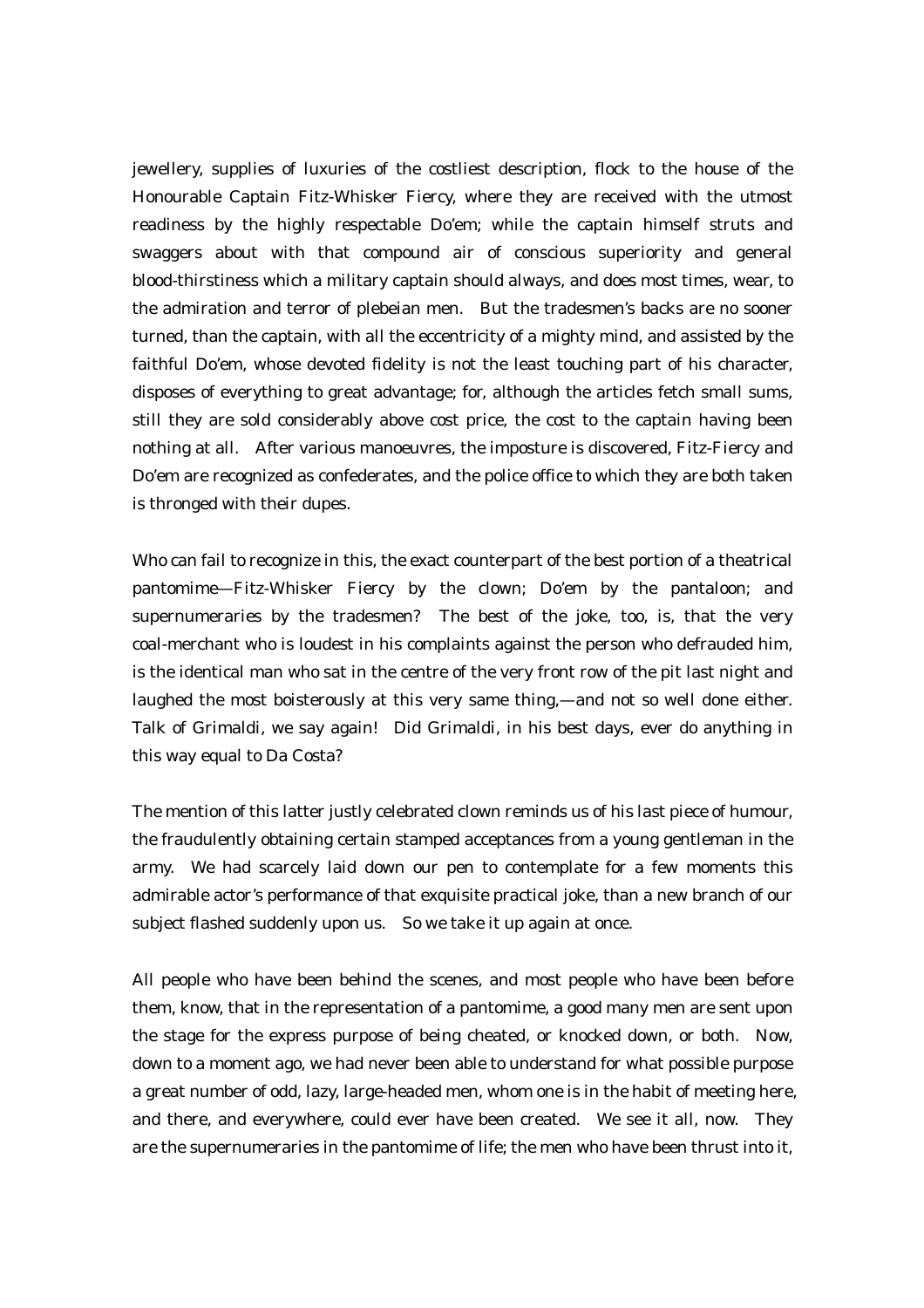with no other view than to be constantly tumbling over each other, and running their heads against all sorts of strange things. We sat opposite to one of these men at a supper-table, only last week. Now we think of it, he was exactly like the gentlemen with the pasteboard heads and faces, who do the corresponding business in the theatrical pantomimes; there was the same broad stolid simper—the same dull leaden eye—the same unmeaning, vacant stare; and whatever was said, or whatever was done, he always came in at precisely the wrong place, or jostled against something that he had not the slightest business with. We looked at the man across the table again and again; and could not satisfy ourselves what race of beings to class him with. How very odd that this never occurred to us before!

We will frankly own that we have been much troubled with the harlequin. We see harlequins of so many kinds in the real living pantomime, that we hardly know which to select as the proper fellow of him of the theatres. At one time we were disposed to think that the harlequin was neither more nor less than a young man of family and independent property, who had run away with an opera-dancer, and was fooling his life and his means away in light and trivial amusements. On reflection, however, we remembered that harlequins are occasionally guilty of witty, and even clever acts, and we are rather disposed to acquit our young men of family and independent property, generally speaking, of any such misdemeanours. On a more mature consideration of the subject, we have arrived at the conclusion that the harlequins of life are just ordinary men, to be found in no particular walk or degree, on whom a certain station, or particular conjunction of circumstances, confers the magic wand. And this brings us to a few words on the pantomime of public and political life, which we shall say at once, and then conclude—merely premising in this place that we decline any reference whatever to the columbine, being in no wise satisfied of the nature of her connection with her parti-coloured lover, and not feeling by any means clear that we should be justified in introducing her to the virtuous and respectable ladies who peruse our lucubrations.

We take it that the commencement of a Session of Parliament is neither more nor less than the drawing up of the curtain for a grand comic pantomime, and that his Majesty's most gracious speech on the opening thereof may be not inaptly compared to the clown' s opening speech of 'Here we are!' 'My lords and gentlemen, here we are!' appears, to our mind at least, to be a very good abstract of the point and meaning of the propitiatory address of the ministry. When we remember how frequently this speech is made,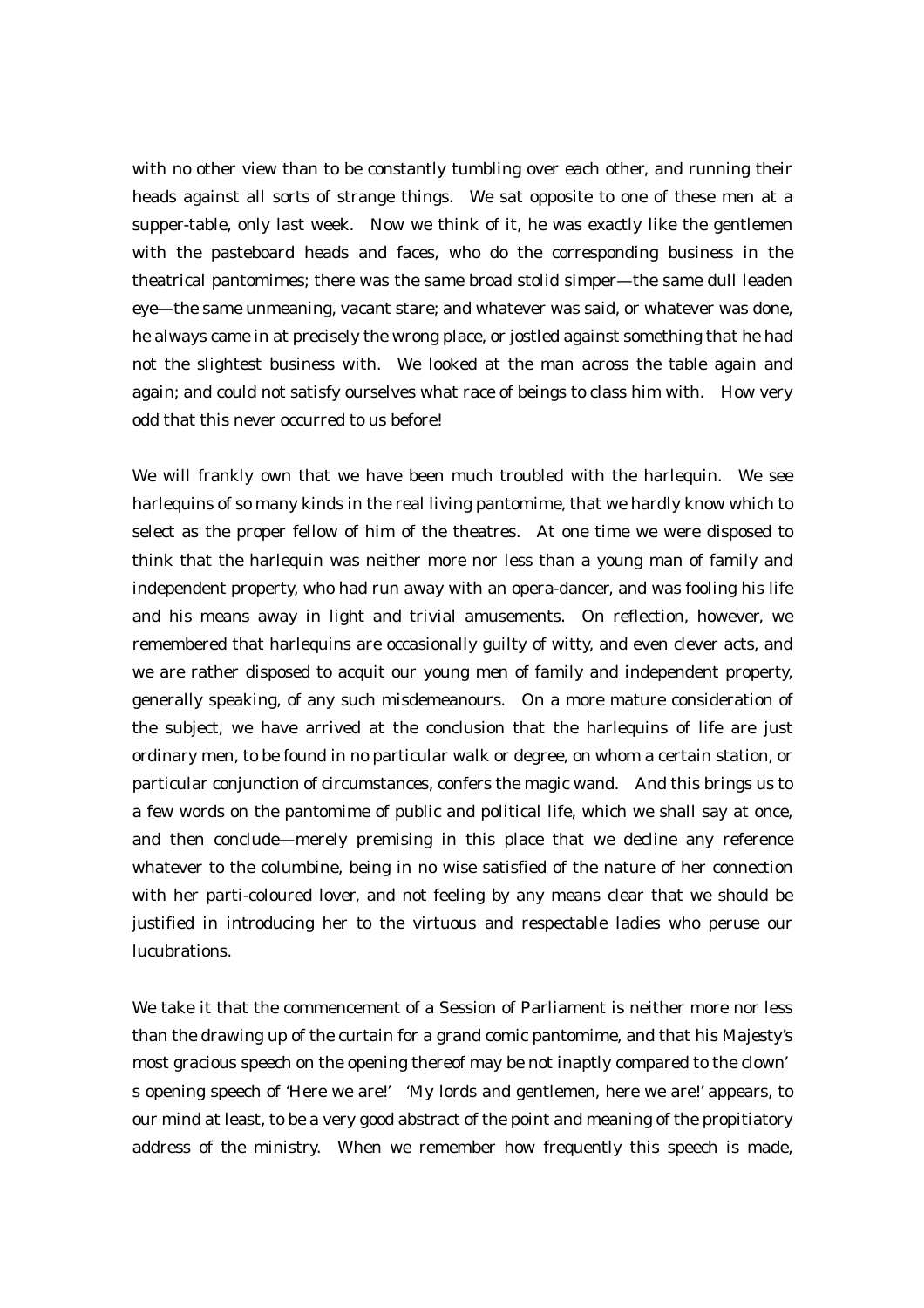immediately after the change too, the parallel is quite perfect, and still more singular.

Perhaps the cast of our political pantomime never was richer than at this day. We are particularly strong in clowns. At no former time, we should say, have we had such astonishing tumblers, or performers so ready to go through the whole of their feats for the amusement of an admiring throng. Their extreme readiness to exhibit, indeed, has given rise to some ill-natured reflections; it having been objected that by exhibiting gratuitously through the country when the theatre is closed, they reduce themselves to the level of mountebanks, and thereby tend to degrade the respectability of the profession. Certainly Grimaldi never did this sort of thing; and though Brown, King, and Gibson have gone to the Surrey in vacation time, and Mr. C. J. Smith has ruralised at Sadler's Wells, we find no theatrical precedent for a general tumbling through the country, except in the gentleman, name unknown, who threw summersets on behalf of the late Mr. Richardson, and who is no authority either, because he had never been on the regular boards.

But, laying aside this question, which after all is a mere matter of taste, we may reflect with pride and gratification of heart on the proficiency of our clowns as exhibited in the season. Night after night will they twist and tumble about, till two, three, and four o'clock in the morning; playing the strangest antics, and giving each other the funniest slaps on the face that can possibly be imagined, without evincing the smallest tokens of fatigue. The strange noises, the confusion, the shouting and roaring, amid which all this is done, too, would put to shame the most turbulent sixpenny gallery that ever yelled through a boxing-night.

It is especially curious to behold one of these clowns compelled to go through the most surprising contortions by the irresistible influence of the wand of office, which his leader or harlequin holds above his head. Acted upon by this wonderful charm he will become perfectly motionless, moving neither hand, foot, nor finger, and will even lose the faculty of speech at an instant's notice; or on the other hand, he will become all life and animation if required, pouring forth a torrent of words without sense or meaning, throwing himself into the wildest and most fantastic contortions, and even grovelling on the earth and licking up the dust. These exhibitions are more curious than pleasing; indeed, they are rather disgusting than otherwise, except to the admirers of such things, with whom we confess we have no fellow-feeling.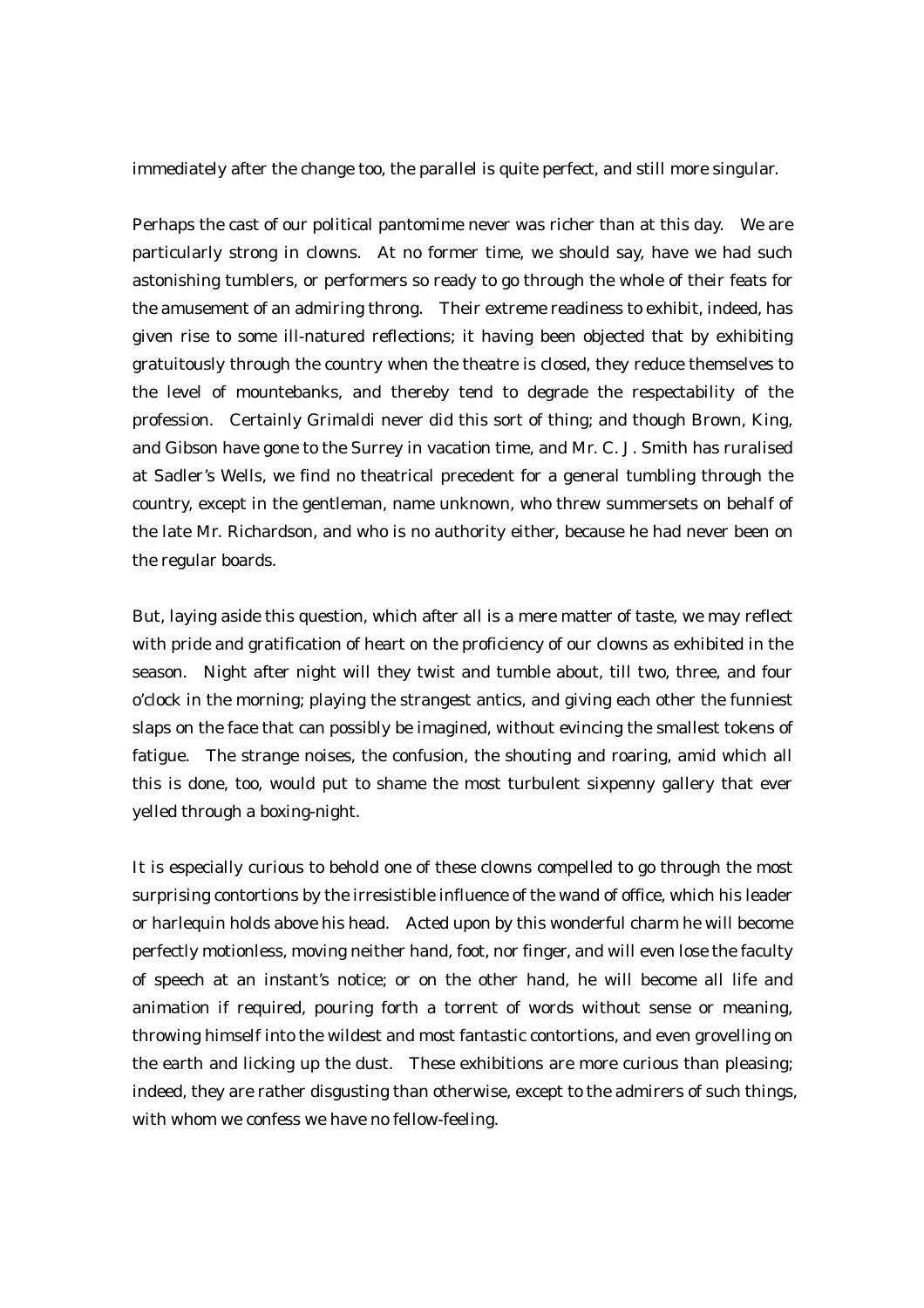Strange tricks—very strange tricks—are also performed by the harlequin who holds for the time being the magic wand which we have just mentioned. The mere waving it before a man's eyes will dispossess his brains of all the notions previously stored there, and fill it with an entirely new set of ideas; one gentle tap on the back will alter the colour of a man's coat completely; and there are some expert performers, who, having this wand held first on one side and then on the other, will change from side to side, turning their coats at every evolution, with so much rapidity and dexterity, that the quickest eye can scarcely detect their motions. Occasionally, the genius who confers the wand, wrests it from the hand of the temporary possessor, and consigns it to some new performer; on which occasions all the characters change sides, and then the race and the hard knocks begin anew.

We might have extended this chapter to a much greater length—we might have carried the comparison into the liberal professions—we might have shown, as was in fact our original purpose, that each is in itself a little pantomime with scenes and characters of its own, complete; but, as we fear we have been quite lengthy enough already, we shall leave this chapter just where it is. A gentleman, not altogether unknown as a dramatic poet, wrote thus a year or two ago -

'All the world's a stage, And all the men and women merely players:'

and we, tracking out his footsteps at the scarcely-worth-mentioning little distance of a few millions of leagues behind, venture to add, by way of new reading, that he meant a Pantomime, and that we are all actors in The Pantomime of Life.

#### SOME PARTICULARS CONCERNING A LION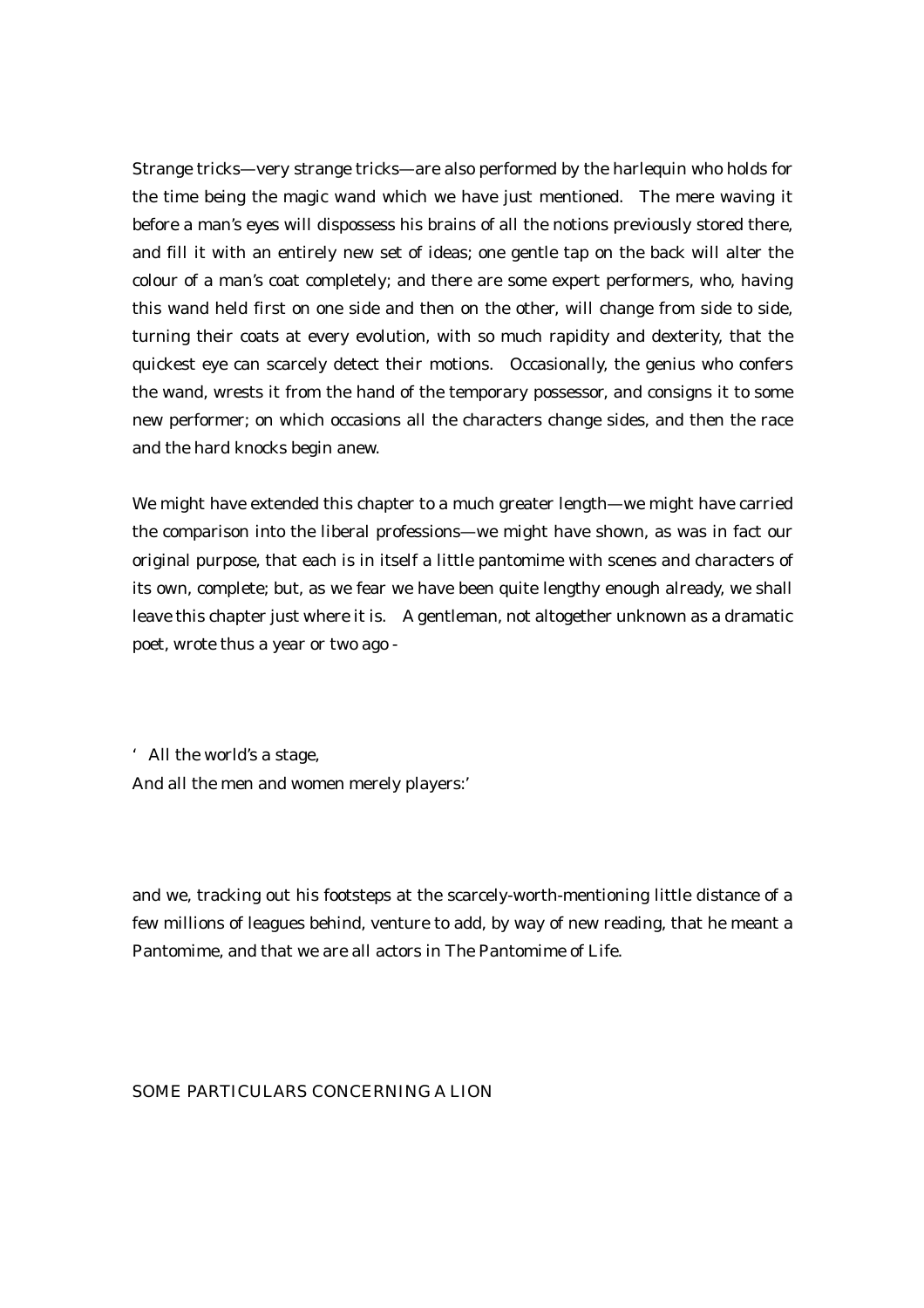We have a great respect for lions in the abstract. In common with most other people, we have heard and read of many instances of their bravery and generosity. We have duly admired that heroic self-denial and charming philanthropy which prompts them never to eat people except when they are hungry, and we have been deeply impressed with a becoming sense of the politeness they are said to display towards unmarried ladies of a certain state. All natural histories teem with anecdotes illustrative of their excellent qualities; and one old spelling-book in particular recounts a touching instance of an old lion, of high moral dignity and stern principle, who felt it his imperative duty to devour a young man who had contracted a habit of swearing, as a striking example to the rising generation.

All this is extremely pleasant to reflect upon, and, indeed, says a very great deal in favour of lions as a mass. We are bound to state, however, that such individual lions as we have happened to fall in with have not put forth any very striking characteristics, and have not acted up to the chivalrous character assigned them by their chroniclers. We never saw a lion in what is called his natural state, certainly; that is to say, we have never met a lion out walking in a forest, or crouching in his lair under a tropical sun, waiting till his dinner should happen to come by, hot from the baker's. But we have seen some under the influence of captivity, and the pressure of misfortune; and we must say that they appeared to us very apathetic, heavy-headed fellows.

The lion at the Zoological Gardens, for instance. He is all very well; he has an undeniable mane, and looks very fierce; but, Lord bless us! what of that? The lions of the fashionable world look just as ferocious, and are the most harmless creatures breathing. A box-lobby lion or a Regent-street animal will put on a most terrible aspect, and roar, fearfully, if you affront him; but he will never bite, and, if you offer to attack him manfully, will fairly turn tail and sneak off. Doubtless these creatures roam about sometimes in herds, and, if they meet any especially meek-looking and peaceably-disposed fellow, will endeavour to frighten him; but the faintest show of a vigorous resistance is sufficient to scare them even then. These are pleasant characteristics, whereas we make it matter of distinct charge against the Zoological lion and his brethren at the fairs, that they are sleepy, dreamy, sluggish quadrupeds.

We do not remember to have ever seen one of them perfectly awake, except at feeding-time. In every respect we uphold the biped lions against their four-footed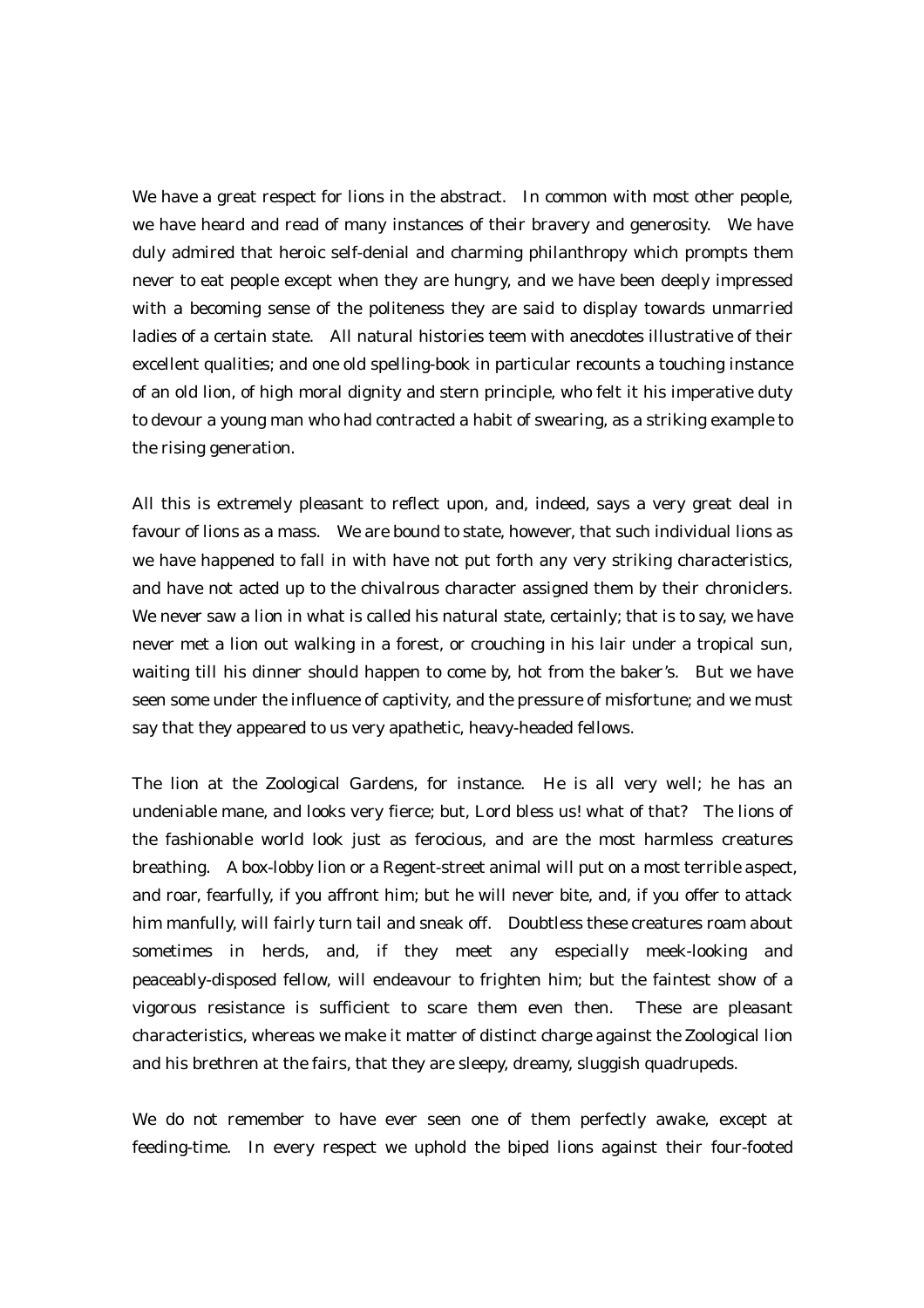namesakes, and we boldly challenge controversy upon the subject.

With these opinions it may be easily imagined that our curiosity and interest were very much excited the other day, when a lady of our acquaintance called on us and resolutely declined to accept our refusal of her invitation to an evening party; 'for,' said she, 'I have got a lion coming.' We at once retracted our plea of a prior engagement, and became as anxious to go, as we had previously been to stay away.

We went early, and posted ourselves in an eligible part of the drawing-room, from whence we could hope to obtain a full view of the interesting animal. Two or three hours passed, the quadrilles began, the room filled; but no lion appeared. The lady of the house became inconsolable,—for it is one of the peculiar privileges of these lions to make solemn appointments and never keep them,—when all of a sudden there came a tremendous double rap at the street-door, and the master of the house, after gliding out (unobserved as he flattered himself) to peep over the banisters, came into the room, rubbing his hands together with great glee, and cried out in a very important voice, 'My dear, Mr.—(naming the lion) has this moment arrived.'

Upon this, all eyes were turned towards the door, and we observed several young ladies, who had been laughing and conversing previously with great gaiety and good humour, grow extremely quiet and sentimental; while some young gentlemen, who had been cutting great figures in the facetious and small-talk way, suddenly sank very obviously in the estimation of the company, and were looked upon with great coldness and indifference. Even the young man who had been ordered from the music shop to play the pianoforte was visibly affected, and struck several false notes in the excess of his excitement.

All this time there was a great talking outside, more than once accompanied by a loud laugh, and a cry of 'Oh! capital! excellent!' from which we inferred that the lion was jocose, and that these exclamations were occasioned by the transports of his keeper and our host. Nor were we deceived; for when the lion at last appeared, we overheard his keeper, who was a little prim man, whisper to several gentlemen of his acquaintance, with uplifted hands, and every expression of half-suppressed admiration, that—(naming the lion again) was in such cue to-night!

The lion was a literary one. Of course, there were a vast number of people present who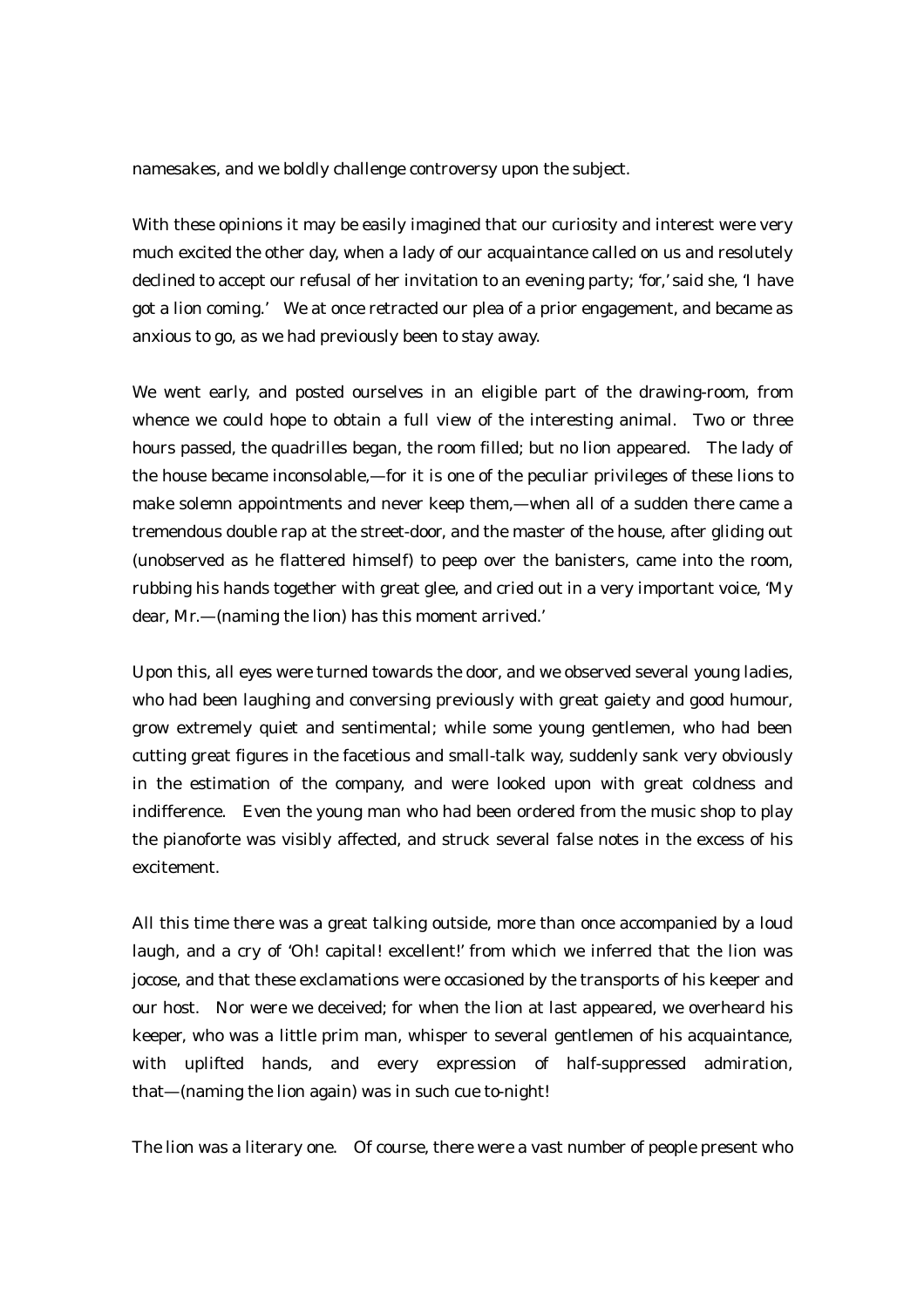had admired his roarings, and were anxious to be introduced to him; and very pleasant it was to see them brought up for the purpose, and to observe the patient dignity with which he received all their patting and caressing. This brought forcibly to our mind what we had so often witnessed at country fairs, where the other lions are compelled to go through as many forms of courtesy as they chance to be acquainted with, just as often as admiring parties happen to drop in upon them.

While the lion was exhibiting in this way, his keeper was not idle, for he mingled among the crowd, and spread his praises most industriously. To one gentleman he whispered some very choice thing that the noble animal had said in the very act of coming up-stairs, which, of course, rendered the mental effort still more astonishing; to another he murmured a hasty account of a grand dinner that had taken place the day before, where twenty-seven gentlemen had got up all at once to demand an extra cheer for the lion; and to the ladies he made sundry promises of interceding to procure the majestic brute's sign-manual for their albums. Then, there were little private consultations in different corners, relative to the personal appearance and stature of the lion; whether he was shorter than they had expected to see him, or taller, or thinner, or fatter, or younger, or older; whether he was like his portrait, or unlike it; and whether the particular shade of his eyes was black, or blue, or hazel, or green, or yellow, or mixture. At all these consultations the keeper assisted; and, in short, the lion was the sole and single subject of discussion till they sat him down to whist, and then the people relapsed into their old topics of conversation—themselves and each other.

We must confess that we looked forward with no slight impatience to the announcement of supper; for if you wish to see a tame lion under particularly favourable circumstances, feeding-time is the period of all others to pitch upon. We were therefore very much delighted to observe a sensation among the guests, which we well knew how to interpret, and immediately afterwards to behold the lion escorting the lady of the house down-stairs. We offered our arm to an elderly female of our acquaintance, who—dear old soul!—is the very best person that ever lived, to lead down to any meal; for, be the room ever so small, or the party ever so large, she is sure, by some intuitive perception of the eligible, to push and pull herself and conductor close to the best dishes on the table;—we say we offered our arm to this elderly female, and, descending the stairs shortly after the lion, were fortunate enough to obtain a seat nearly opposite him.

Of course the keeper was there already. He had planted himself at precisely that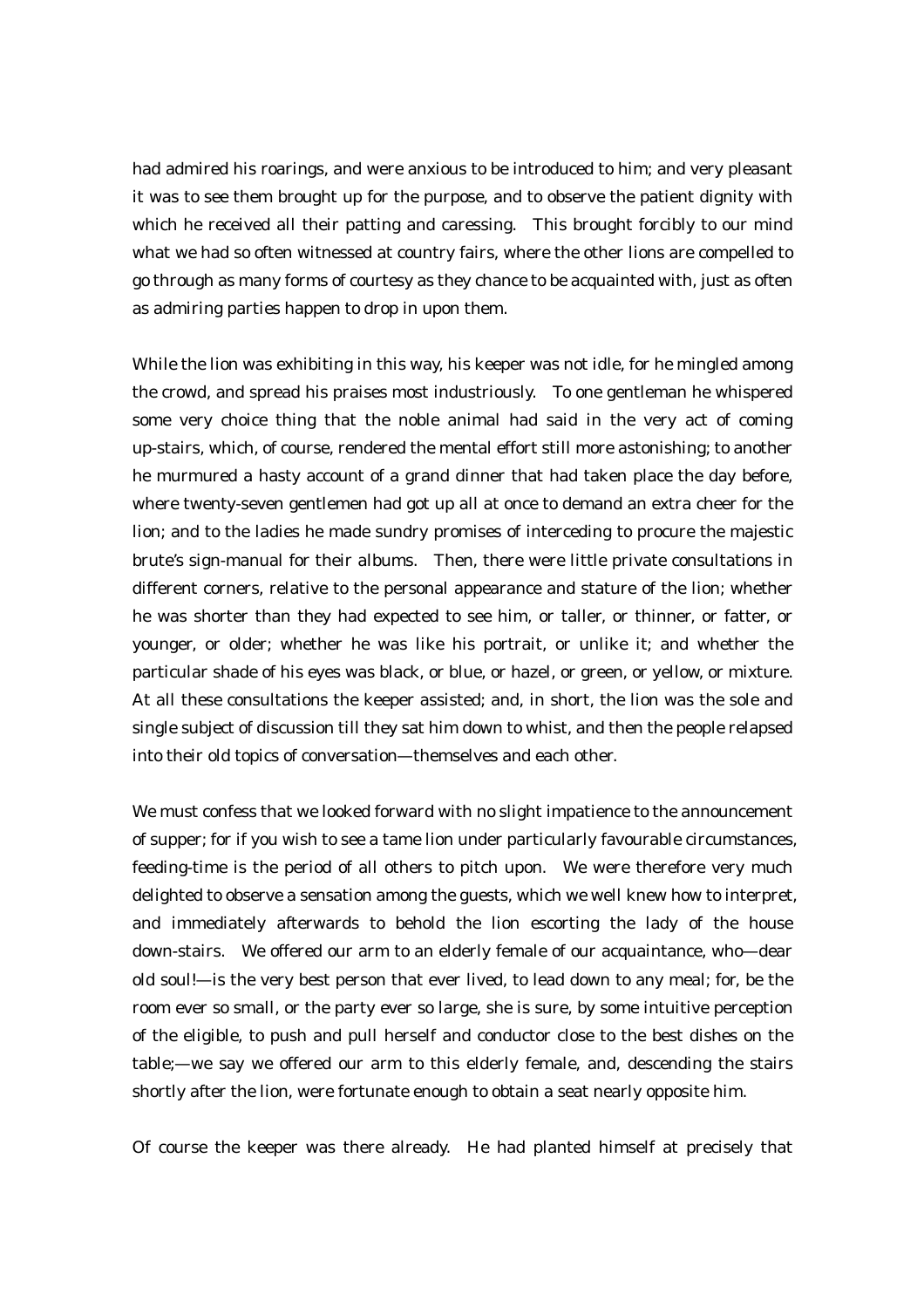distance from his charge which afforded him a decent pretext for raising his voice, when he addressed him, to so loud a key, as could not fail to attract the attention of the whole company, and immediately began to apply himself seriously to the task of bringing the lion out, and putting him through the whole of his manoeuvres. Such flashes of wit as he elicited from the lion! First of all, they began to make puns upon a salt-cellar, and then upon the breast of a fowl, and then upon the trifle; but the best jokes of all were decidedly on the lobster salad, upon which latter subject the lion came out most vigorously, and, in the opinion of the most competent authorities, quite outshone himself. This is a very excellent mode of shining in society, and is founded, we humbly conceive, upon the classic model of the dialogues between Mr. Punch and his friend the proprietor, wherein the latter takes all the up-hill work, and is content to pioneer to the jokes and repartees of Mr. P. himself, who never fails to gain great credit and excite much laughter thereby. Whatever it be founded on, however, we recommend it to all lions, present and to come; for in this instance it succeeded to admiration, and perfectly dazzled the whole body of hearers.

When the salt-cellar, and the fowl's breast, and the trifle, and the lobster salad were all exhausted, and could not afford standing-room for another solitary witticism, the keeper performed that very dangerous feat which is still done with some of the caravan lions, although in one instance it terminated fatally, of putting his head in the animal's mouth, and placing himself entirely at its mercy. Boswell frequently presents a melancholy instance of the lamentable results of this achievement, and other keepers and jackals have been terribly lacerated for their daring. It is due to our lion to state, that he condescended to be trifled with, in the most gentle manner, and finally went home with the showman in a hack cab: perfectly peaceable, but slightly fuddled.

Being in a contemplative mood, we were led to make some reflections upon the character and conduct of this genus of lions as we walked homewards, and we were not long in arriving at the conclusion that our former impression in their favour was very much strengthened and confirmed by what we had recently seen. While the other lions receive company and compliments in a sullen, moody, not to say snarling manner, these appear flattered by the attentions that are paid them; while those conceal themselves to the utmost of their power from the vulgar gaze, these court the popular eye, and, unlike their brethren, whom nothing short of compulsion will move to exertion, are ever ready to display their acquirements to the wondering throng. We have known bears of undoubted ability who, when the expectations of a large audience have been wound up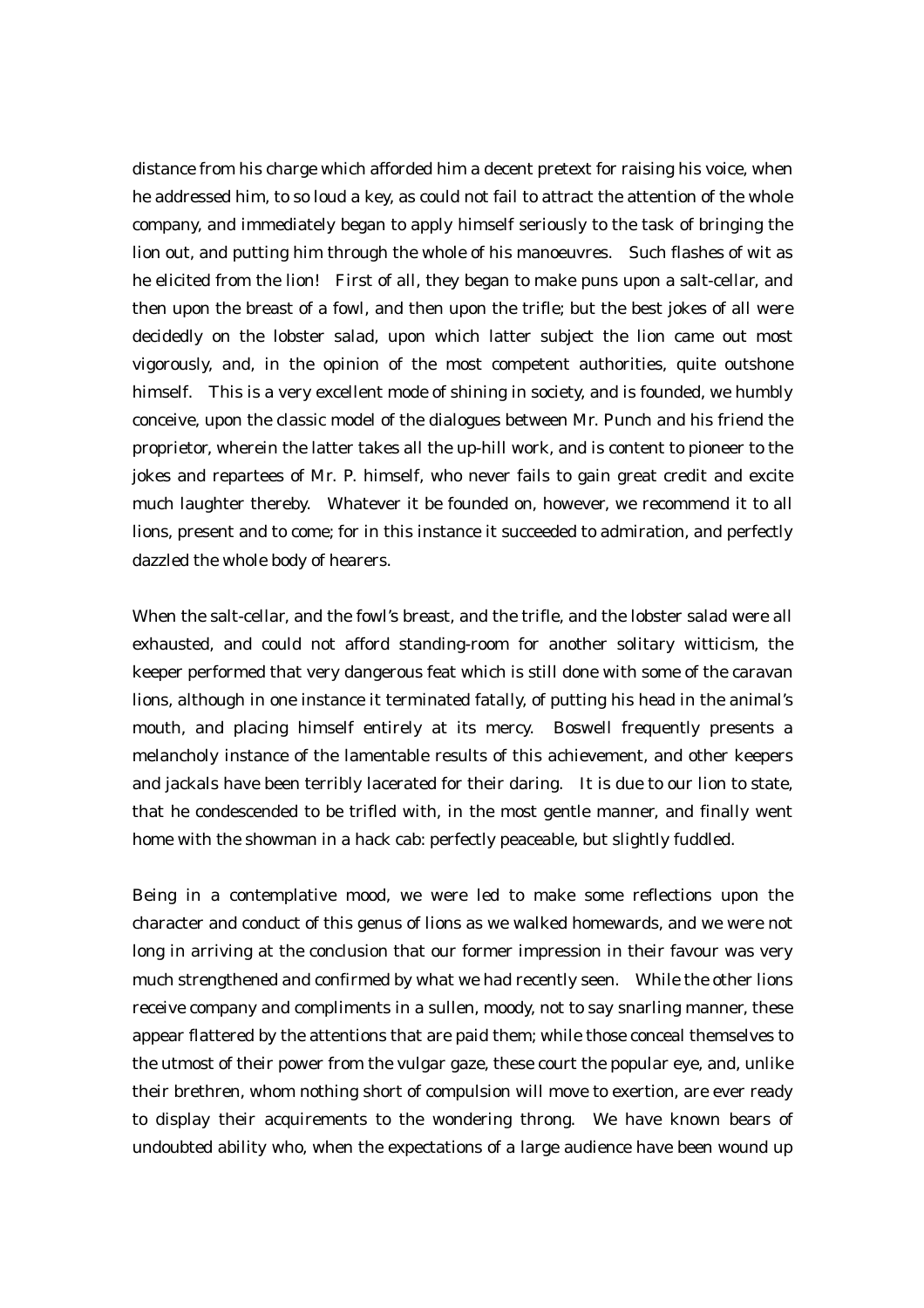to the utmost pitch, have peremptorily refused to dance; well-taught monkeys, who have unaccountably objected to exhibit on the slack wire; and elephants of unquestioned genius, who have suddenly declined to turn the barrel-organ; but we never once knew or heard of a biped lion, literary or otherwise,—and we state it as a fact which is highly creditable to the whole species,—who, occasion offering, did not seize with avidity on any opportunity which was afforded him, of performing to his heart's content on the first violin.

## MR. ROBERT BOLTON: THE 'GENTLEMAN CONNECTED WITH THE PRESS'

In the parlour of the Green Dragon, a public-house in the immediate neighbourhood of Westminster Bridge, everybody talks politics, every evening, the great political authority being Mr. Robert Bolton, an individual who defines himself as 'a gentleman connected with the press,' which is a definition of peculiar indefiniteness. Mr. Robert Bolton's regular circle of admirers and listeners are an undertaker, a greengrocer, a hairdresser, a baker, a large stomach surmounted by a man's head, and placed on the top of two particularly short legs, and a thin man in black, name, profession, and pursuit unknown, who always sits in the same position, always displays the same long, vacant face, and never opens his lips, surrounded as he is by most enthusiastic conversation, except to puff forth a volume of tobacco smoke, or give vent to a very snappy, loud, and shrill hem! The conversation sometimes turns upon literature, Mr. Bolton being a literary character, and always upon such news of the day as is exclusively possessed by that talented individual. I found myself (of course, accidentally) in the Green Dragon the other evening, and, being somewhat amused by the following conversation, preserved it.

'Can you lend me a ten-pound note till Christmas?' inquired the hairdresser of the stomach.

'Where's your security, Mr. Clip?'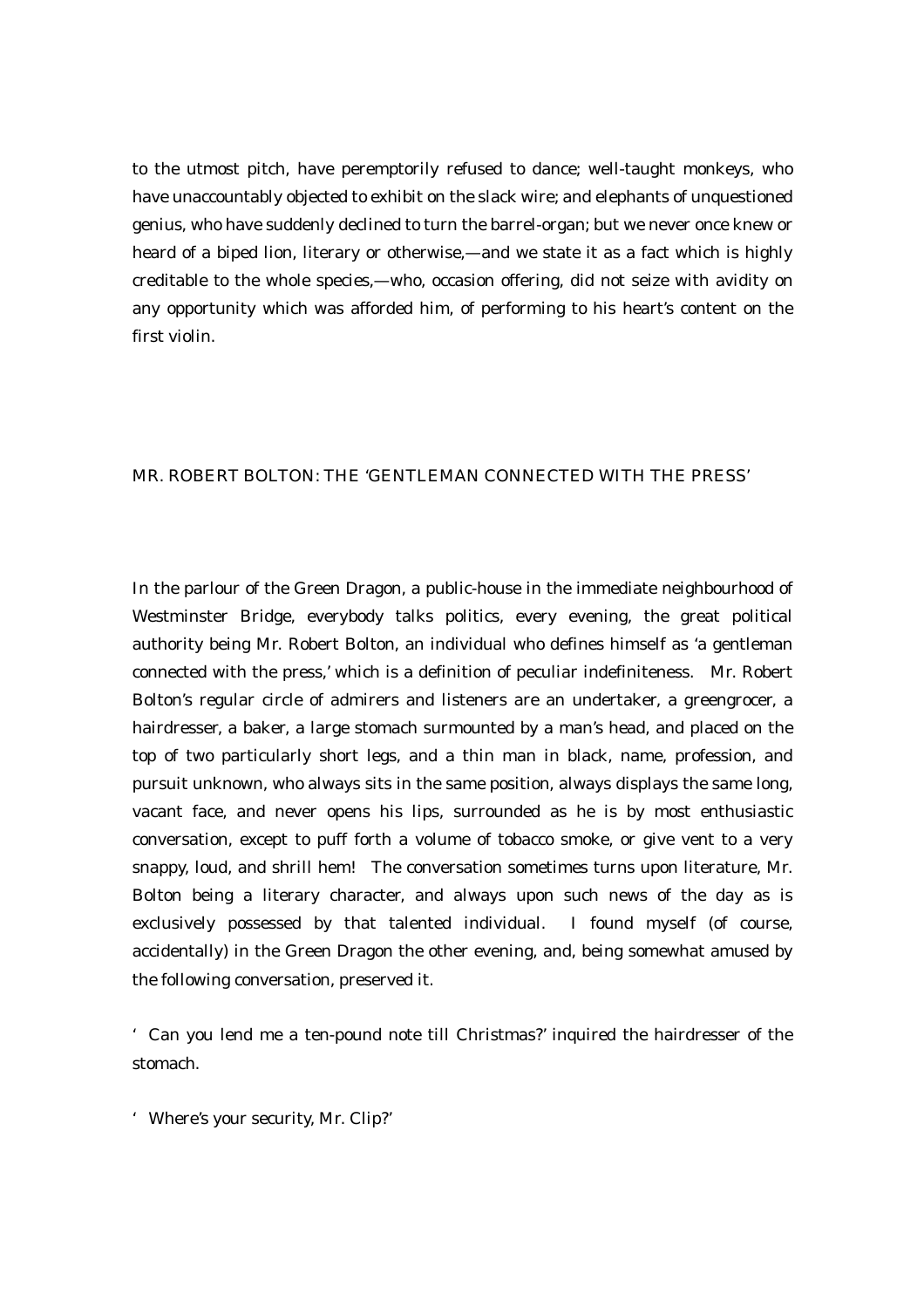'My stock in trade,—there's enough of it, I'm thinking, Mr. Thicknesse. Some fifty wigs, two poles, half-a-dozen head blocks, and a dead Bruin.'

'No, I won't, then,' growled out Thicknesse. 'I lends nothing on the security of the whigs or the Poles either. As for whigs, they're cheats; as for the Poles, they've got no cash. I never have nothing to do with blockheads, unless I can't awoid it (ironically), and a dead bear's about as much use to me as I could be to a dead bear.'

'Well, then,' urged the other, 'there's a book as belonged to Pope, Byron's Poems, valued at forty pounds, because it's got Pope's identical scratch on the back; what do you think of that for security?'

'Well, to be sure!' cried the baker. 'But how d'ye mean, Mr. Clip?'

'Mean! why, that it's got the hottergruff of Pope.

"Steal not this book, for fear of hangman's rope; For it belongs to Alexander Pope."

All that's written on the inside of the binding of the book; so, as my son says, we're bound to believe it.'

'Well, sir,' observed the undertaker, deferentially, and in a half-whisper, leaning over the table, and knocking over the hairdresser's grog as he spoke, 'that argument's very easy upset.'

'Perhaps, sir,' said Clip, a little flurried, 'you'll pay for the first upset afore you thinks of another.'

'Now,' said the undertaker, bowing amicably to the hairdresser, 'I think, I says I think—you'll excuse me, Mr. Clip, I think, you see, that won't go down with the present company—unfortunately, my master had the honour of making the coffin of that ere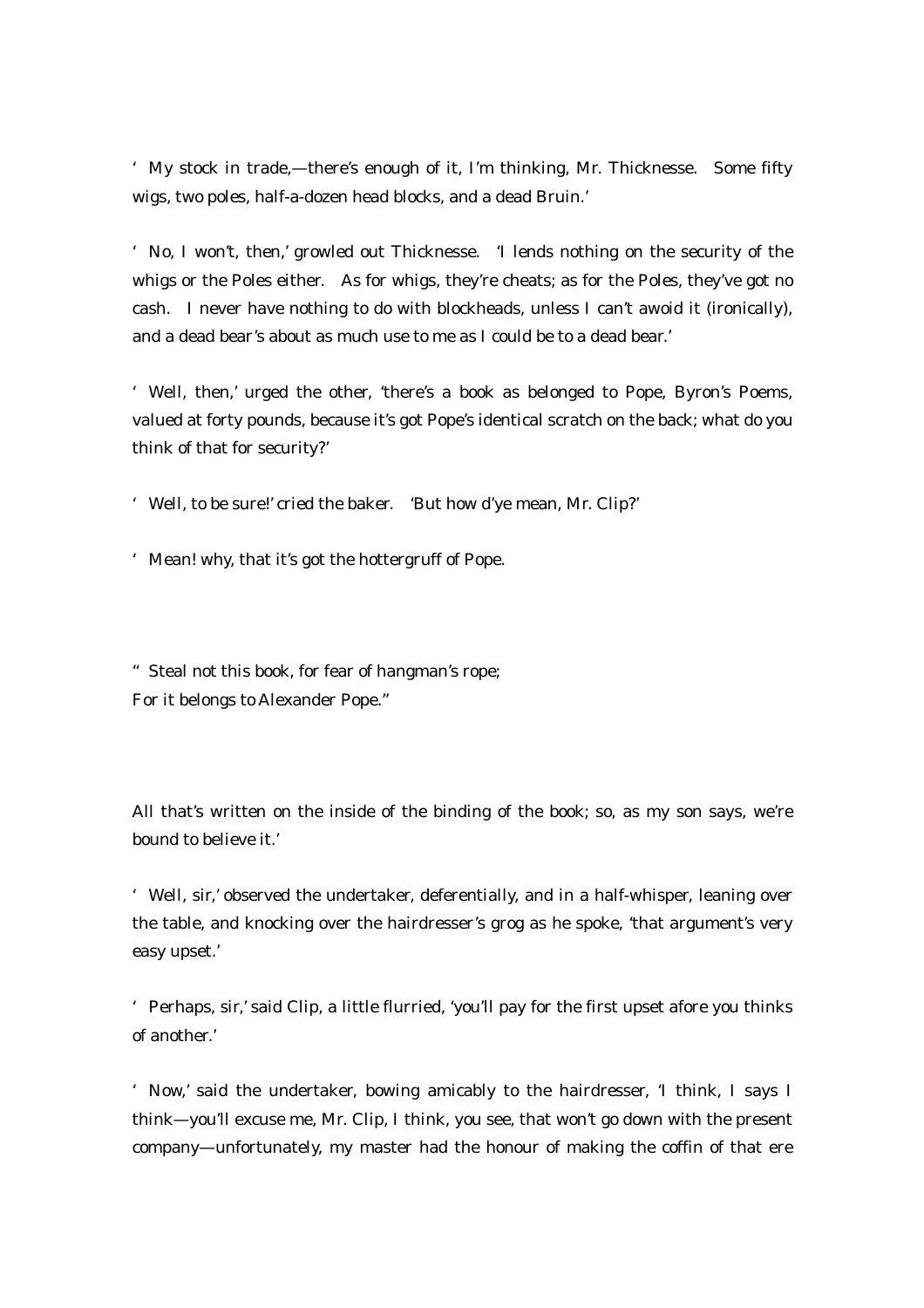Lord's housemaid, not no more nor twenty year ago. Don't think I'm proud on it, gentlemen; others might be; but I hate rank of any sort. I've no more respect for a Lord's footman than I have for any respectable tradesman in this room. I may say no more nor I have for Mr. Clip! (bowing). Therefore, that ere Lord must have been born long after Pope died. And it's a logical interference to defer, that they neither of them lived at the same time. So what I mean is this here, that Pope never had no book, never seed, felt, never smelt no book (triumphantly) as belonged to that ere Lord. And, gentlemen, when I consider how patiently you have 'eared the ideas what I have expressed, I feel bound, as the best way to reward you for the kindness you have exhibited, to sit down without saying anything more—partickler as I perceive a worthier visitor nor myself is just entered. I am not in the habit of paying compliments, gentlemen; when I do, therefore, I hope I strikes with double force.'

'Ah, Mr. Murgatroyd! what's all this about striking with double force?' said the object of the above remark, as he entered. 'I never excuse a man's getting into a rage during winter, even when he's seated so close to the fire as you are. It is very injudicious to put yourself into such a perspiration. What is the cause of this extreme physical and mental excitement, sir?'

Such was the very philosophical address of Mr. Robert Bolton, a shorthand-writer, as he termed himself—a bit of equivoque passing current among his fraternity, which must give the uninitiated a vast idea of the establishment of the ministerial organ, while to the initiated it signifies that no one paper can lay claim to the enjoyment of their services. Mr. Bolton was a young man, with a somewhat sickly and very dissipated expression of countenance. His habiliments were composed of an exquisite union of gentility, slovenliness, assumption, simplicity, newness, and old age. Half of him was dressed for the winter, the other half for the summer. His hat was of the newest cut, the D'Orsay; his trousers had been white, but the inroads of mud and ink, etc., had given them a pie-bald appearance; round his throat he wore a very high black cravat, of the most tyrannical stiffness; while his tout ensemble was hidden beneath the enormous folds of an old brown poodle-collared great-coat, which was closely buttoned up to the aforesaid cravat. His fingers peeped through the ends of his black kid gloves, and two of the toes of each foot took a similar view of society through the extremities of his high-lows. Sacred to the bare walls of his garret be the mysteries of his interior dress! He was a short, spare man, of a somewhat inferior deportment. Everybody seemed influenced by his entry into the room, and his salutation of each member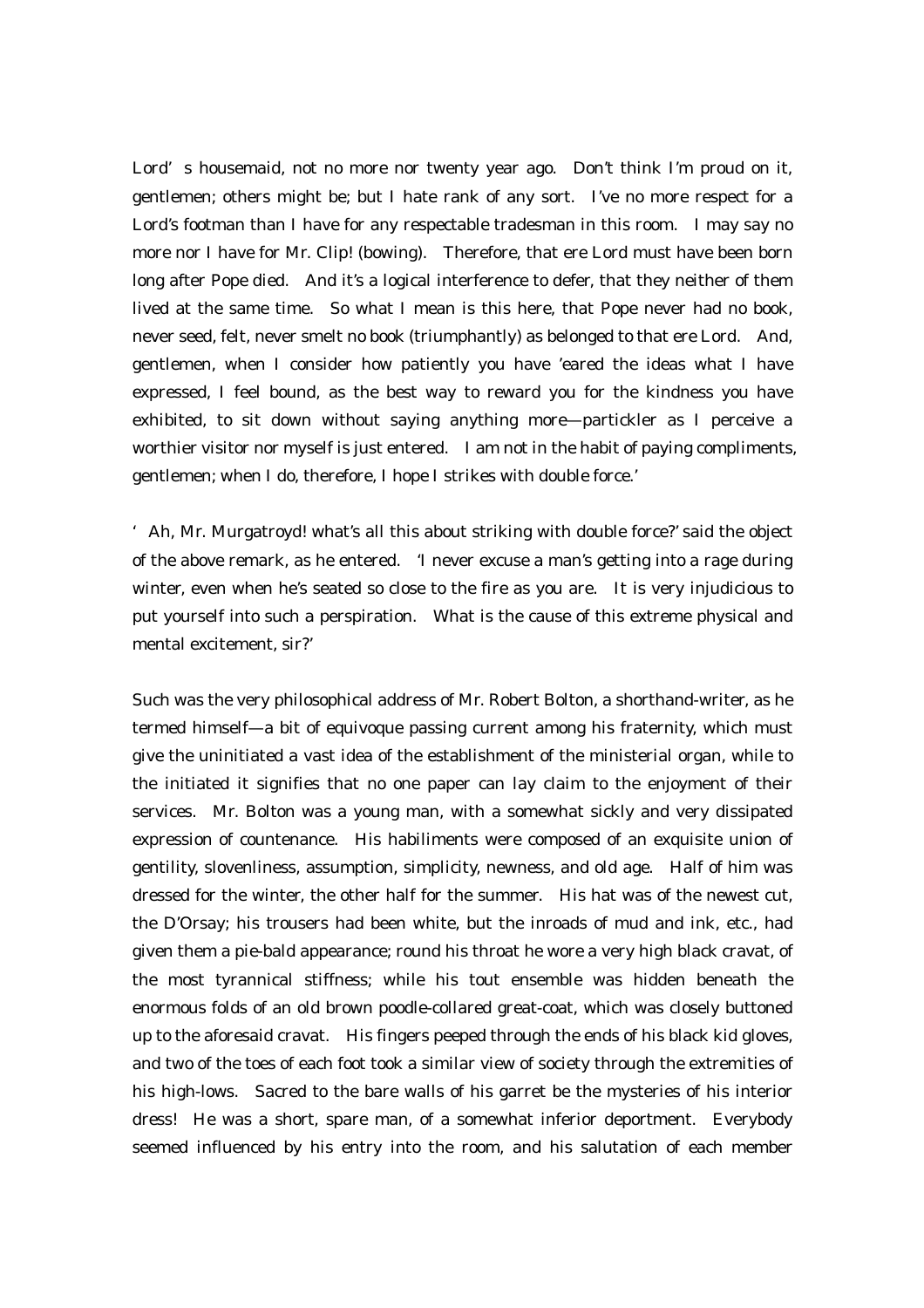partook of the patronizing. The hairdresser made way for him between himself and the stomach. A minute afterwards he had taken possession of his pint and pipe. A pause in the conversation took place. Everybody was waiting, anxious for his first observation.

'Horrid murder in Westminster this morning,' observed Mr. Bolton.

Everybody changed their positions. All eyes were fixed upon the man of paragraphs.

'A baker murdered his son by boiling him in a copper,' said Mr. Bolton.

'Good heavens!' exclaimed everybody, in simultaneous horror.

'Boiled him, gentlemen!' added Mr. Bolton, with the most effective emphasis; 'boiled him!'

'And the particulars, Mr. B.,' inquired the hairdresser, 'the particulars?'

Mr. Bolton took a very long draught of porter, and some two or three dozen whiffs of tobacco, doubtless to instil into the commercial capacities of the company the superiority of a gentlemen connected with the press, and then said -

'The man was a baker, gentlemen.' (Every one looked at the baker present, who stared at Bolton.) 'His victim, being his son, also was necessarily the son of a baker. The wretched murderer had a wife, whom he was frequently in the habit, while in an intoxicated state, of kicking, pummelling, flinging mugs at, knocking down, and half-killing while in bed, by inserting in her mouth a considerable portion of a sheet or blanket.'

The speaker took another draught, everybody looked at everybody else, and exclaimed, 'Horrid!'

'It appears in evidence, gentlemen,' continued Mr. Bolton, 'that, on the evening of yesterday, Sawyer the baker came home in a reprehensible state of beer. Mrs. S., connubially considerate, carried him in that condition up-stairs into his chamber, and consigned him to their mutual couch. In a minute or two she lay sleeping beside the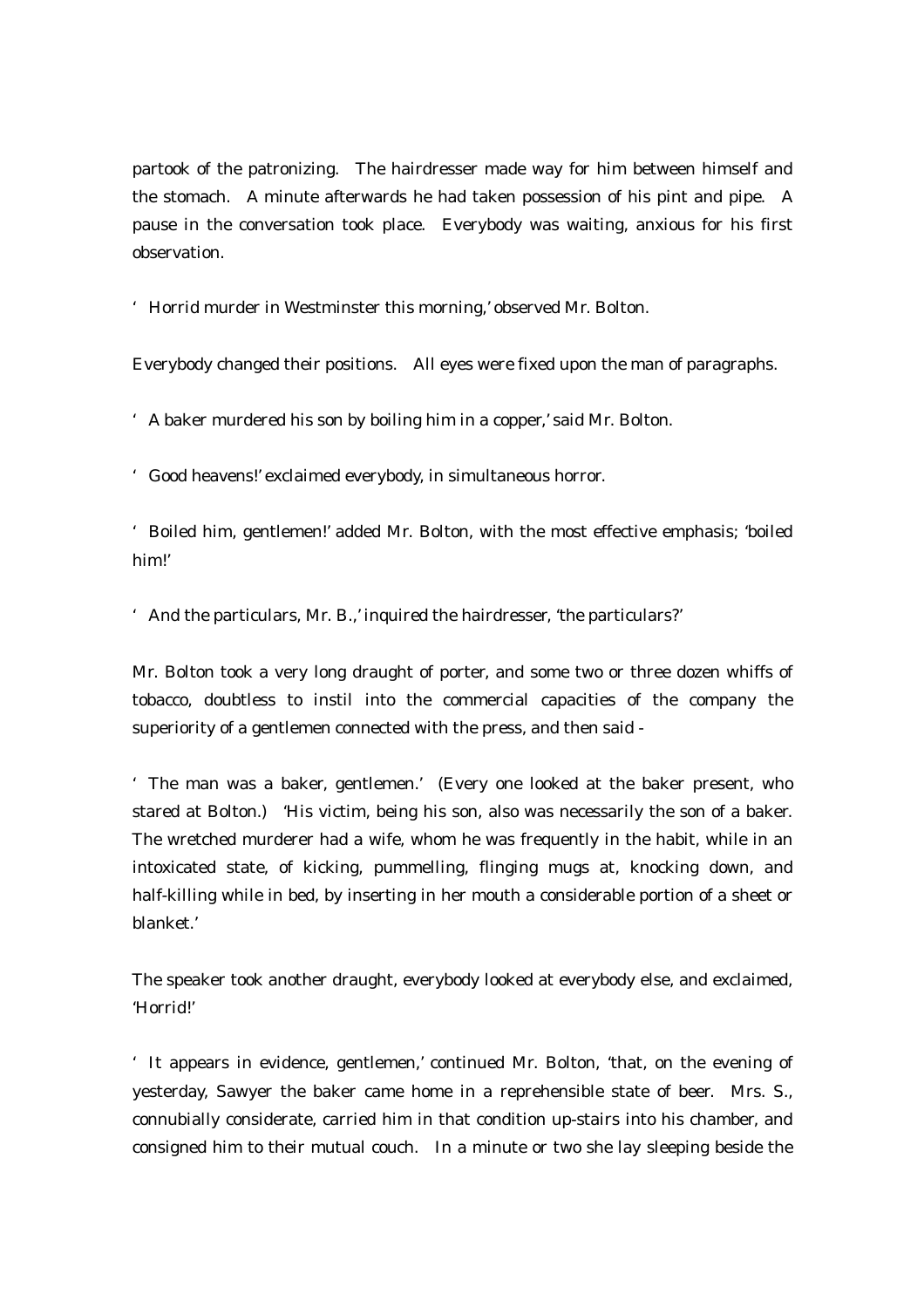man whom the morrow's dawn beheld a murderer!' (Entire silence informed the reporter that his picture had attained the awful effect he desired.) 'The son came home about an hour afterwards, opened the door, and went up to bed. Scarcely (gentlemen, conceive his feelings of alarm), scarcely had he taken off his indescribables, when shrieks (to his experienced ear maternal shrieks) scared the silence of surrounding night. He put his indescribables on again, and ran down-stairs. He opened the door of the parental bed-chamber. His father was dancing upon his mother. What must have been his feelings! In the agony of the minute he rushed at his male parent as he was about to plunge a knife into the side of his female. The mother shrieked. The father caught the son (who had wrested the knife from the paternal grasp) up in his arms, carried him down-stairs, shoved him into a copper of boiling water among some linen, closed the lid, and jumped upon the top of it, in which position he was found with a ferocious countenance by the mother, who arrived in the melancholy wash-house just as he had so settled himself.

'"Where's my boy?" shrieked the mother.

'"In that copper, boiling," coolly replied the benign father.

'Struck by the awful intelligence, the mother rushed from the house, and alarmed the neighbourhood. The police entered a minute afterwards. The father, having bolted the wash-house door, had bolted himself. They dragged the lifeless body of the boiled baker from the cauldron, and, with a promptitude commendable in men of their station, they immediately carried it to the station-house. Subsequently, the baker was apprehended while seated on the top of a lamp-post in Parliament Street, lighting his pipe.'

The whole horrible ideality of the Mysteries of Udolpho, condensed into the pithy effect of a ten-line paragraph, could not possibly have so affected the narrator's auditory. Silence, the purest and most noble of all kinds of applause, bore ample testimony to the barbarity of the baker, as well as to Bolton's knack of narration; and it was only broken after some minutes had elapsed by interjectional expressions of the intense indignation of every man present. The baker wondered how a British baker could so disgrace himself and the highly honourable calling to which he belonged; and the others indulged in a variety of wonderments connected with the subject; among which not the least wonderment was that which was awakened by the genius and information of Mr. Robert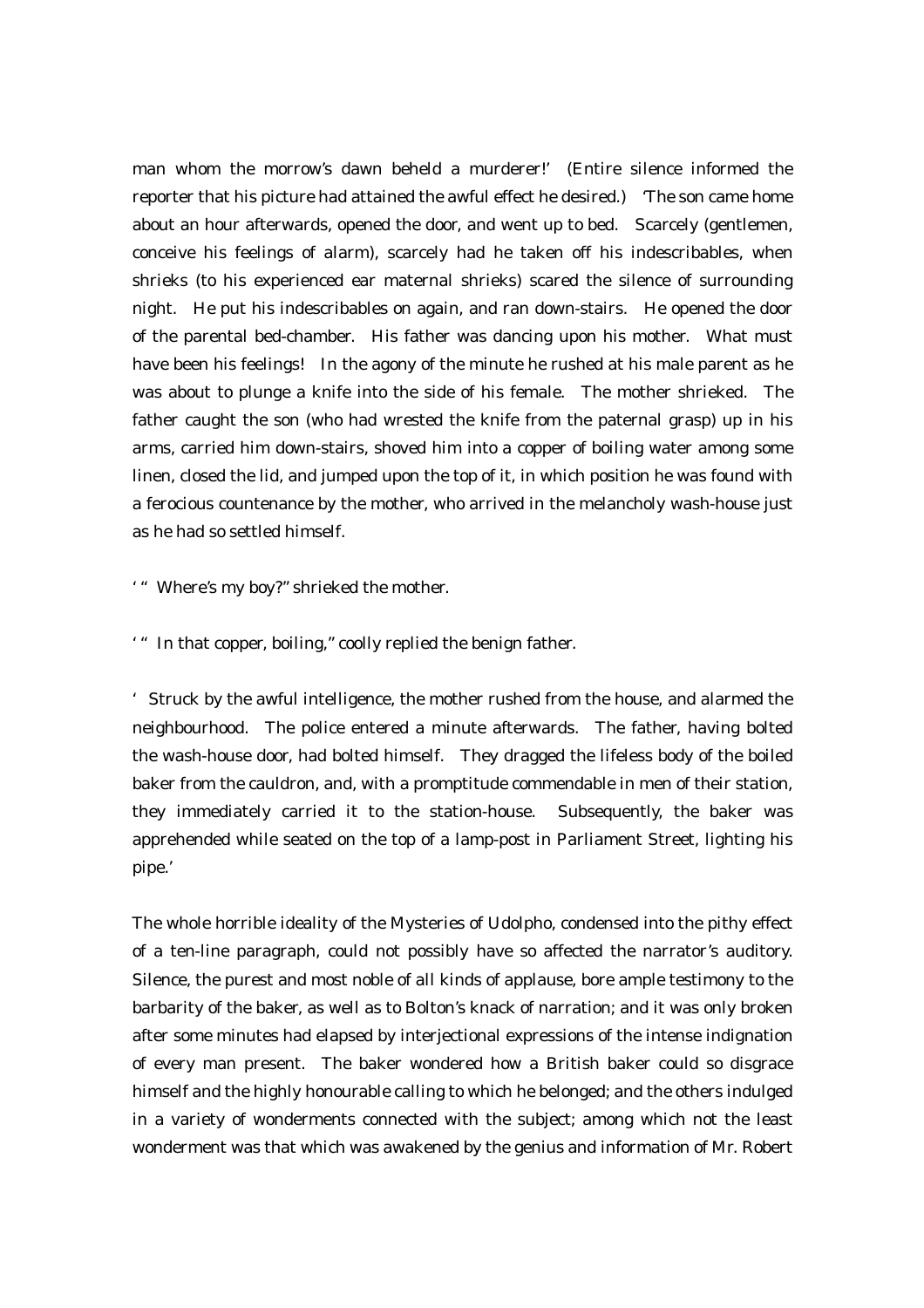Bolton, who, after a glowing eulogium on himself, and his unspeakable influence with the daily press, was proceeding, with a most solemn countenance, to hear the pros and cons of the Pope autograph question, when I took up my hat, and left.

## FAMILIAR EPISTLE FROM A PARENT TO A CHILD AGED TWO YEARS AND TWO MONTHS

## MY CHILD,

To recount with what trouble I have brought you up—with what an anxious eye I have regarded your progress,—how late and how often I have sat up at night working for you,—and how many thousand letters I have received from, and written to your various relations and friends, many of whom have been of a querulous and irritable turn,—to dwell on the anxiety and tenderness with which I have (as far as I possessed the power) inspected and chosen your food; rejecting the indigestible and heavy matter which some injudicious but well-meaning old ladies would have had you swallow, and retaining only those light and pleasant articles which I deemed calculated to keep you free from all gross humours, and to render you an agreeable child, and one who might be popular with society in general,—to dilate on the steadiness with which I have prevented your annoying any company by talking politics—always assuring you that you would thank me for it yourself some day when you grew older,—to expatiate, in short, upon my own assiduity as a parent, is beside my present purpose, though I cannot but contemplate your fair appearance—your robust health, and unimpeded circulation (which I take to be the great secret of your good looks) without the liveliest satisfaction and delight.

It is a trite observation, and one which, young as you are, I have no doubt you have often heard repeated, that we have fallen upon strange times, and live in days of constant shiftings and changes. I had a melancholy instance of this only a week or two since. I was returning from Manchester to London by the Mail Train, when I suddenly fell into another train—a mixed train—of reflection, occasioned by the dejected and disconsolate demeanour of the Post-Office Guard. We were stopping at some station where they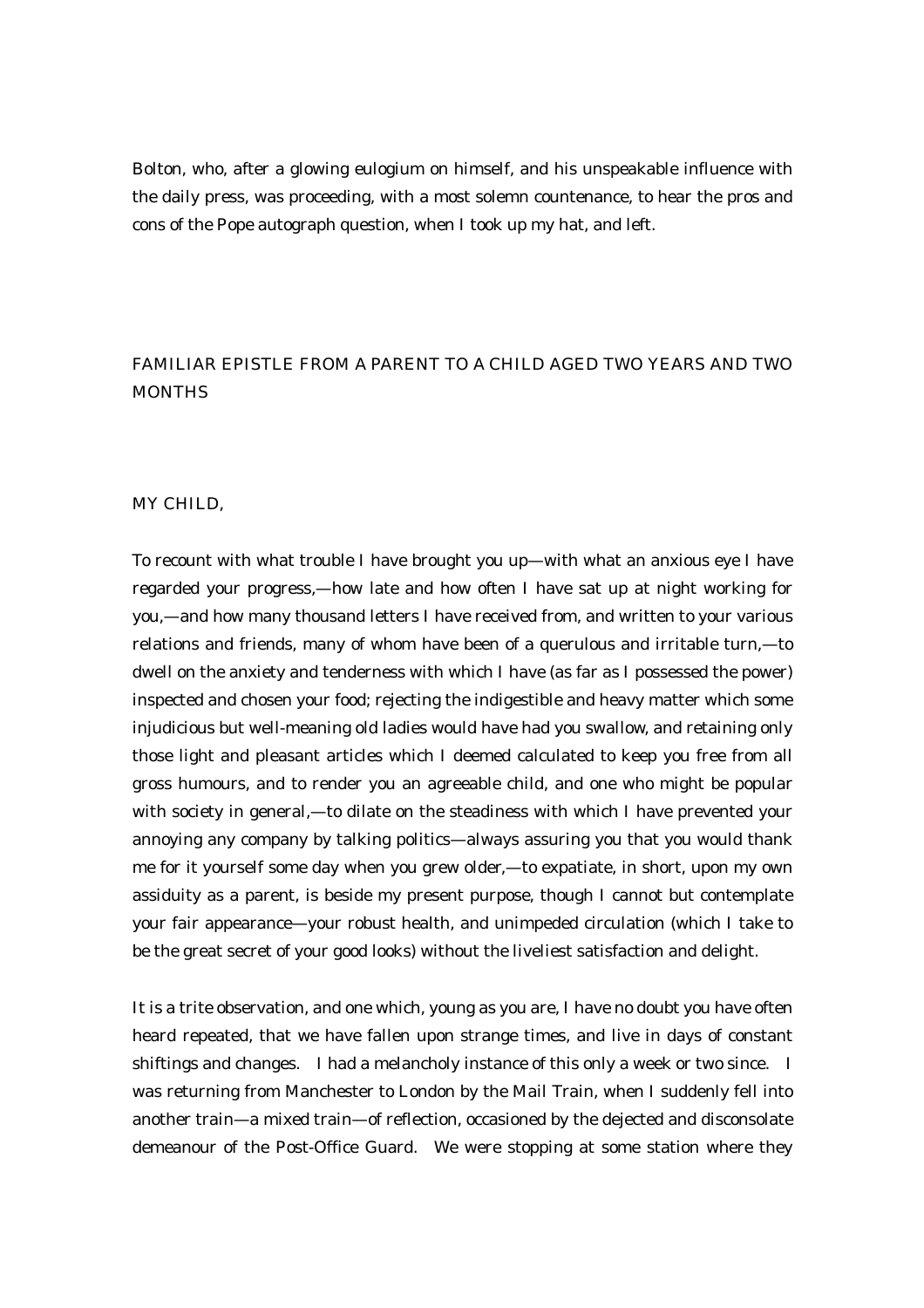take in water, when he dismounted slowly from the little box in which he sits in ghastly mockery of his old condition with pistol and blunderbuss beside him, ready to shoot the first highwayman (or railwayman) who shall attempt to stop the horses, which now travel (when they travel at all) inside and in a portable stable invented for the purpose,—he dismounted, I say, slowly and sadly, from his post, and looking mournfully about him as if in dismal recollection of the old roadside public-house the blazing fire—the glass of foaming ale—the buxom handmaid and admiring hangers-on of tap-room and stable, all honoured by his notice; and, retiring a little apart, stood leaning against a signal-post, surveying the engine with a look of combined affliction and disgust which no words can describe. His scarlet coat and golden lace were tarnished with ignoble smoke; flakes of soot had fallen on his bright green shawl—his pride in days of yore—the steam condensed in the tunnel from which we had just emerged, shone upon his hat like rain. His eye betokened that he was thinking of the coachman; and as it wandered to his own seat and his own fast-fading garb, it was plain to see that he felt his office and himself had alike no business there, and were nothing but an elaborate practical joke.

As we whirled away, I was led insensibly into an anticipation of those days to come, when mail-coach guards shall no longer be judges of horse-flesh—when a mail-coach guard shall never even have seen a horse—when stations shall have superseded stables, and corn shall have given place to coke. 'In those dawning times,' thought I, 'exhibition-rooms shall teem with portraits of Her Majesty's favourite engine, with boilers after Nature by future Landseers. Some Amburgh, yet unborn, shall break wild horses by his magic power; and in the dress of a mail-coach guard exhibit his TRAINED ANIMALS in a mock mail-coach. Then, shall wondering crowds observe how that, with the exception of his whip, it is all his eye; and crowned heads shall see them fed on oats, and stand alone unmoved and undismayed, while counters flee affrighted when the coursers neigh!'

Such, my child, were the reflections from which I was only awakened then, as I am now, by the necessity of attending to matters of present though minor importance. I offer no apology to you for the digression, for it brings me very naturally to the subject of change, which is the very subject of which I desire to treat.

In fact, my child, you have changed hands. Henceforth I resign you to the guardianship and protection of one of my most intimate and valued friends, Mr.